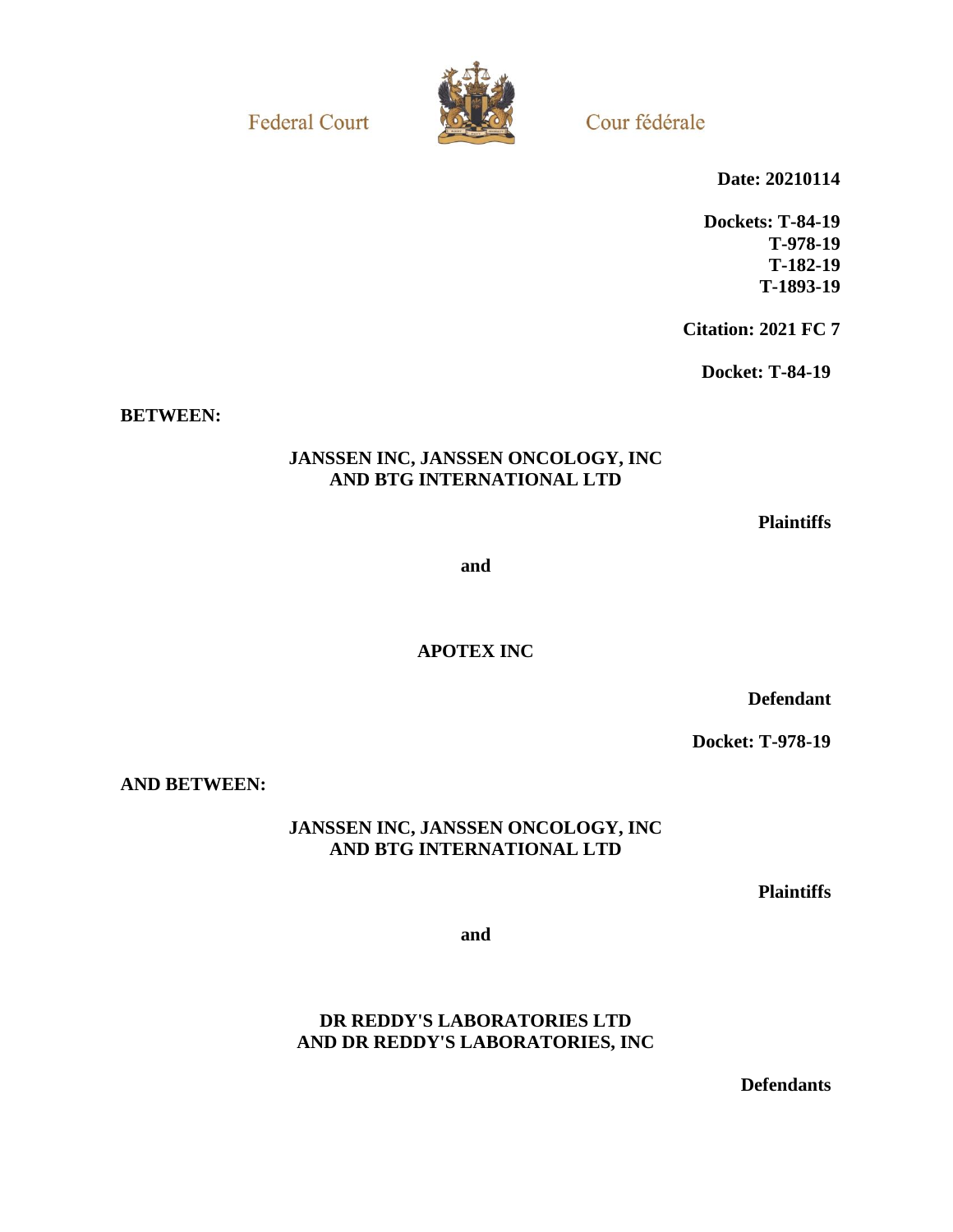**Dockets: T-182-19 T-1893-19**

#### **AND BETWEEN:**

# **JANSSEN INC, JANSSEN ONCOLOGY, INC AND BTG INTERNATIONAL LTD**

**Plaintiffs**

**and**

## **PHARMASCIENCE INC**

**Defendant**

# **PUBLIC REASONS FOR JUDGMENT (Identical to the Confidential Reasons for Judgment issued on January 6, 2021)**

# **TABLE OF CONTENTS**

|      | <b>SECTIONS:</b>          | PARAGRAPH#        |                          |               |
|------|---------------------------|-------------------|--------------------------|---------------|
| I.   |                           | Introduction      | $[1] - [4]$              |               |
| II.  | <b>Procedural History</b> |                   |                          | $[4] - [12]$  |
| III. |                           | <b>Background</b> | [13]                     |               |
|      | A.                        | Parties/Claim     |                          | $[13] - [19]$ |
|      | <b>B.</b>                 | Overview          |                          | $[20] - [30]$ |
|      | $\mathcal{C}$ .           | <b>Witnesses</b>  |                          | $[31]$        |
|      |                           | (1)               | <b>Fact Witnesses</b>    | $[31] - [35]$ |
|      |                           | (2)               | <b>Expert Witnesses</b>  | $[36] - [37]$ |
|      |                           | (a)               | <b>Janssen's Experts</b> | $[38] - [55]$ |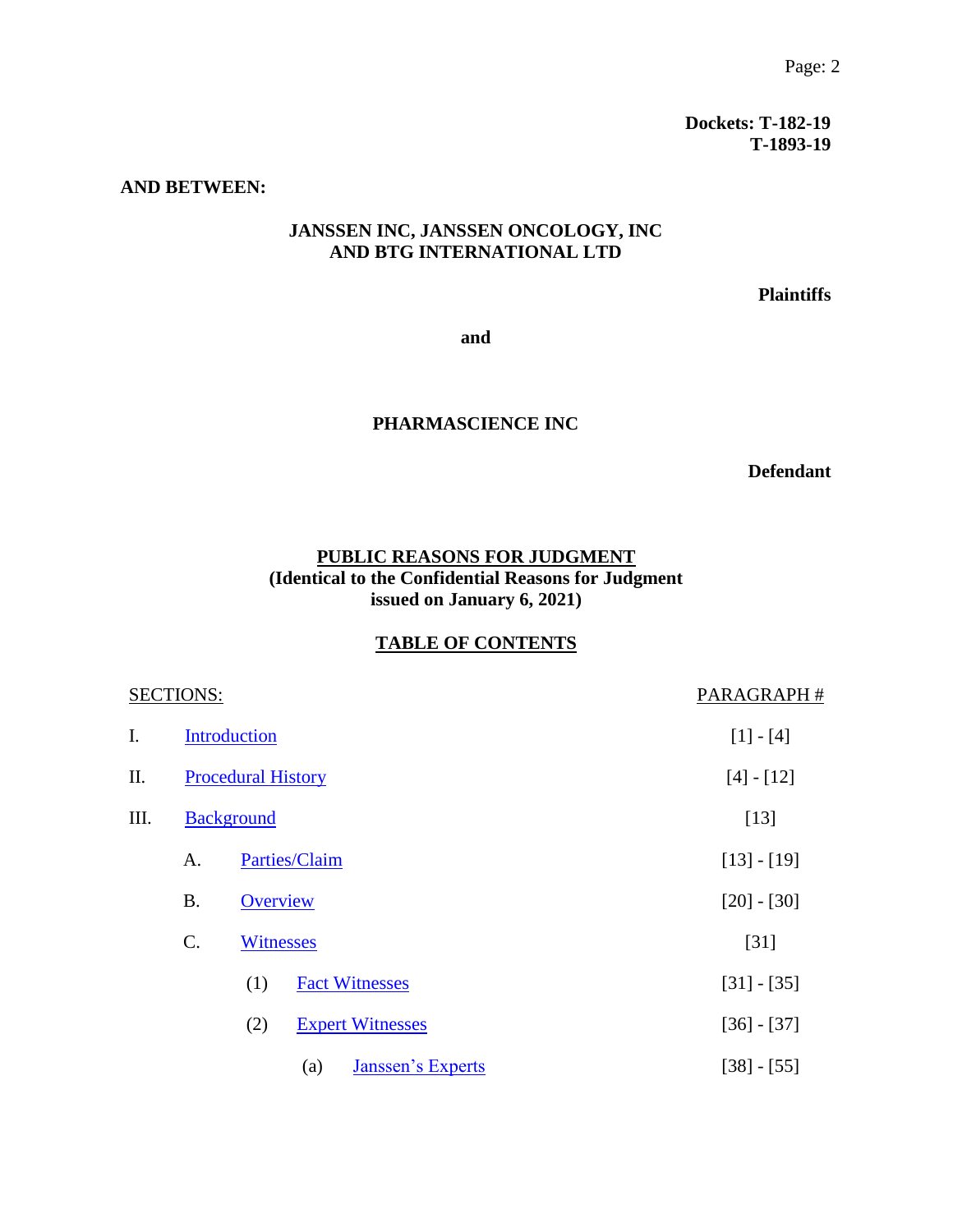|      |                                           | Defendants' Experts<br>(b)                                                                                                             | $[56] - [73]$   |
|------|-------------------------------------------|----------------------------------------------------------------------------------------------------------------------------------------|-----------------|
| IV.  | Common General Knowledge/State of the Art | $[74] - [77]$                                                                                                                          |                 |
|      | A.                                        | <b>Re Abiraterone Acetate</b>                                                                                                          | $[78] - [81]$   |
|      | <b>B.</b>                                 | <b>Re Prednisone</b>                                                                                                                   | $[82] - [91]$   |
| V.   |                                           | The Invention                                                                                                                          | $[92] - [108]$  |
| VI.  | <b>Claim Construction</b>                 | [109]                                                                                                                                  |                 |
|      | A.                                        | <b>Person of Ordinary Skill</b>                                                                                                        | $[109] - [110]$ |
|      | <b>B.</b>                                 | <b>Claims</b>                                                                                                                          | $[111] - [124]$ |
| VII. |                                           | <b>Validity</b>                                                                                                                        |                 |
|      | A.                                        | Obviousness/Obvious to Try                                                                                                             | $[125]$         |
|      |                                           | (1)<br>Framework                                                                                                                       | $[125] - [137]$ |
|      |                                           | (2)<br><u>Step 1 – State of the Art/Common General</u><br>Knowledge – August 23, 2007                                                  | $[138] - [162]$ |
|      |                                           | (3)<br>Step $2$ – The Differences between the State of the<br>Art and the Asserted Claims                                              | $[163] - [169]$ |
|      |                                           | (4)<br><u>Step 3 – Differences between the State of the Art</u><br>and the inventive concept of the claim or the<br>claim as construed | $[170] - [180]$ |
|      |                                           | Step $4$ – Obvious/Degree of Invention<br>(5)                                                                                          | $[181] - [183]$ |
|      |                                           | "Self-Evident" Work<br>(6)                                                                                                             | $[184] - [189]$ |
|      |                                           | <b>Effort Required</b><br>(7)                                                                                                          | $[190] - [193]$ |
|      |                                           | (8)<br>Motive                                                                                                                          | $[194] - [199]$ |
|      | <b>B.</b>                                 | <b>Utility</b>                                                                                                                         | $[200] - [210]$ |
|      | C.                                        | <b>Sufficiency</b>                                                                                                                     | $[211] - [215]$ |
|      | D.                                        | <b>Patentable Subject Matter</b>                                                                                                       | $[216] - [223]$ |
|      | Ε.                                        | <b>Listing</b>                                                                                                                         | $[224] - [228]$ |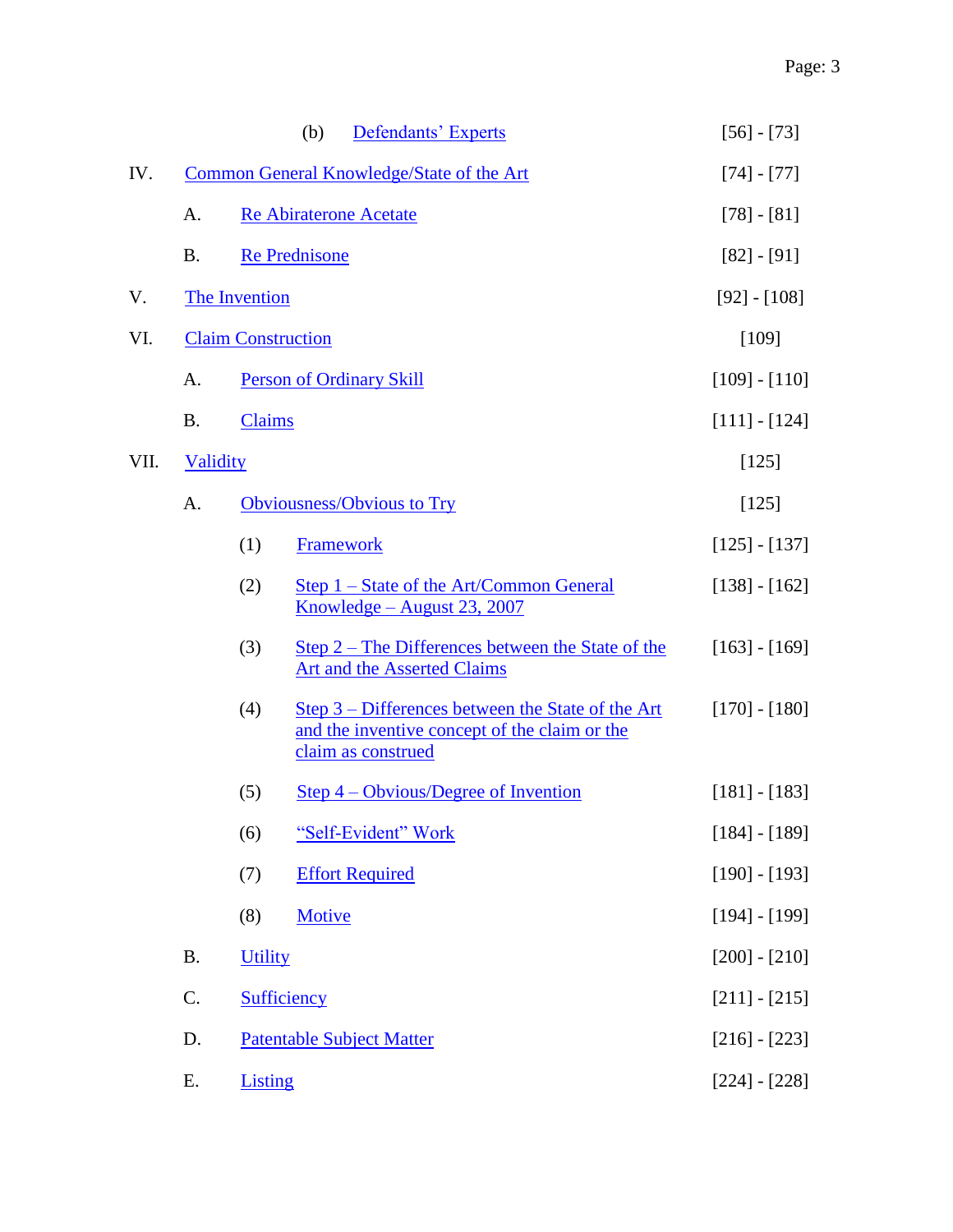| E.                 | <b>Non Asserted Claims/Counterclaim</b> | $[229] - [237]$ |
|--------------------|-----------------------------------------|-----------------|
| VIII. Infringement |                                         | $[238] - [260]$ |
| IX. Conclusion     |                                         | $[261] - [264]$ |

## **PHELAN J.**

## <span id="page-3-0"></span>I. **Introduction**

[1] This is a patent infringement action pursuant to s 6(1) of the *Patented Medicines (Notice of Compliance) Regulations*, SOR/93-133 [NOC Regulations].

[2] These are the Reasons in respect of the Judgments issued January 8, 2021, dismissing the Plaintiffs' action. The trial of these actions covered five weeks concluding at the end of November 2020. The statutory stay under the NOC Regulations expires January 9, 2021, and a decision was necessary before that date.

[3] This Court decided a similar NOC proceeding under the previous NOC Regulations where the dispute was conducted as an application. In that proceeding the Court granted the Plaintiffs' application for a prohibition against granting a Notice of Compliance to one of the Defendant's – Apotex Inc – for its proposed abiraterone acetate [AA] product (*Janssen Inc v Apotex Inc*, 2019 FC 1355). That judgment is under appeal. Those proceedings and judgment are referred to as the "2019 NOC".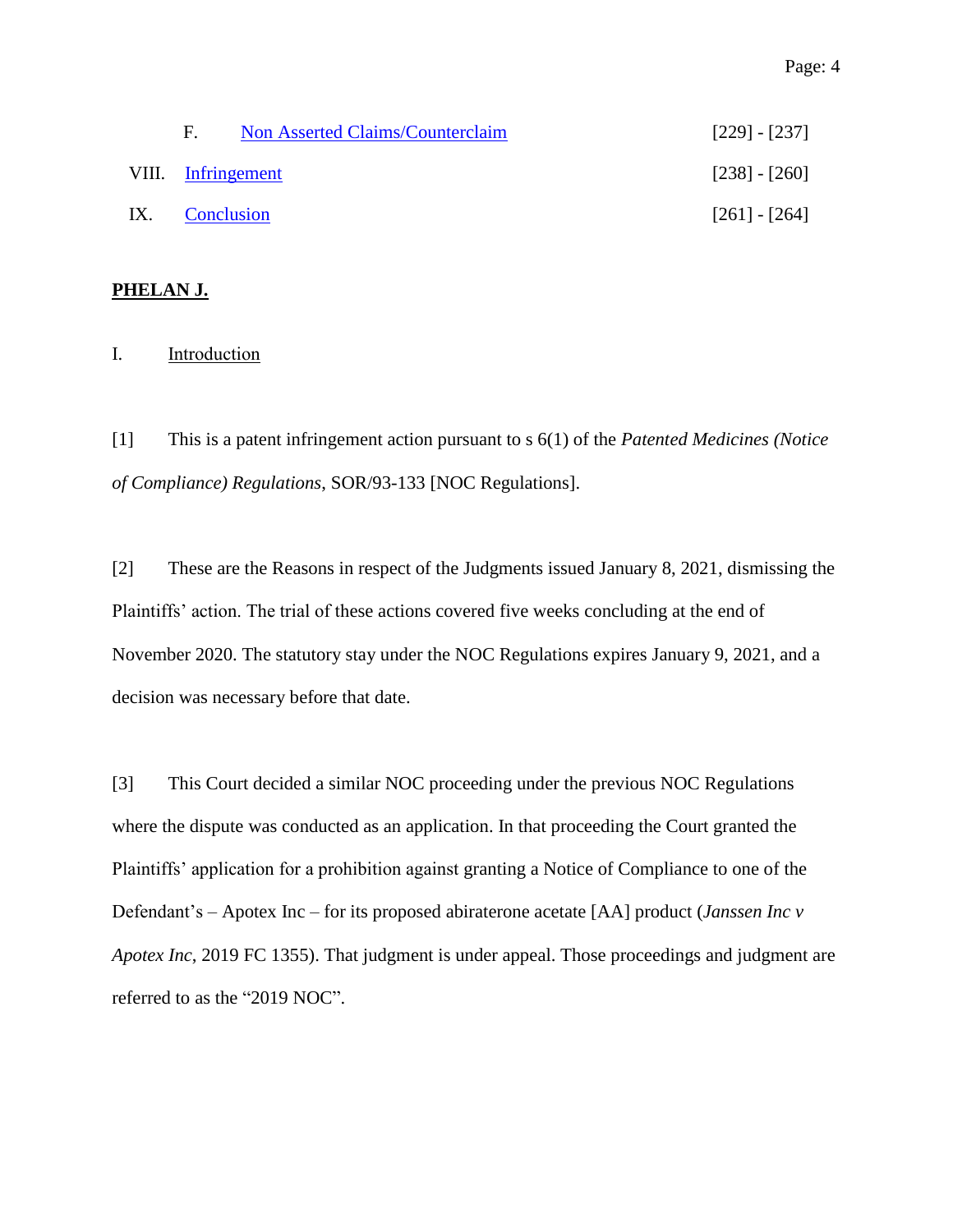[4] The Patent at issue is a combination method and treatment for cancer, principally prostate cancer, by combining a 17 $\alpha$ -hydroxylase/C<sub>17,20</sub>-lyase inhibitor such as AA with an anti-cancer agent or a steroid, in this case prednisone [PN].

#### <span id="page-4-0"></span>II. Procedural History

[5] That NOC application was one of the last, if not the last, under the old NOC Regulations. New NOC approvals were sought by the Defendants for their respective AA products [Products]. This resulted in the subject action by the Plaintiffs.

[6] The actions were against each Defendant individually but the trial was conducted as one action. It was led in large measure by Apotex and subject to limited specific aspects related to each Defendant, Apotex and its draft Product Monograph served as a notional surrogate for all Defendants. The cooperation and professionalism of counsel facilitated the orderly and complete hearing of this dispute in these difficult COVID-19 times and the use of Zoom technology.

[7] There were no issues raised with respect to any form of estoppel as between the 2019 NOC and this action. The parties treated the matter as an entirely new proceeding as does this Court.

[8] The old NOC application regime had been much criticized and was replaced. The new actions afforded the parties and the Court an opportunity to obtain further and better evidence by way of production and discovery and new submissions.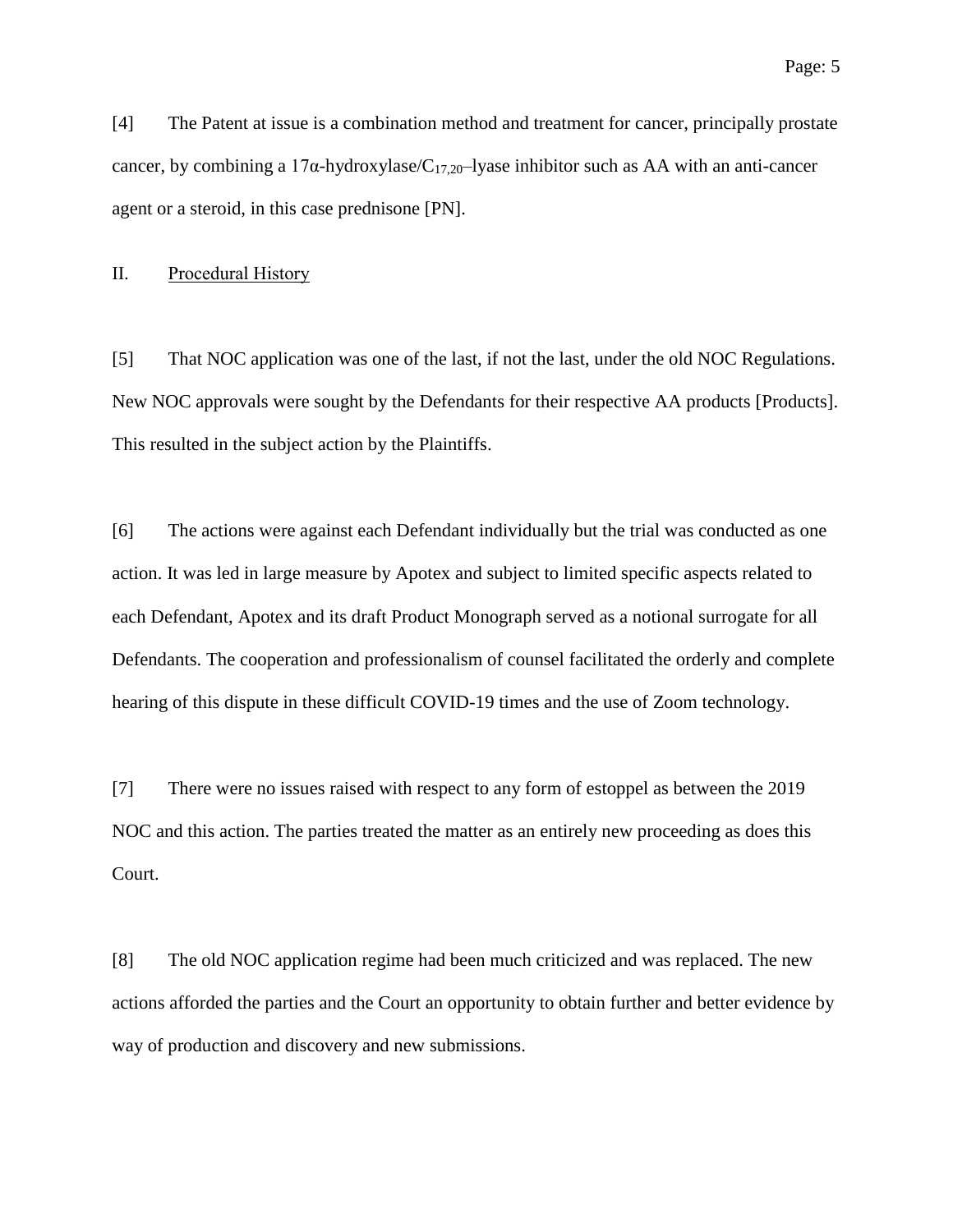[9] The parties took advantage of these more complete procedural rights. They also advanced new and better evidence in such areas as biostatistics and endocrinology. Previous witnesses were open to examination on a more complete record resulting from the pre-trial discovery process.

[10] The Court has had the advantage of hearing directly from witnesses. It has had better evidence, current legal teachings and more focused argument.

[11] Therefore, unless specifically adopted from the 2019 NOC – as in the case of claim construction – the findings and comments in that decision are irrelevant to the trial. This new process is somewhat like the previous right to sue for relief despite the findings in a related NOC proceeding.

[12] Under this new action process, the Court (especially where the judge on the previous NOC is the same as on the trial) is required to approach the case afresh with "a mind willing to understand and be persuaded". The Court must come to the process with understanding but without conclusions.

## <span id="page-5-0"></span>III. Background

## <span id="page-5-1"></span>A. *Parties/Claim*

[13] Janssen Oncology, Inc [Janssen] and BTG International Ltd are the owners of Canadian Patent No. 2,661,442 [422 Patent or Patent]. The 422 Patent was issued from an application filed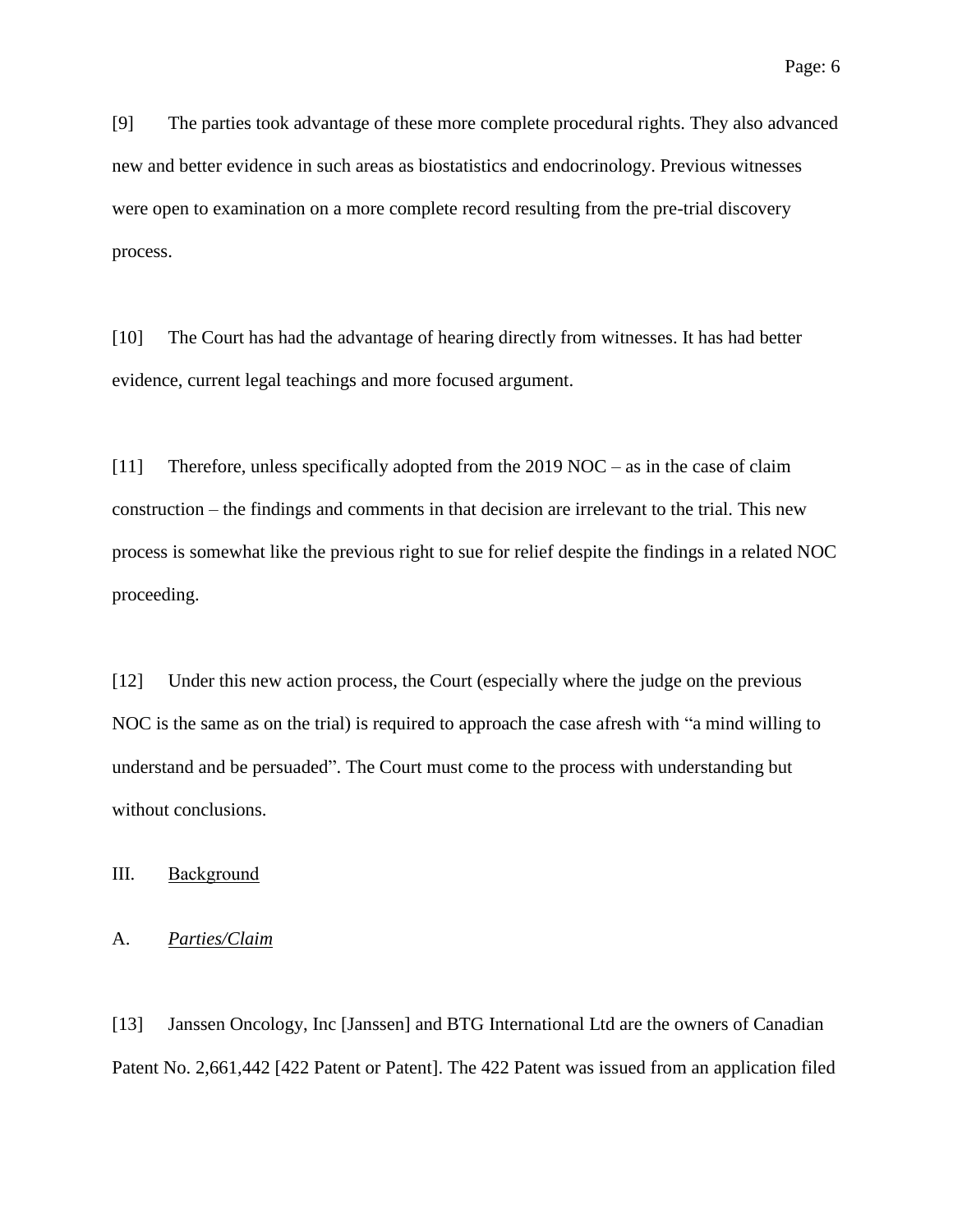on August 23, 2007 and published February 28, 2008 – the differences in dates have no impact in this case.

[14] When the Patent application was filed in 2007, the proposed patent described and claimed a large number of combinations of a CYP17 inhibitor – including AA – and one or more of a therapeutic agent including anti-cancer agents. At least one embodiment combined the inhibitor with PN as an antibiotic but in the embodiment in respect to anti-cancer agents, PN is not mentioned.

[15] In 2011, before the 422 Patent was issued, the Plaintiffs obtained approval for its AA formulation ZYTIGA to be administered with PN to treat side effects. It then filed revised claims with the Patent Office to claim the combination of AA and PN to treat cancer as specified in the Asserted Claims.

[16] Janssen alleges that the Defendants have or will infringe Claims 3, 6, 7, 14 and 15 [the Asserted Claims].

[17] These claims read:

3. Use of a therapeutically effective amount of abiraterone acetate or a pharmaceutically acceptable salt thereof and a therapeutically effective amount of prednisone, for the treatment of a prostate cancer in a human.

6. The use according to any one of claims 1-3, wherein the therapeutically effective amount of the abiraterone acetate or pharmaceutically acceptable salt thereof is 1000 mg/day.

7. The use according to any one of claims 1-3, wherein the therapeutically effective amount of the abiraterone acetate or a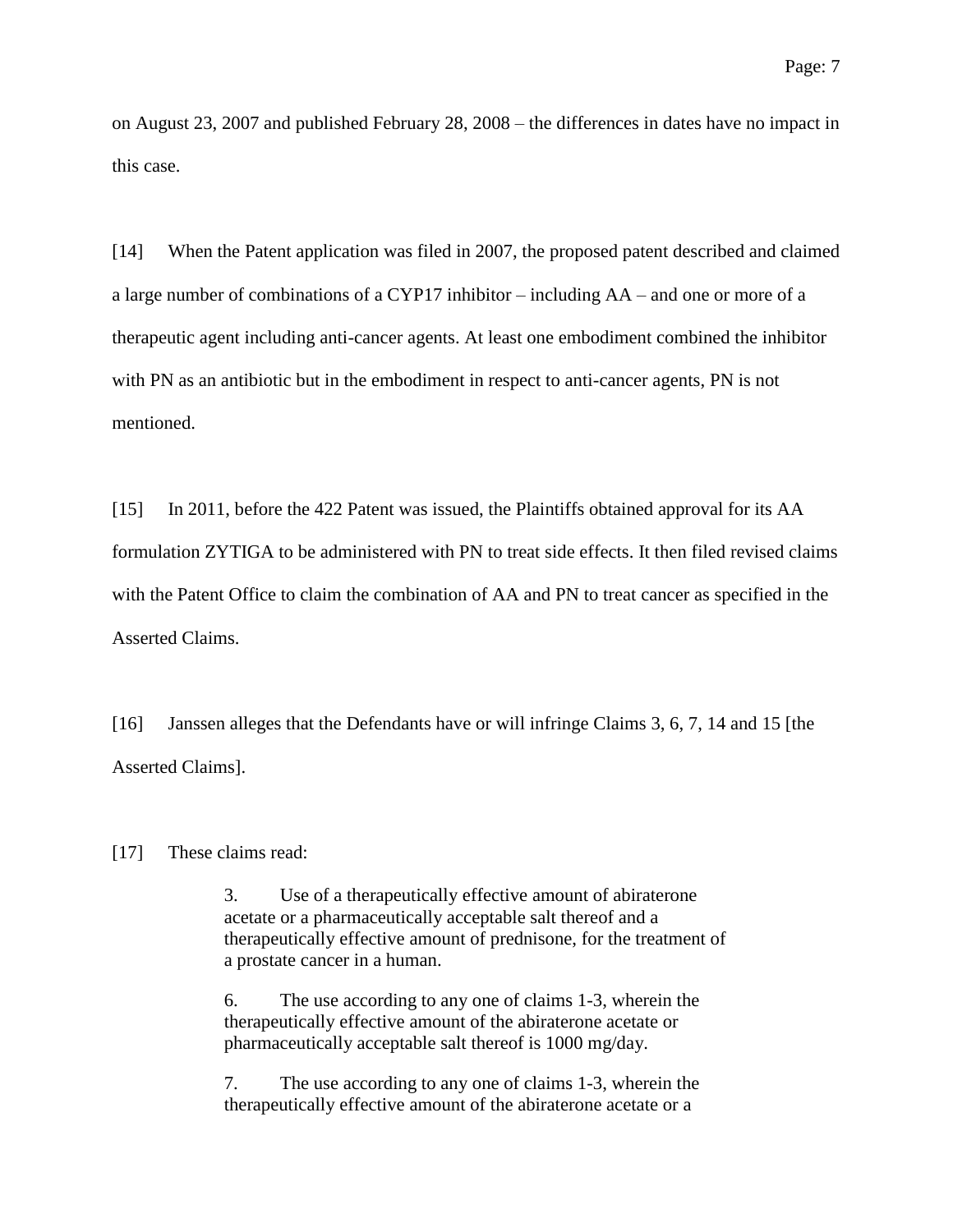pharmaceutically acceptable salt thereof is in at least one oral dosage form comprising about 250 mg of abiraterone acetate or a pharmaceutically acceptable salt thereof.

14. Use of a therapeutically effective amount of abiraterone acetate or a pharmaceutically acceptable salt thereof, and a therapeutically effective amount of prednisone for the treatment of a refractory prostate cancer in a human.

15. The use according to any one of claims 12-14, wherein the refractory prostate cancer is not responding to at least one anticancer agent.

[18] The Defendants allege that each of the Asserted Claims is invalid. Apotex has also alleged in a counterclaim that the "Non Asserted" Claims are also invalid.

[19] The issue of invalidity is dispositive of the Plaintiffs' Statement of Claim. However, to facilitate appellate review (which the Court was advised the Plaintiffs would seek no matter the result), the Court has dealt with the Infringement issue as well.

<span id="page-7-0"></span>B. *Overview*

[20] Prostate cancer, the uncontrolled growth of cells in the prostate gland, is the most commonly diagnosed cancer in men and the second leading cause of cancer-related deaths in men. While early prostate cancer may be treated or not and monitored, at some point the cancer may spread to other parts of the body – becoming metastatic cancer.

[21] Most men with metastatic prostate cancer are treated with androgen deprivation therapy [ADT] because the male sex hormones (androgens) specifically testosterone promote prostate cancer.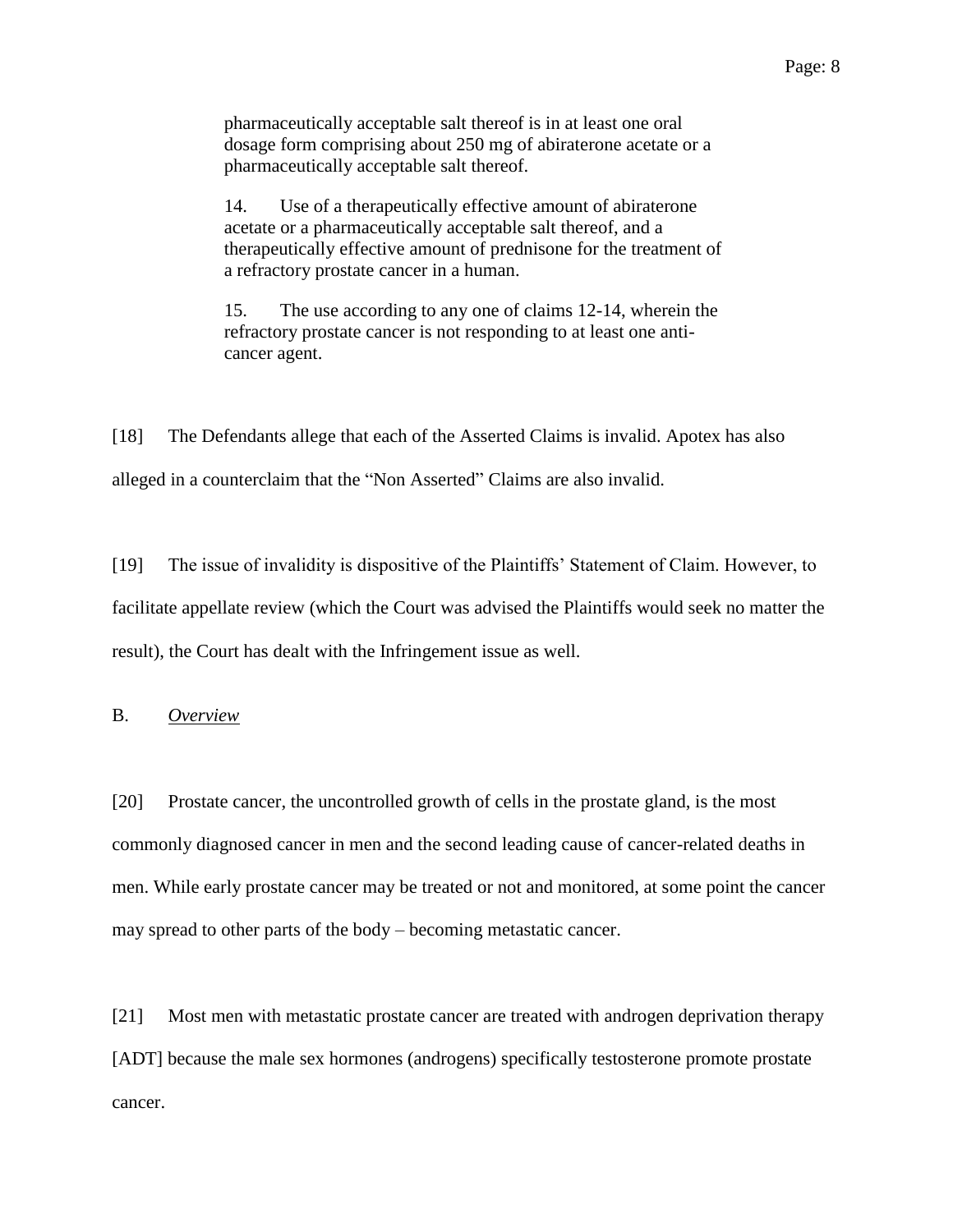Since the 1940s the primary treatment for metastatic prostate cancer by ADT was through medical or surgical castration to suppress androgen production in the testes. Patients treated with ADT still had some residual androgens in their system because the adrenal gland produces 10% of circulating androgens in men.

[22] When the prostate cancer begins to progress after ADT, it is referred to as "castrationresistant prostate cancer" [CRPC] and if the cancer has metastasized, it is referred to as mCRPC.

[23] A standard measurement in the treatment of prostate cancer is "PSA" level – prostatespecific antigen (a protein produced in the prostate gland). It is used to detect prostate cancer and to indicate the response to prostate cancer treatments. The PSA response was used as a surrogate measurement for the effectiveness of prostate cancer treatment although not a perfect indicator of such – it did not indicate survival benefits. A surrogate for survival benefit was necessary because the only way to determine such benefit is for the patient to die.

The issues of PSA and survival benefits arose in this trial with several of the Plaintiffs' experts equating or measuring the usefulness of an anti-cancer drug against observed survival benefits rather than an anti-cancer effect as per the Patent.

[24] By August 2007 (the threshold date for this matter), a group of cytotoxic chemotherapy drugs called taxanes, and more specifically docetaxel (approved in 2004), showed a modest survival benefit in mCRPC patients. Its method of action was different from hormonal therapies like ADT.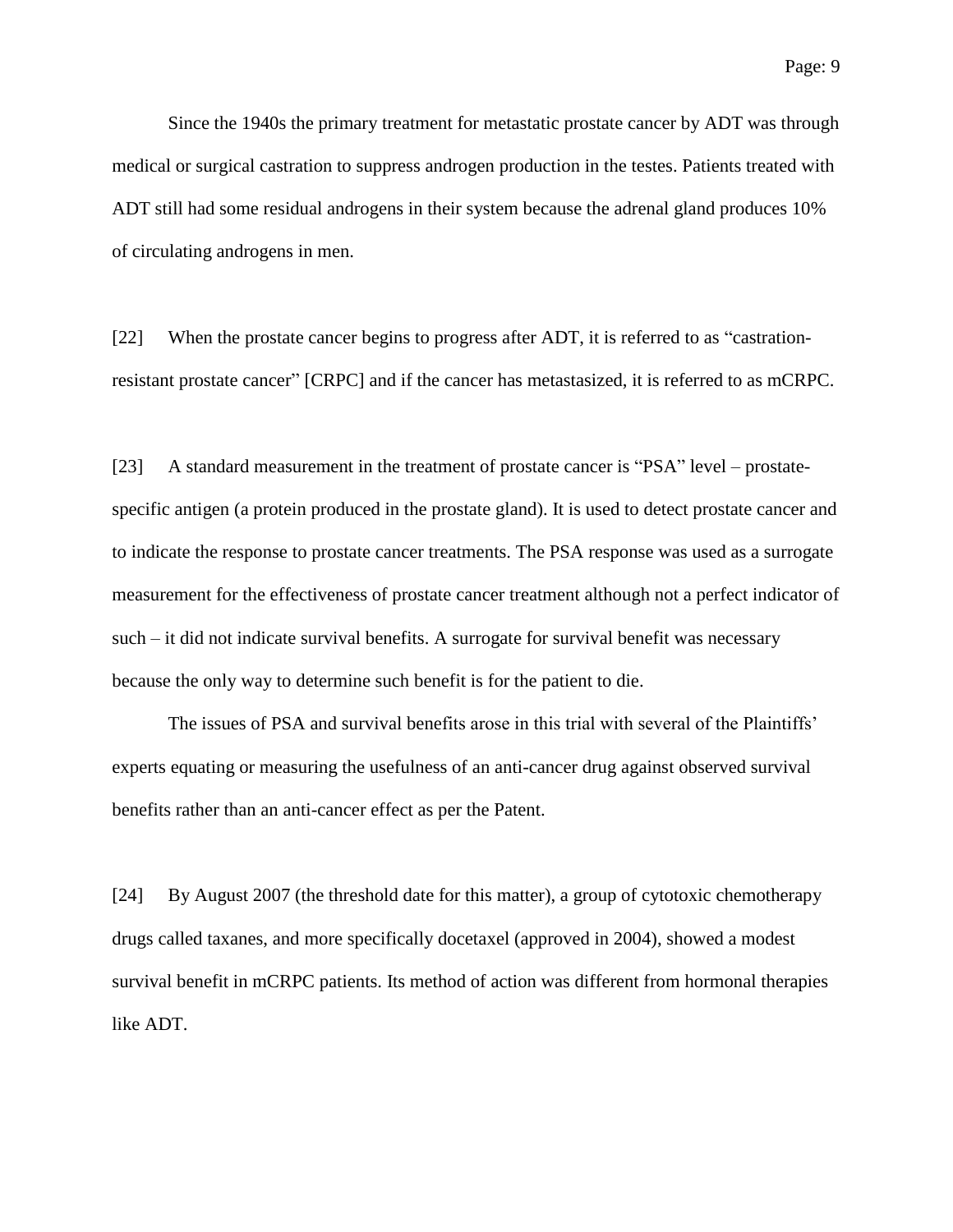[25] Docetaxel's survival benefit was a "new paradigm", as Dr. Nam explained, for the treatment of patients with mCRPC. However, there were significant side effects in many patients. A further major problem was that mCRPC patients stop responding to treatments with docetaxel which eventually leads to death.

[26] Before 2007, aminoglutethimide and ketoconazole were used in prostate cancer therapy but neither improved survival. They were understood to be non-specific inhibitors of adrenal steroid synthesis and had serious side effects, including glucocorticoid deficiency which sometimes required concomitant glucocorticoid use. Neither compound was said to cause mineralocorticoid excess (an area of debate) but as Dr. Bantle pointed out, even if mineralcorticoid levels remained normal, low levels of glucocorticoid had their own serious side effects.

[27] PN, a glucocorticoid, was used to palliate prostate cancer patients and alleviate side effects of treatment. It was an old drug – available since the 1950s. It was known to have some anti-cancer effects but how and how much was not known. PN did offer palliation, relief from side effects and some anti-cancer effects (sometimes called anti-tumour activity) but not an established survival benefit. PN had not been approved as an anti-cancer drug.

[28] As disclosed in the 422 Patient, CYP17 inhibitors, of which AA is one, had been shown to be useful in treating prostate cancer. AA was a newer drug than PN.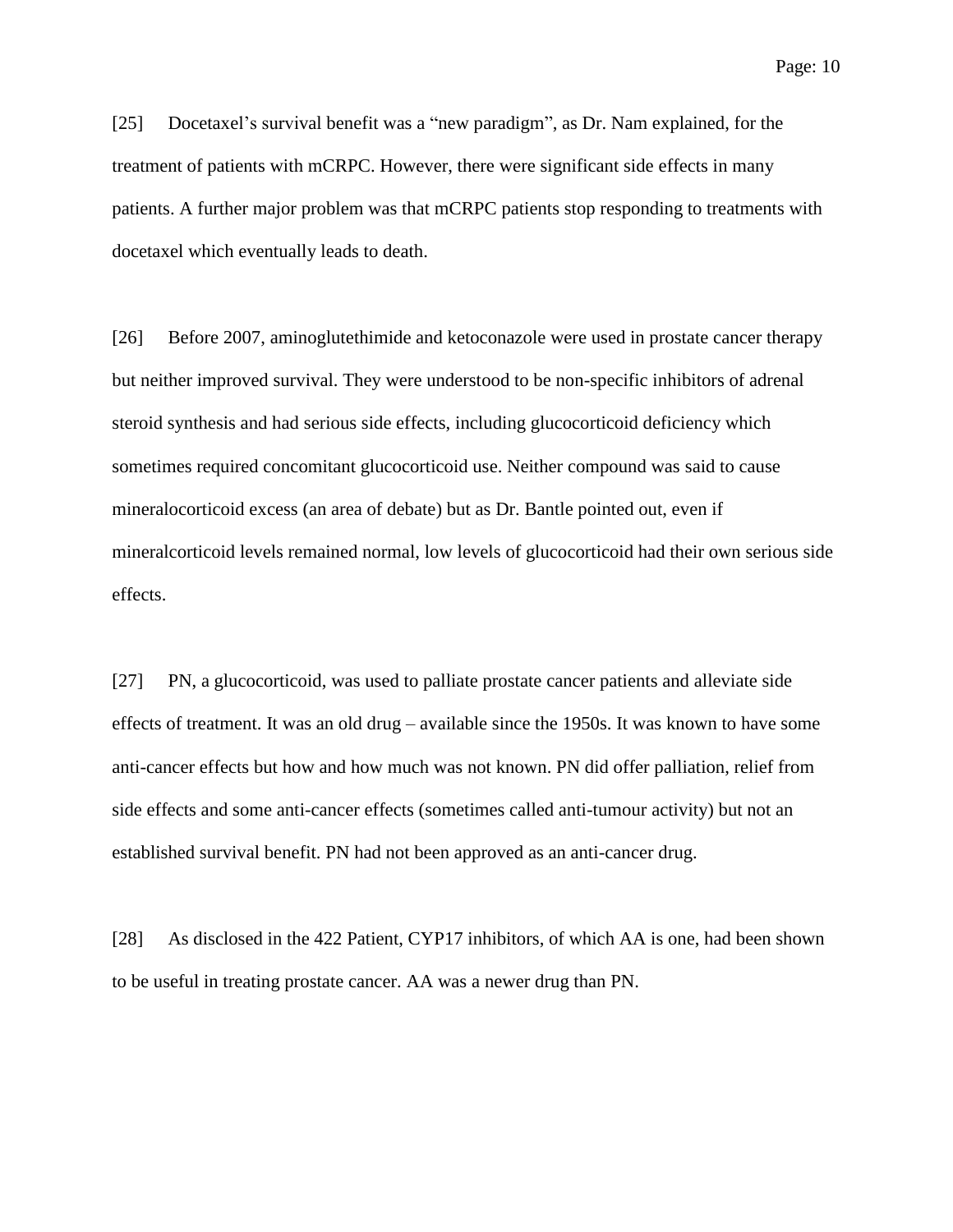[29] The CYP17 enzyme (17 $\alpha$ -hydroxylase/C<sub>17,20</sub>-lyase) has two activities in adrenal steroid synthesis:  $17\alpha$  hydroxylase activity is necessary for the production of cortisol and androgens while 17,20-lyase activity only affects the production of androgens.

[30] Attached as Schedule A to these Reasons is a chart of the relevant pathways produced in Dr. Bantle's expert report and of considerable help to this Court.

<span id="page-10-1"></span><span id="page-10-0"></span>C. *Witnesses*

#### (1) Fact Witnesses

[31] Dr. Johann de Bono, Regius Professor of Experimental Cancer Medicine in the U.K., is a prostate cancer researcher, physician and a named inventor of the 422 Patent.

[32] The Defendants attempted to discredit his inventorship; however, he was added as an inventor by Order of Justice Heneghan (*Janssen Oncology, Inc and BTG International Ltd v Canada (Attorney General)* (June 15, 2018), T-1495-17 (Federal Court)) and it is not for this Court to go behind that Order.

However, the Court is aware that Dr. de Bono's work was to develop a hypothesis which was not the patent eventually filed. He himself was surprised to learn of the 422 Patent.

[33] Dr. de Bono leads the Prostate Cancer Team at the Institute of Cancer Research [ICR] at the Royal Marsden Hospital.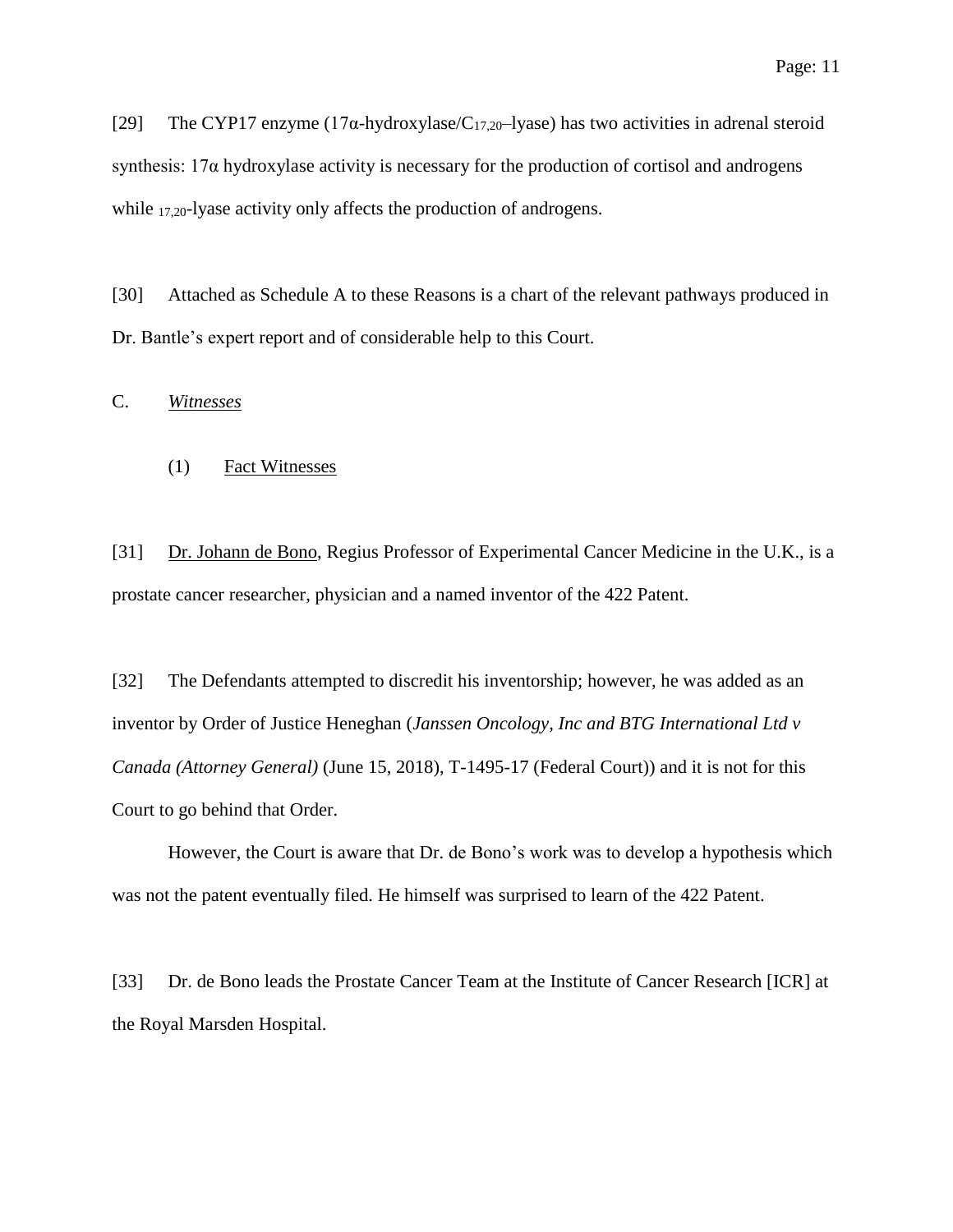He gave direct useful evidence as to the trials which led to the 422 Patent. He traced the process of his hypothesis that glucocorticoid supplementation could reverse resistance to AA by reducing the body's production of upstream adrenal steroids<sup>1</sup>. In that regard, while he used dexamethasone because it was available at ICR, as he admitted any glucocorticoid would do. PN was not then available in the UK.

[34] Dr. Gloria Lee, a physician and former Vice President of Clinical Research and Development at Cougar Biotechnology Inc [Cougar], the sponsor of the clinical trials that led to the 422 Patent. Her evidence gave context and details of the four (4) Cougar studies – COU-AA-001, 002, 003 and 004 as well as the 2008 Protocol Amendment.

[35] Dr. Robert Charnas was the Global Regulatory Leader at Cougar (now Janssen Oncology Inc) and was responsible for the regulatory submission for the ZYTIGA (the Plaintiffs' AA product) project. Like Dr. Lee, his evidence encompassed the Cougar Studies and the Protocol Amendment but also the two Phase II studies COU-AA-301 and 302 which compared the efficacy of the combination of PN and AA in mCRPC patients with PN and placebo.

## <span id="page-11-0"></span>(2) Expert Witnesses

[36] This case was largely driven by expert evidence. It is the Court's task to assess this difficult evidentiary field, both as a whole and individually with each expert.

 $\overline{a}$ 1

<sup>...</sup> hypothesis was directed to whether drug resistance could be reversed by administering dexamethasone to suppress ACTH and the 21-carbon steroids upstream of the CYP17 drug target in the steroid biosynthesis pathways. (Transcript, November 5, 2020, at p 380)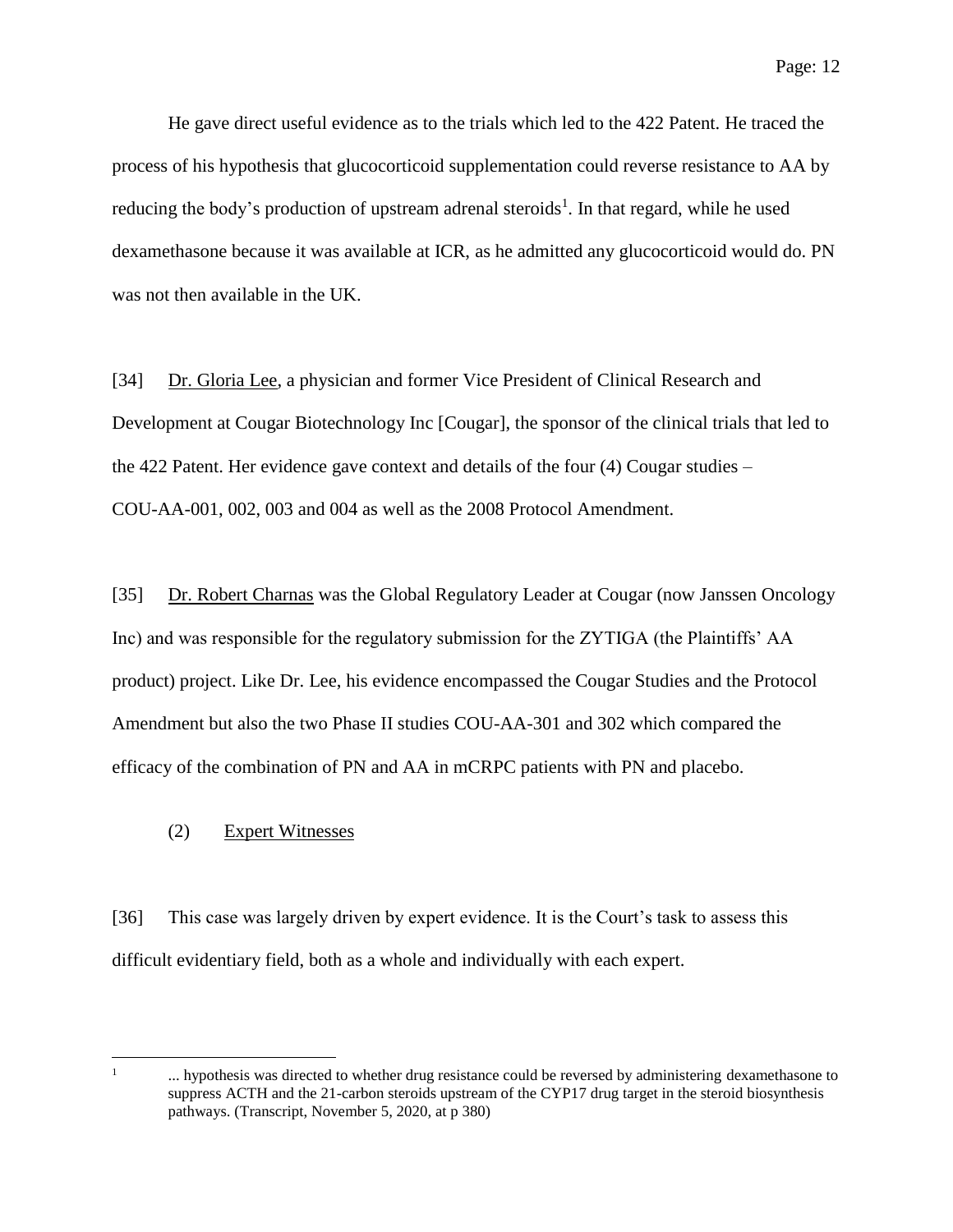<span id="page-12-0"></span>[37] There were areas of weakness, lack of clarity and other such issues with respect to most experts but the Court must assess credibility and weight against something less than perfection.

## (a) *Janssen's Experts*

[38] Dr. Geoffrey Gotto is currently the Medical Director at the Clinic for Advanced Metastatic Prostate Cancer in Calgary and a Clinical Associate Professor at the University of Calgary. He was qualified as an expert in urologic oncology, including clinical matters involving the diagnosis and treatment of prostate cancer including surgery and prescribing of medical interventions. This expertise includes an understanding of prescribing decisions by Canadian urologists for the treatment of prostate cancer. His evidence in general covered details of the use made of a drug's product monograph, data supporting ZYTIGA's product monograph, the instructions to be taken from a product monograph, the Apotex and other Defendants' Product Monograph instructions to urologists, and a comparison of product monographs.

[39] Dr. Gotto was helpful in providing context and understanding of the drugs from an urologist's perspective. His involvement with Janssen, while not ideal in terms of objectivity, did not imperil his credibility. He was challenged in explaining the roles of AA and PN to the extent that product monographs spoke of PN in terms of side effects. Despite these statements, the product monograph in Dr. Reddy's indicated that PN is to be used to treat prostate cancer for its anti-cancer effects when used in combination with AA. His equivocating on PN's anti-cancer effects was unsatisfactory and suggested a protectiveness of the Plaintiffs and their position.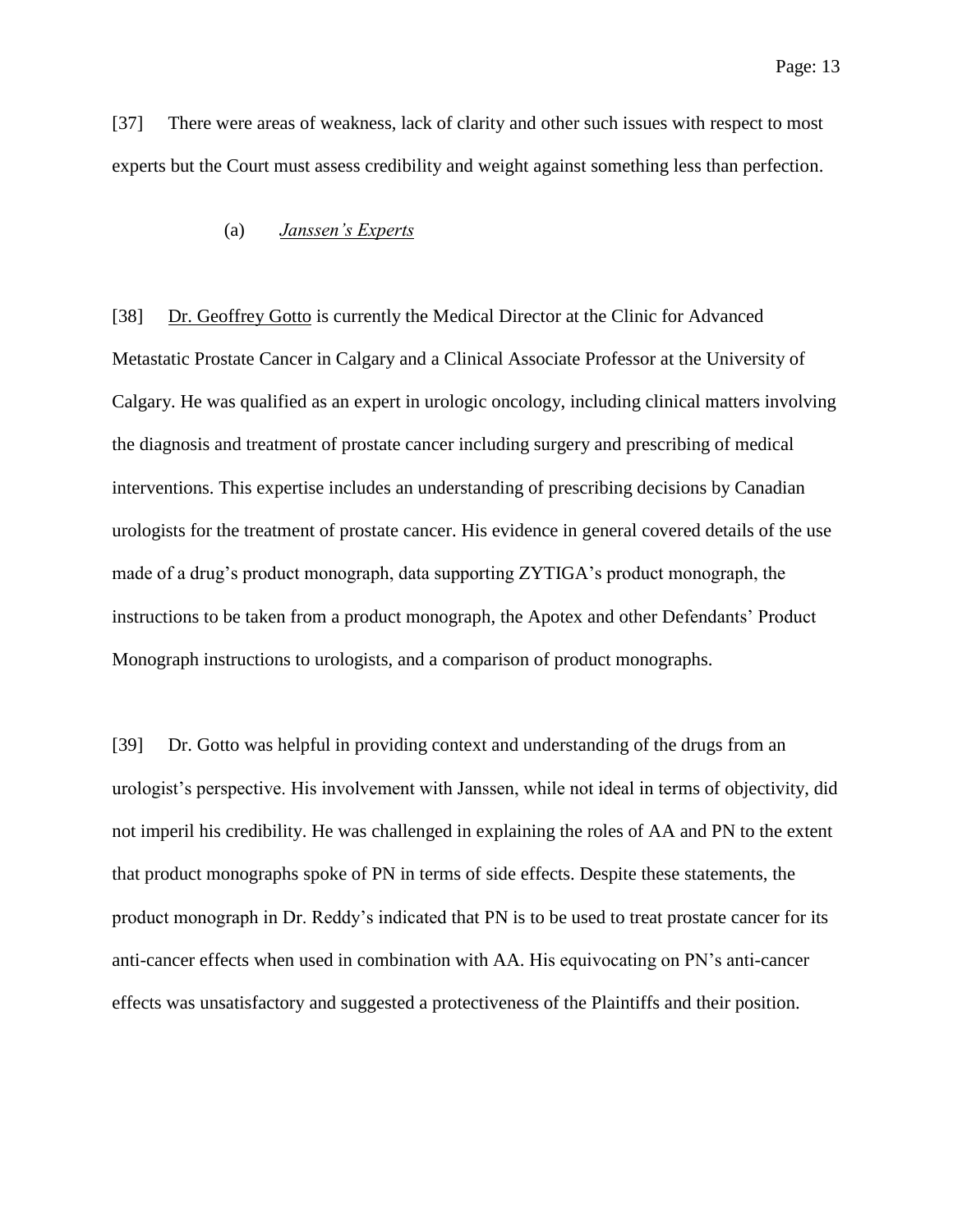Page: 14

[40] Jane Costaris is the President of Regulatory Solutions Inc and was qualified as an expert in regulatory affairs and quality compliance for the pharmaceutical, natural health product, and medical device industries. She has expertise in federal and provincial regulatory submissions for drug and health products in Canada, including both new drug submissions and supplemental new drug submissions, as well as submissions for subsequent entry/generic products. In addition, she has expertise in preparing advertising/marketing materials for drug products in Canada. She gave general evidence on regulatory matters with Health Canada and specifics on the particular Product Monographs in issue in this litigation. Her evidence was generally uncontroversial.

[41] Dr. Matthew Rettig is a medical oncologist with 25 years' experience in prostate cancer and a key witness for the Plaintiffs. He was qualified as an expert in medical oncology, and in particular the diagnosis, treatment, and management of urologic cancers including the treatment of prostate cancer. This expertise includes: (a) the design, conduct, and interpretation of results from clinical trials from a clinician's perspective; (b) the use of agents in the treatment of prostate cancer, palliation of prostate cancer, and management of side effects associated with prostate cancer treatments; and (c) understanding prescribing decisions by medical oncologists for the treatment of prostate cancer.

[42] Dr. Rettig was involved on behalf of Janssen as a local co-investigator and principal investigator for clinical trials relating to AA and PN, particularly the 301 and 302 studies and principal investigator in the 004 study (one of the core subjects of this litigation). It was an unfortunate closeness to the subject of what should be an objective opinion. His evidence covered a broad range of topics from common general knowledge [CGK], the POS (person of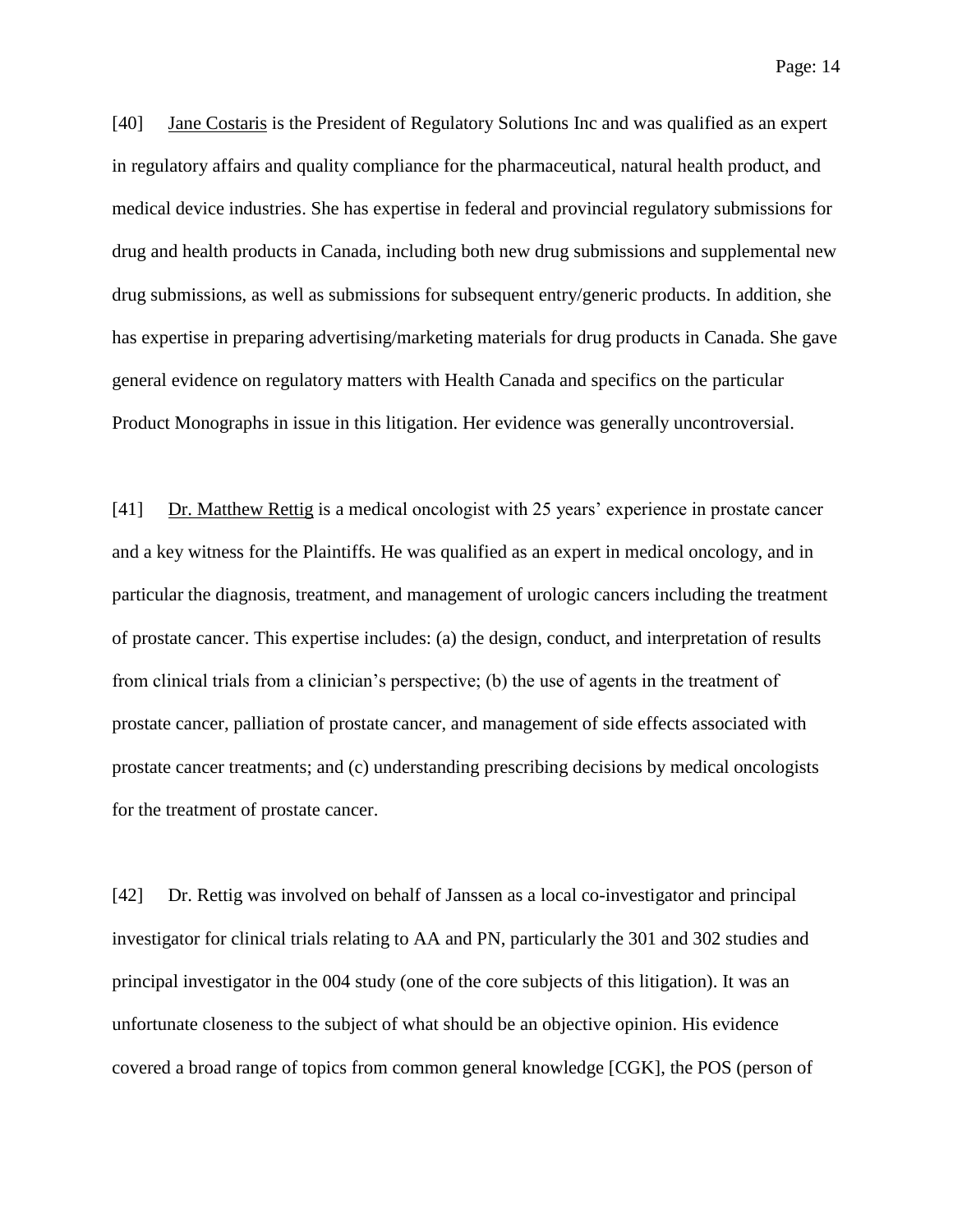ordinary skill in the art), construction of words in the Patent, through to infringement. In summary, his opinion is that:

- arriving at the 422 Patent's claimed invention would have required inventiveness and would not have been obvious to a POS as of August 2007 – that it would not have been obvious to try the combination of AA and PN (or either agent alone) to treat cancer.
- utility of the subject matter is demonstrated by the data in the possession of the inventors prior to August 2007 but not disclosed in the Patent.
- the Asserted Claims cover the combination of AA and PN to treat prostate cancer. ZYTIGA is approved for this use.
- as of 2007 a POS would have been able to practice the Asserted Claims based on the teachings of the Patent and the CGK.
- a physician is not required or expected to use skill/judgment to put the subject matter into practice.

[43] Dr. Rettig's report was well constructed, clear but flawed. His evidence is to be contrasted with Dr. Nam and Dr. Lipton on behalf of the Defendants. In his non-core area of expertise, endocrinology, his comments can be contrasted with Dr. Bantle.

[44] Dr. Rettig's evidence was seriously undermined in cross-examination. It was not just questions of wording choices and nuance but he was required to concede and have struck or changed from his report major conclusions particularly as related to the "obviousness" issue in respect of aminoglutethimide's anti-cancer effects, the same in regard to ketoconazole, the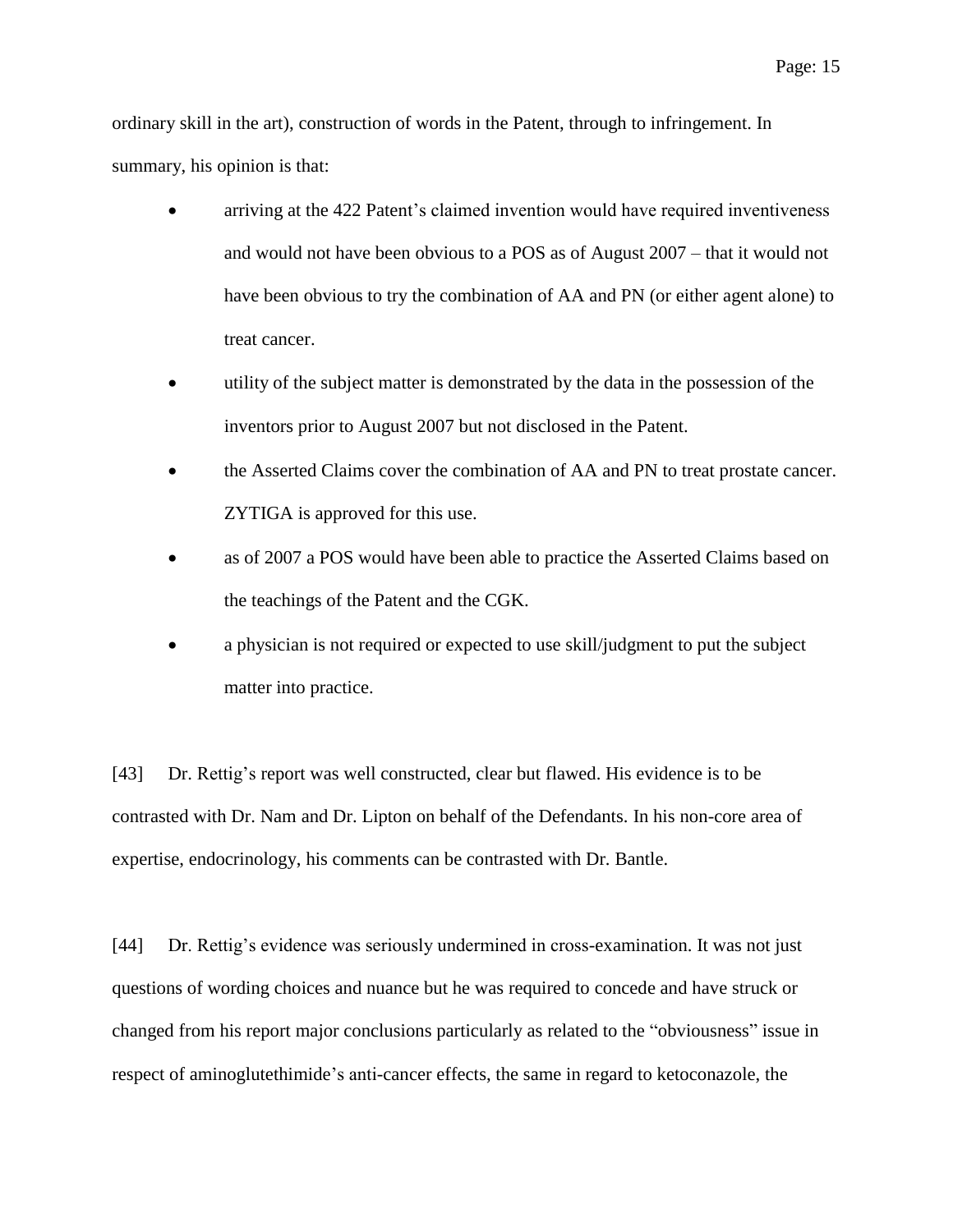known requirement to have glucocorticoid replacement for aminoglutethimide and ketoconazole, and the role of PN for an anti-cancer effect. He made other major concessions in these important areas.

[45] Among the many reversals and clarifications of his report is that he was forced to admit that PN was known to have an anti-cancer effect; that aminoglutethimide was known to have anti-cancer treatment effects in prostate cancer; and that ketocconazole had an anti-cancer effect.

[46] His explanation for this changing of opinion from "not have an anti-cancer effect" to "have an anti-cancer effect" was that he had in mind known survival benefit not anti-cancer effect. This may be true in his mind but it is unsatisfactory given his evidence about the claims. Despite these revisions to his report, he maintained his opinion that it was not obvious to try to combine AA and PN as claimed because there was no motivation to do so. It is a tenuous opinion at best and not one on which the Court can rely.

[47] His utility analysis, while nevertheless helpful, was shaky because it proceeded on an error in understanding of the applicable law. He admitted to understanding that the criterion was "a scintilla of evidence of utility" rather than "a scintilla of utility".

[48] I do not reject his report in whole and I generally accept his opinion in some areas of validity (e.g. utility) and in respect of infringement. However, I find in many areas of validity, particularly the obviousness analysis, that the Defendants' relevant experts are more credible and where the two sides part, I generally accept the Defendants' experts.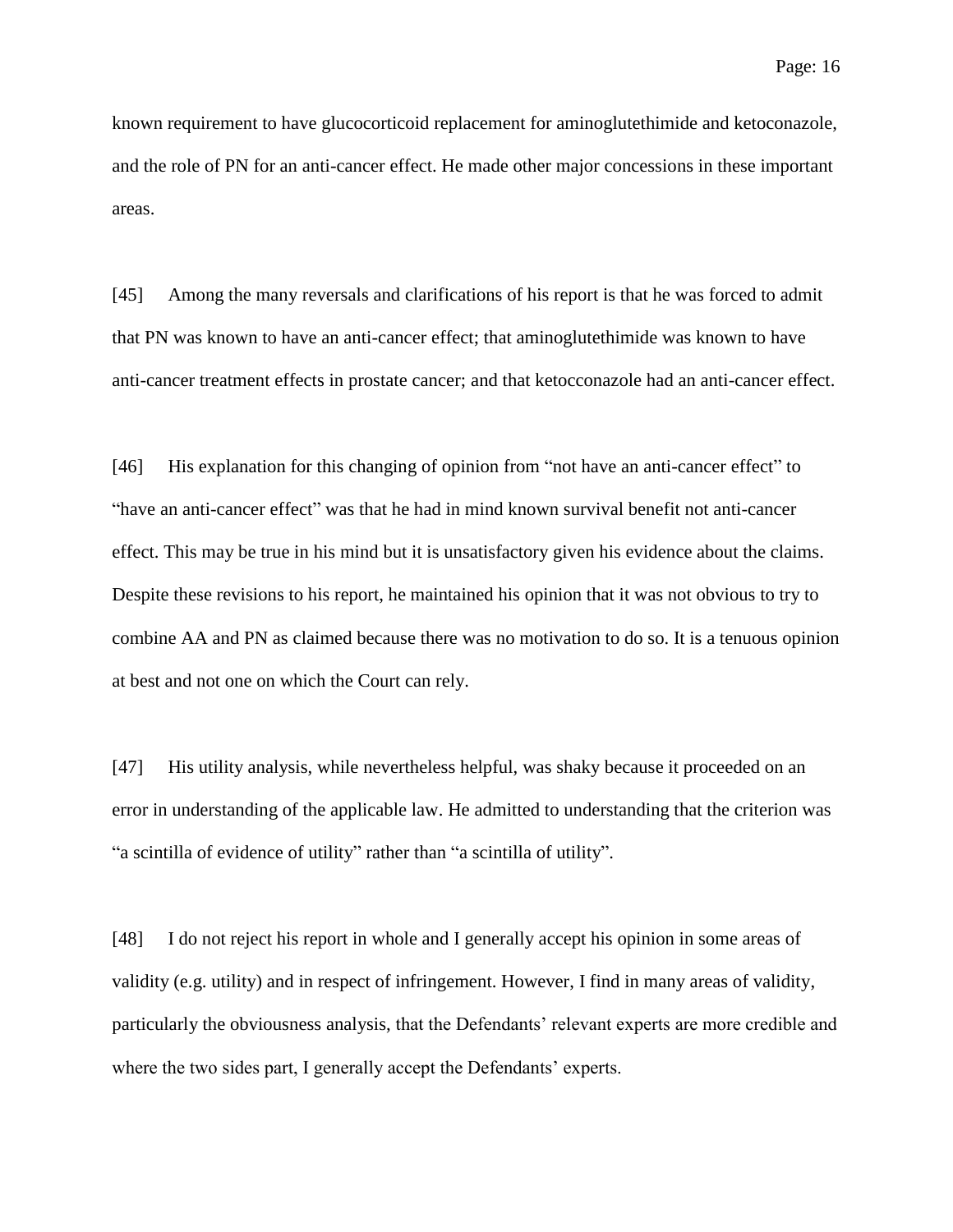Page: 17

[49] Dr. Karla Ballman is the Chief of the Division of Biostatistics (a new field in this litigation) in the Department of Population Health Sciences at Weill Cornell Medical College. She was qualified as an expert in biostatistics, in particular cancer biostatistics. She has expertise in clinical trial design and analysis of clinical trial data and interpretation of results from a biostatistician's perspective, including mathematical modelling, statistics, probability, data analysis and experimental design.

[50] She provided useful and clear evidence on the relevance of biostatistics and the meaning which can be drawn from the Cougar studies and from such publications as Attard 2009, Danila 2010 and Reid 2010. Her evidence was confirmatory of PN's role as providing an anti-cancer effect in the combination of AA and PN for the treatment of prostate cancer.

[51] Dr. Ballman was prepared to make these conclusions in contrast to the Defendants' biostatistician, Dr. McKeague. She was required to make the assumption that dexamethasone and PN are members of the same class and behave similarly. While the Defendants criticize that assumption, she accepted it based on her considerable experience in the area of oncology. In that regard, Dr. Ballman's experience, in my view, allowed her to bring professional judgment to areas of uncertainty which others highly qualified in their specific field but not as experienced in oncology, could not. Her evidence was helpful and persuasive.

[52] Dr. Richard Auchus is a clinical endocrinologist, practising and researching steroid hormone synthesis for over 25 years. He was said to have extensive experience diagnosing and treating patients with adrenal conditions. He was qualified as an expert in clinical endocrinology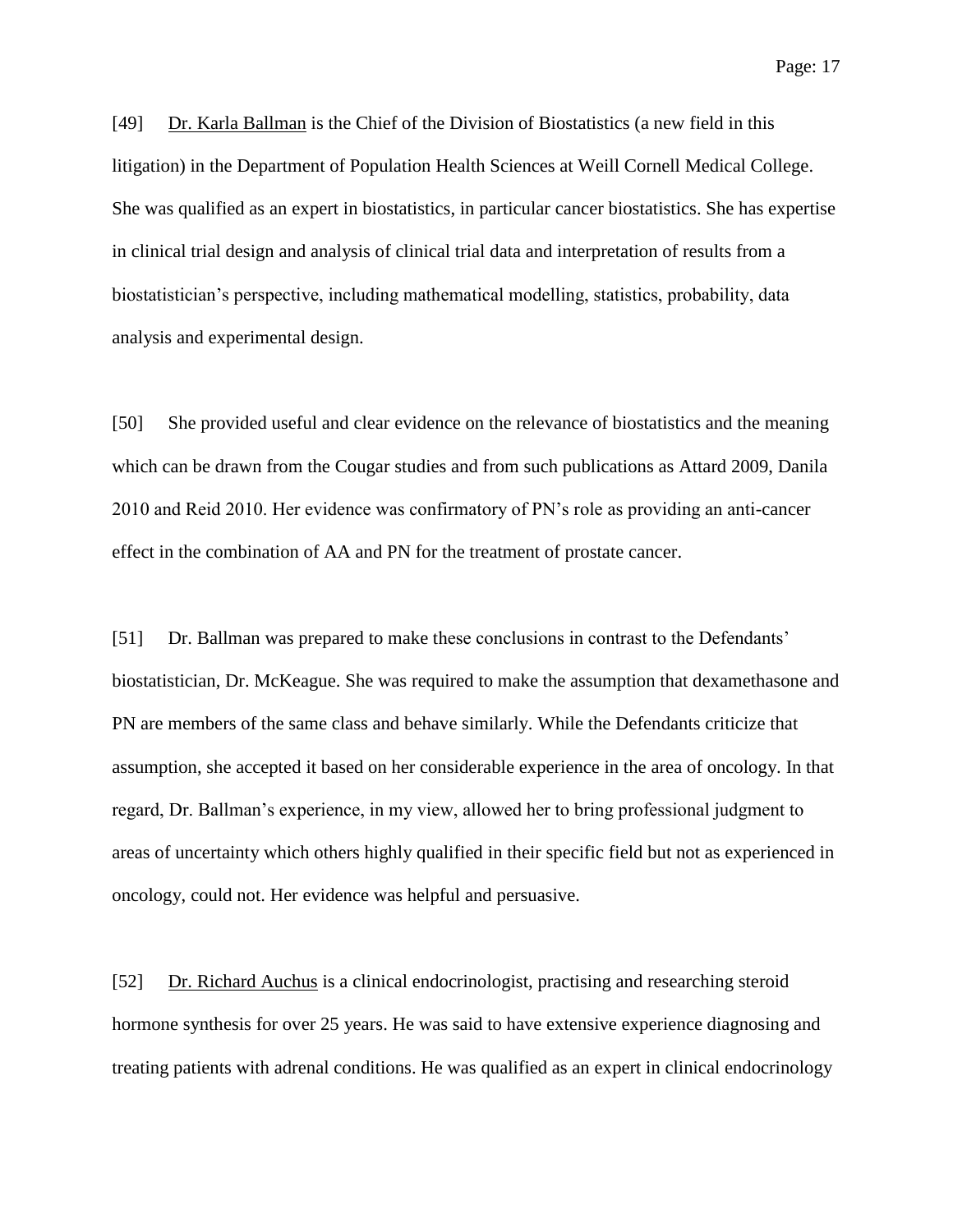Page: 18

and research and clinical management of endocrinologic disorders involving steroidogenesis, including androgen synthesis and action. This expertise includes diagnosing and treating patients with congenital and non-congenital conditions involving changes in steroid hormone production, including adrenal insufficiency and disorders of mineralocorticoid production.

[53] Dr. Auchus disclosed his extensive involvement over the years for Cougar (now Janssen) including with respect to AA – whether to administer a glucocorticoid with AA, one of the central issues in this case. While this disclosure was made in this case, he did not disclose this level of involvement in the 2019 NOC where he was a witness. His direct and substantive involvement and relationship with a participant calls into question – at least on an objective view – whether he could provide the kind of unbiased opinion contemplated by the Code of Conduct for Expert Witnesses. The Court was not comfortable with this level of involvement and it affected the weight which could be given to his evidence.

[54] Dr. Auchus was of the view that a glucocorticoid did not have to be co-administered when AA is used. He drew a distinction between ketoconazole/aminoglutethimide and AA and called into question the teachings of O'Donnell 2004. He discounted the use and need for Synacthen tests. His principal points were undermined in cross-examination including that a glucocorticoid might have to be administered for other side effects. He had his theory, the correctness of which is not for resolution here, but his evidence of what a POS would know and do, was unconvincing.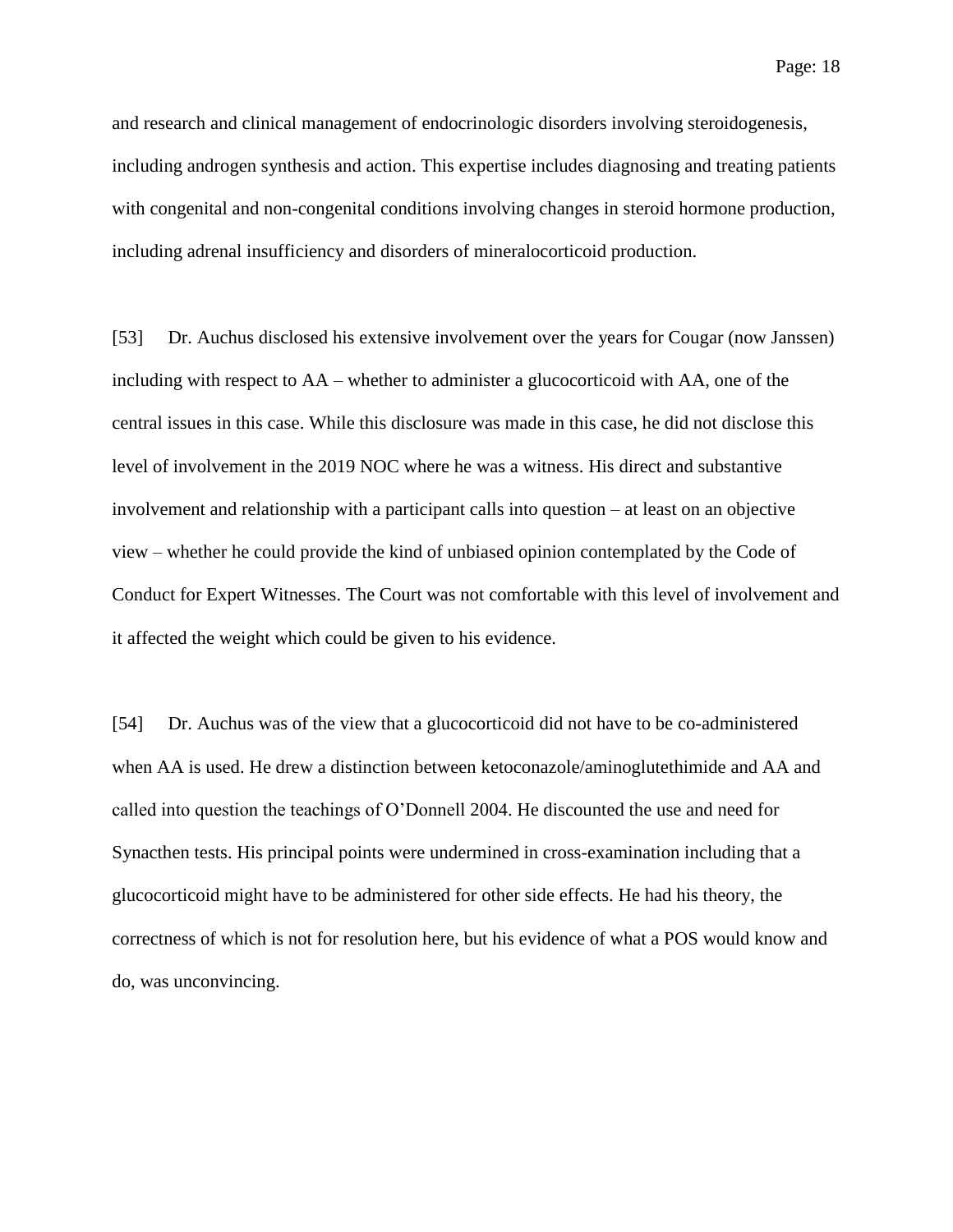[55] Dr. Auchus' evidence was almost completely at odds with Dr. Bantle on the key issues in this case. On many of these issues, the Court had to choose as between these witnesses. On the strength of Dr. Bantle's evidence in the contrast of the weakness of Dr. Auchus', this Court has relied more heavily on Dr. Bantle's evidence.

#### (b) *Defendants' Experts*

<span id="page-18-0"></span>[56] Dr. Robert Nam is a professor of surgery at the University of Toronto, Head of the Genitourinary Cancer Program, Odette Cancer Centre as well as other relevant positions. He works in the fields of oncology and epidemiology maintaining a practice significantly focused on prostate cancer management. He was qualified as an expert in the field of urologic oncology and specifically the treatment of patients with prostate cancer (including advanced or metastatic prostate cancer), and clinical epidemiology of prostate cancer.

[57] Dr. Nam's evidence was wide ranging including the CGK of a POS noting that by August 2007, dexamethasone, hydrocortisone and PN were the most common glucocorticoids used in prostate cancer treatment. He addressed issues of PSA as a surrogate indicator of treatment effectiveness and PN as having an anti-cancer effect. He pointed the way in the analysis of obviousness (obvious to try) to the conclusion that the Asserted Claims were obvious. He reviewed the relevant literature and test results as part of forming his opinion.

[58] He also covered off other areas tangentially, such as biostatistics. The Court found his evidence helpful and persuasive where it was grounded in his main areas of experience and expertise. It was forceful when read in conjunction with Dr. Lipton's evidence. As contrasted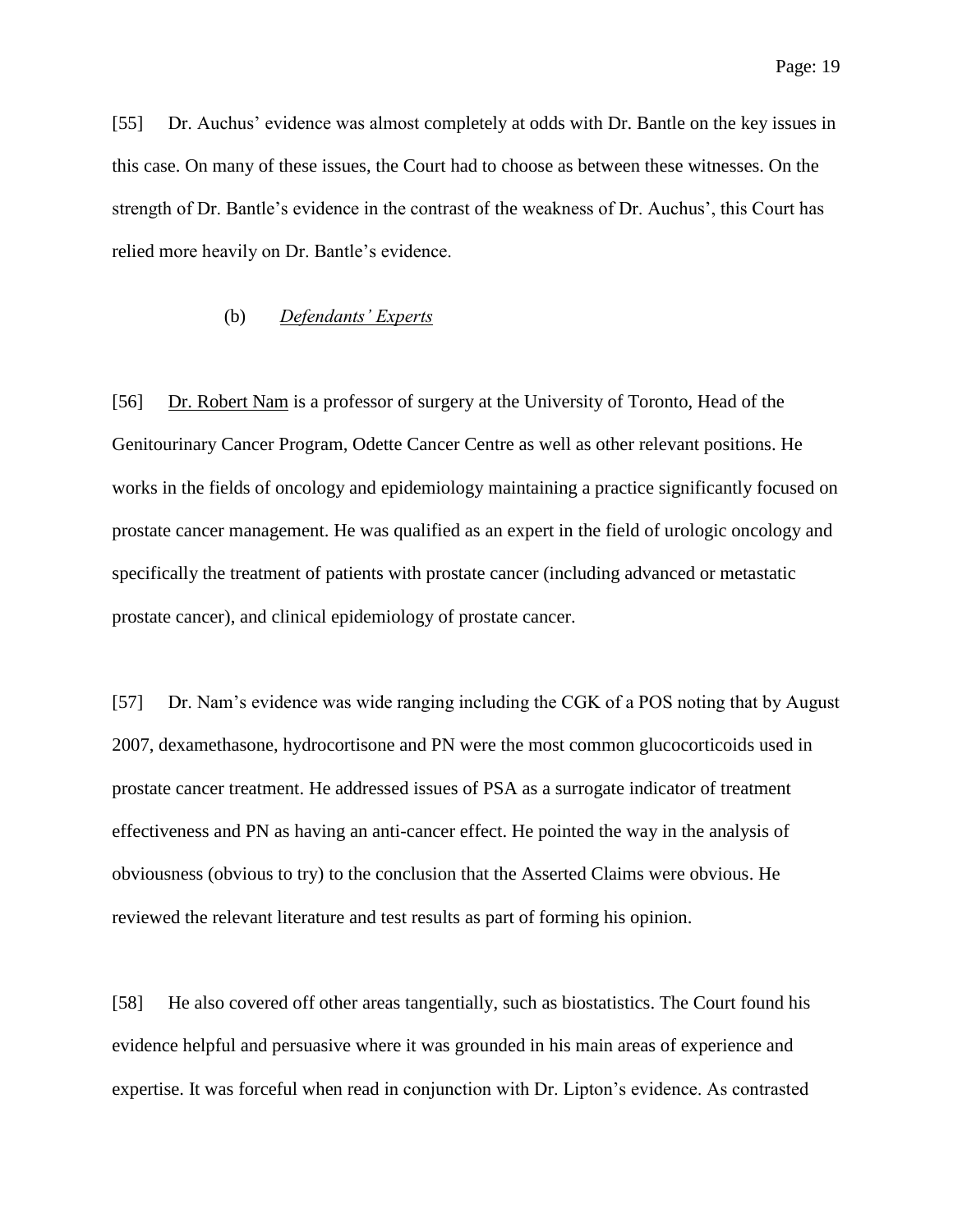with Dr. Rettig, the Court put more reliance on Dr. Nam's evidence alone and in conjunction with Dr. Lipton.

[59] Dr. Allan Lipton is a professor at the Department of Medicine, in the Division of Hematology and Oncology at Pennsylvania State University. He has experience in the treatment of prostate cancer with adrenal steroid synthesis inhibitors and corticosteroids (e.g. glucocorticoid) with a focus for 40+ years on prostate cancer care and research. He was qualified as a medical doctor who is expert in the field of medical oncology and specifically in the treatment of patients with prostate cancer.

[60] Dr. Lipton, whose evidence is also considered in the context of Dr. Nam, covered the background of the disease and the treatment. He opined that by 2006, it was well known that CYP17 inhibitors (such as ketoconazole and aminoglutethimide) were useful in the treatment of prostate cancer because they impaired the production of adrenal steroids and thus prevented the conversion to testosterone. However, they also impaired the production of cortisol, resulting in the overproduction of ACTH, and the rise in mineralocorticoids with life threatening effects. It was known that glucocorticoids could address these issues; reduce mineralocorticoids, deal with adrenal insufficiency and hypertension.

[61] He spoke to the knowledge of a POS and that as of 2006, the prior art provided three independent motivations to combine AA with PN for prostate cancer  $-1$ ) PN would provide glucocorticoid replacement to address known AA side effects; 2) PN would provide palliative relief and improve quality of life; and 3) both PN and AA were known as active anti-cancer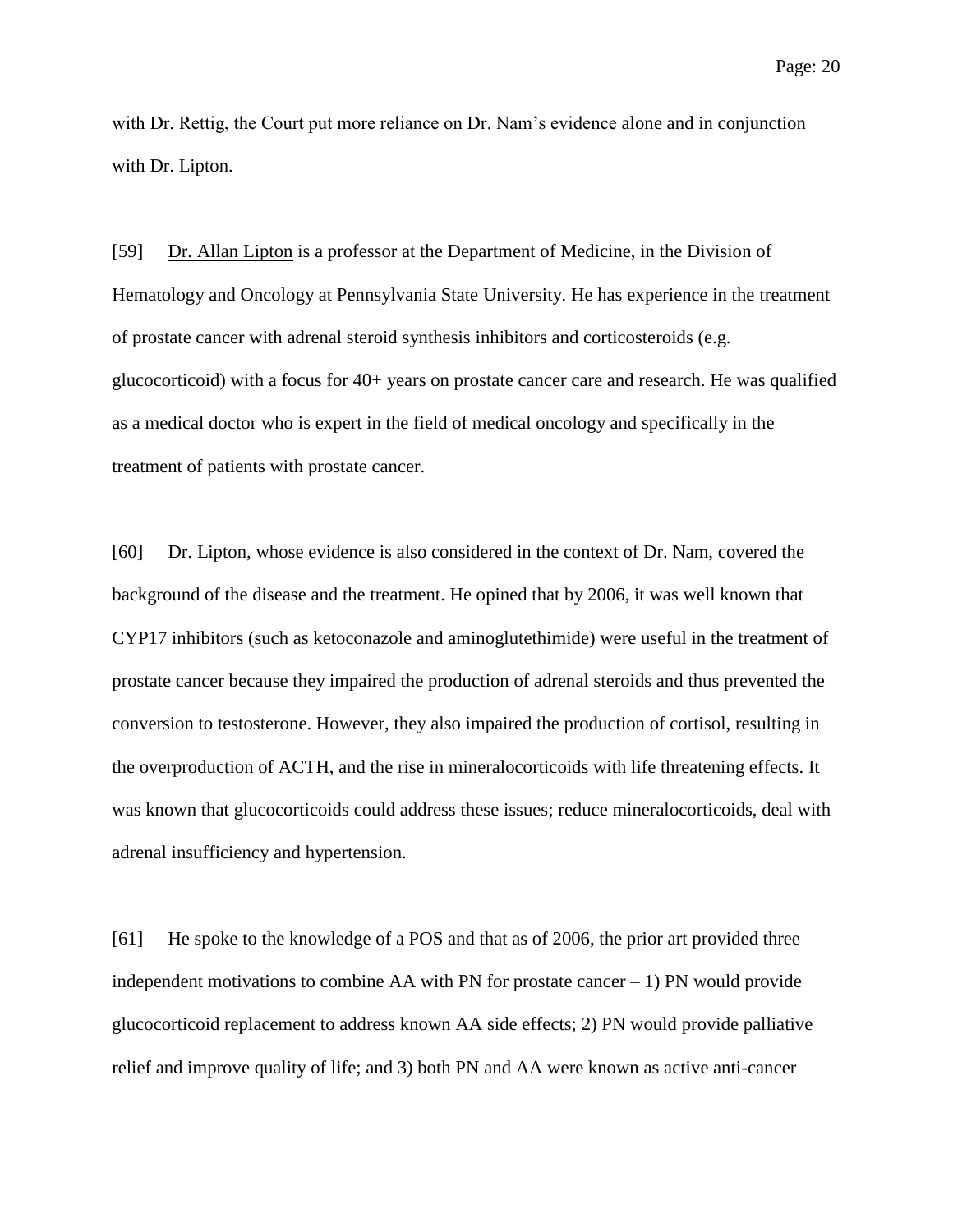agents with different methods of action in treating prostate cancer. The Court puts considerable weight on this conclusion as it summarizes the weight of the evidence on this issue of motivation.

[62] Dr. Lipton canvassed the relevant literature and addressed the expectation that AA could treat prostate cancer, as a known CYP17 inhibitor since 1994. Likewise, he concluded that by 2006 (or even earlier) a POS would have known that PN alone could be used as an active anticancer agent. He traced the reasons why it would have been obvious to try to create the combination as found in the Patent.

[63] The Court found Dr. Lipton's evidence, while not without some blemishes, to be thorough, knowledgeable and balanced. The Court places considerable reliance on that evidence.

[64] Dr. John Bantle is a medical endocrinologist, has held numerous positions in the Department of Medicine at the University of Minnesota Medical School and is now a Professor Emeritus. He was qualified simply as an expert in the field of endocrinology. He has extensive knowledge and experience in the field since 1972.

[65] He outlined the background knowledge of AA particularly that by inhibiting CYP17 (crucial to the adrenal and glucocorticoid pathways), AA substantially inhibits the glucocorticoid and androgen pathways and thus the cholesterol molecules instead follow the mineralocorticoid pathway (see Schedule A) resulting in much higher, possibly excessive, mineralocorticoid levels. A resulting drop in adrenal androgens can be life threatening. Both disorders of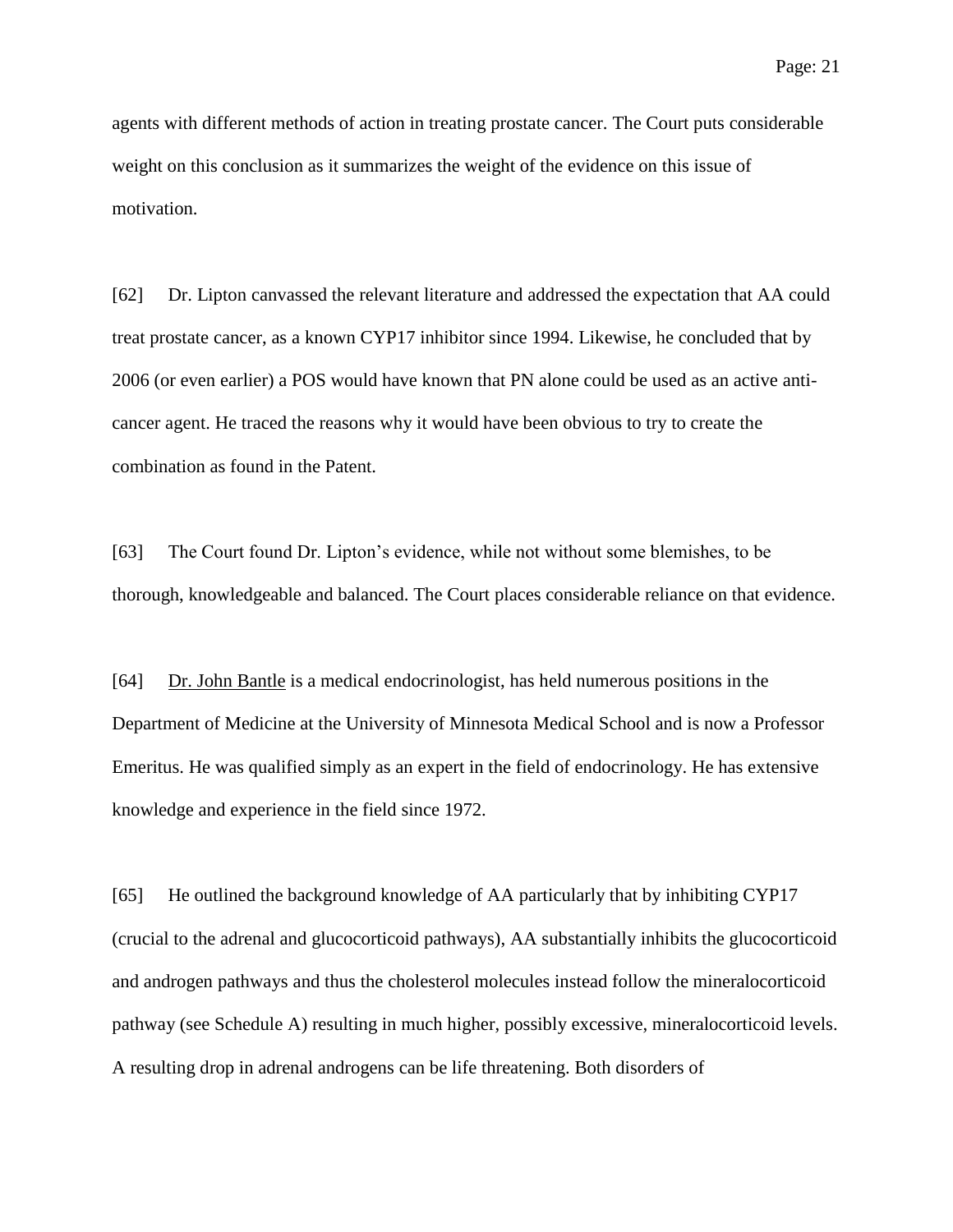mineralocorticoid excess and adrenal insufficiency are associated with a host of serious side effects. The Synacthen test – rejected as a useful tool in this case by Dr. Auchus – was used to determine cortisol response and thus adrenal insufficiency.

[66] There was a sharp debate between Dr. Bantle, who believed that AA could lead to adrenal insufficiency by blocking cortisol production, and Dr. Auchus who believes that corticosterone which is not blocked can compensate for the lost cortisol. It is not for the Court to settle the scientific debate but to note that Dr. Bantle reflected the CGK at the time and what a POS would understand.

[67] Dr. Bantle opined that due to the similarity between ketoconazole and AA, a skilled endocrinologist would have been motivated to administer AA with concomitant glucocorticoid therapy. He also addressed some of the literature and concluded that O'Donnell, in addressing the need for further studies of AA, was directed more at when a glucocorticoid (such as PN) would be administered with AA rather than if a glucocorticoid was required "if at all".

[68] Dr. Bantle's report was thorough and balanced. He responded properly to questions and was unflappable. He exhibited the teacher's desire to educate rather than to advocate. His evidence is, where necessary, favoured over his opposite number Dr. Auchus, discussed earlier.

[69] Dr. Ian McKeague is a professor of biostatistics at Columbia University. He was qualified as an expert in statistics, including biostatistics, clinical trial design, and statistical analysis of clinical trial results.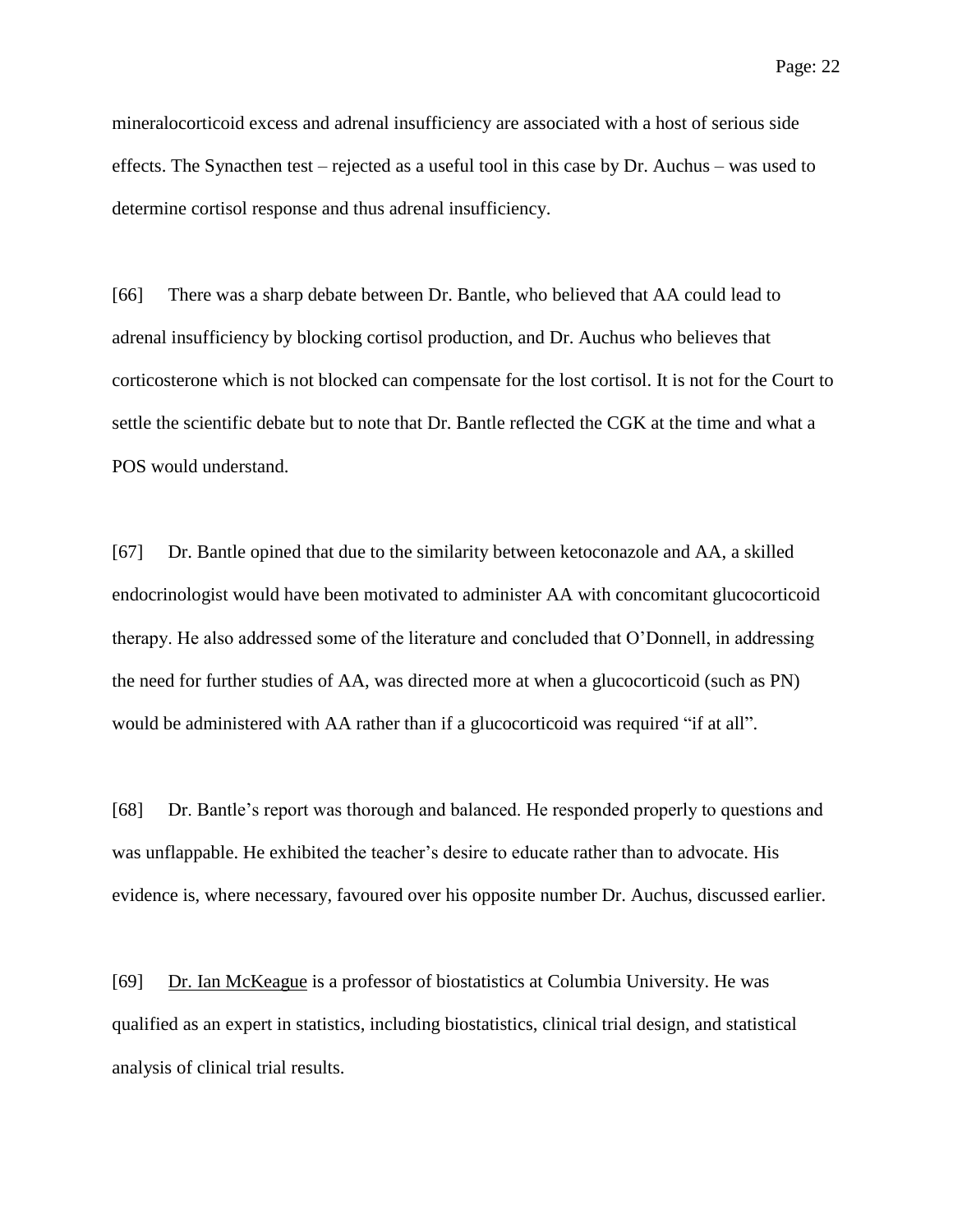[70] Dr. McKeague was the counter expert to Dr. Ballman. He spoke to statistical principles, the AA clinical trials, the comparison of median TTTP and concluded that in looking at the publications Attard 2009 and Ryan 2011, there were too many differences to allow for a crossstudy comparison and then proceeded to do what he criticized Dr. Ballman for doing, by doing his own cross-study.

[71] The critical difference between Dr. McKeague and Dr. Ballman is that Dr. Ballman had the subject matter (oncology) knowledge and experience to exercise her professional judgment. She could reach conclusions based on her knowledge and experience which Dr. McKeague was not prepared to and could not do. As indicated earlier, the Court is prepared to accept this exercise of judgment even with many of the frailties to which Dr. McKeague referred.

[72] Ms. Susanne Picard is a pharmacist and owner of SPharma Inc, a regulatory consulting firm covering a range of health products. She was qualified as a pharmacist and regulatory affairs consultant who is expert in the approval of pharmaceutical products and their labelling (including Product Monographs) by Health Canada, the regulations, guidances and protocols governing same.

[73] Ms. Picard's evidence focused on the requirements for product monographs and the Defendants' Product Monographs. She confirmed that based on her knowledge of the draft Product Monographs, none of the Defendants could be permitted to market their AA product (and in the case of Apotex, its PN product) as having an anti-cancer effect. There were inconsequential differences between the Defendants' referenced Products.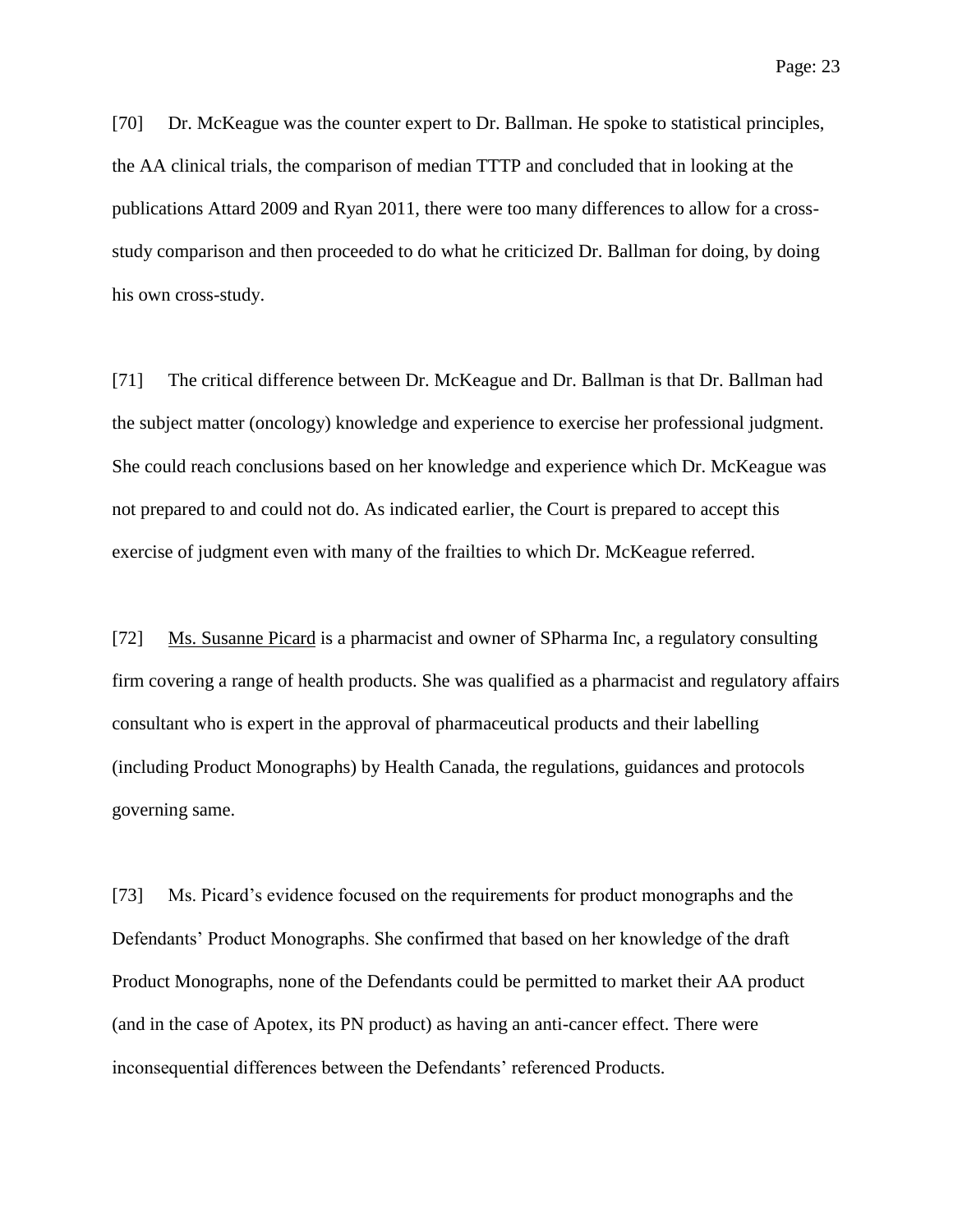## <span id="page-23-0"></span>IV. Common General Knowledge/State of the Art

[74] CGK is the information generally known at the relevant time by the person skilled in the field of art or science to which the patent relates. It does not include all the information in the public domain (*Apotex Inc v Sanofi-Synthelabo Canada Inc*, 2008 SCC 61 at para 37 [*Sanofi*]).

[75] The state of the art is a wider field (*Hospira Healthcare Corporation v Kennedy Trust for Rheumatology Research*, 2020 FCA 30 [*Hospira* FCA]) but in this case the parties are not disputing the state of the art largely represented by professional articles, abstracts and the like.

[76] During the trial the Court was referred to a number of pieces of prior art by Zoom screen share. As useful as the portions were, particularly in cross-examination, the full text of each must be considered to have an appreciation of the state of the art and the CGK.

[77] The Court was referred, often tangentially, to other publications. As an aside, but in the context of the timing of this trial, references were made to Fauci papers – the Dr. Fauci of COVID-19 fame.

#### <span id="page-23-1"></span>A. *Re Abiraterone Acetate*

[78] Barrie 1994 concluded that AA was worthy of further study as a potential agent for the treatment of hormone dependent prostate cancer.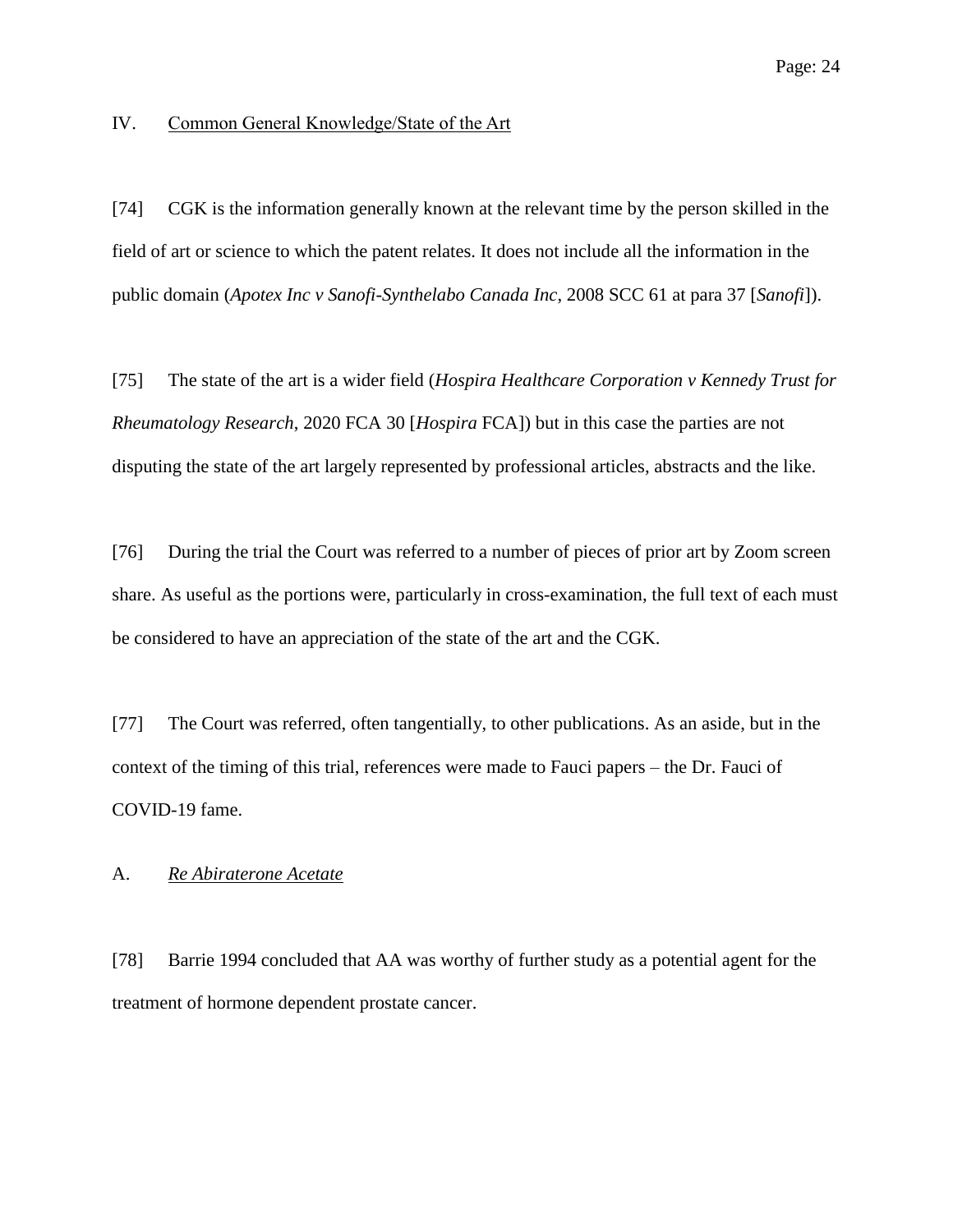[79] O'Donnell 2004 (a *British Journal of Cancer (2004)* paper by the lead author O'Donnell) reported on the first human trial of AA. It was an AA monotherapy trial conducted by ICR. Aside from concluding that AA was safe and that there should be further study because of the enhanced testosterone suppression, it also suggested that AA was a suitable second-line (postcastration) treatment. It also identified that ketoconazole, while an unselective inhibitor, had an anti-tumour effect (a clinical benefit evidenced by a reduction in PSA). A more selective inhibitor could be a second-line agent.

[80] A few later publications speculated that AA might be a good subject for further study in humans noting it inhibited both the hydroxylase and lyase function of the CYP17 enzyme.

[81] O'Donnell 2004 confirmed AA's role in cancer treatment by noting AA's ability to sustain testosterone suppression in castrate males, when given in 500-800 mg doses. It indicated AA could be a second-line treatment.

## <span id="page-24-0"></span>B. *Re Prednisone*

[82] With respect to PN, the relevant publications start with Tannock 1996 although PN was a known compound before then.

[83] Tannock 1996 was a publication study involving patients having refractory prostate cancer with pain. Patients received a chemo drug with PN or PN alone. The publication disclosed that, in combination with the chemo drug mitoxantrone, PN, dosed at 10 mg per day, would provide palliation to hormone-resistant prostate cancer patients.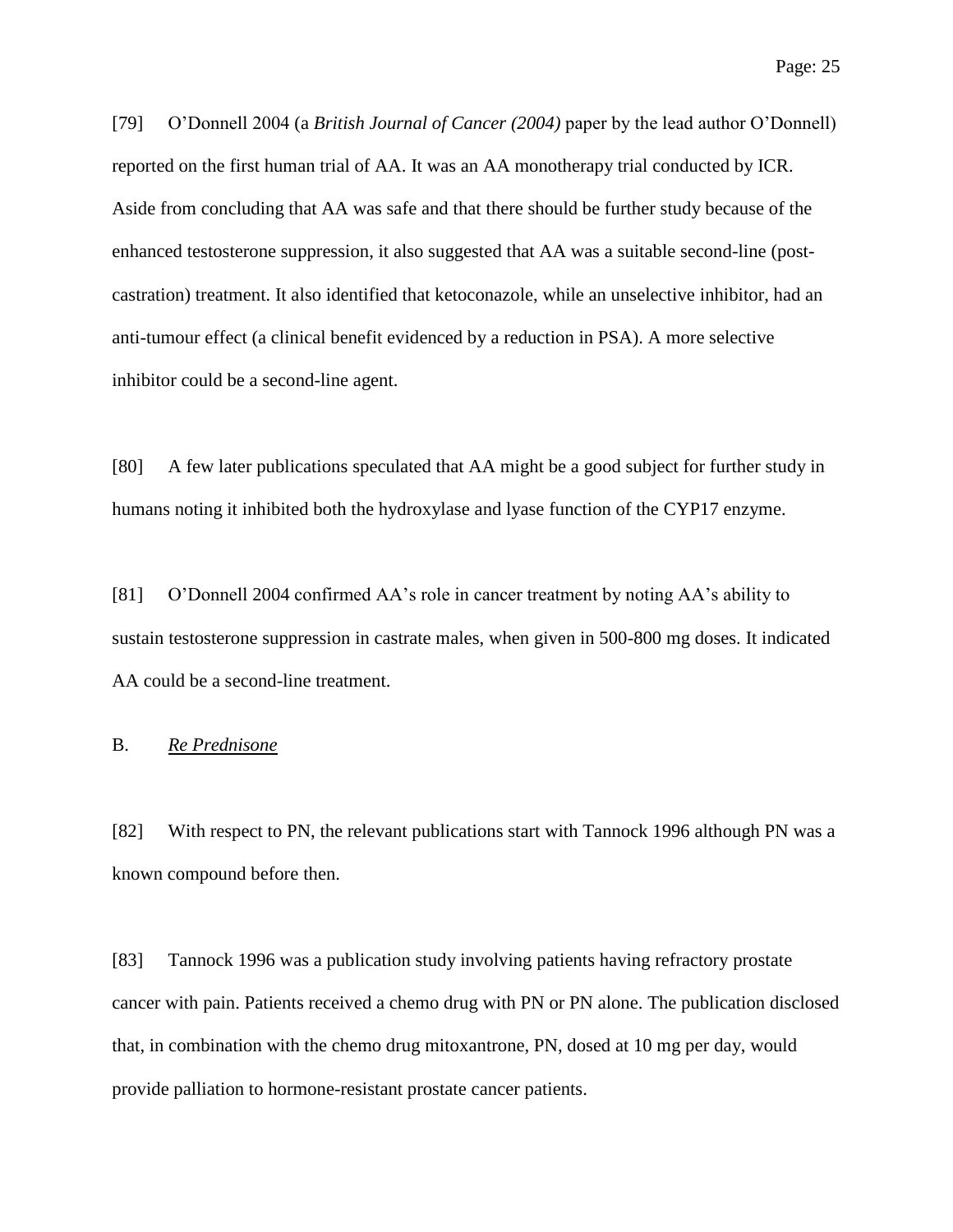[84] This was followed by Sartor 1998 which considered PN's effect on PSA levels in patients with hormone refractory prostate cancer. It showed that 34% achieved a PSA decline of at least 50% and 14% achieved a PSA decline of 75%. The result was that 48% of the patients achieved greater than 50% PSA decline. Some criticism was leveled that the results did not reach Guidelines of 50% of patients but one cannot discount that the results were pointing to PN being tolerated and having an anti-cancer effect in a subset of prostate cancer patients.

[85] In Fossa 2001, the results were less encouraging with only approximately 20% of patients having a PSA decline of greater than 50%. However, it concluded that "... monotherapy with low cost PN should be considered as first-line, standard hormonal manipulation of HRPC but the combination with tolerable cytotoxic treatment should be explored further".

[86] The following year in Fakih 2002, the authors concluded that a glucocorticoid may exert an anti-tumour effect on androgen-independent prostate cancer by suppression of adrenal androgens.

[87] Lastly, in this review of the literature related to PN, was Harris 2002 which was a prospective Phase II study. It concluded that "… glucocorticoids alone may have anti tumour effects mediated either by direct interaction with androgen receptors or by feedback inhibition of the hypothalamic-pituitary-adrenal axis".

[88] To complete the picture, the prior art taught the use of combination agents to treat prostate cancer. Gerber 1990 dealing with ketoconazole and PN in refractory prostate cancer,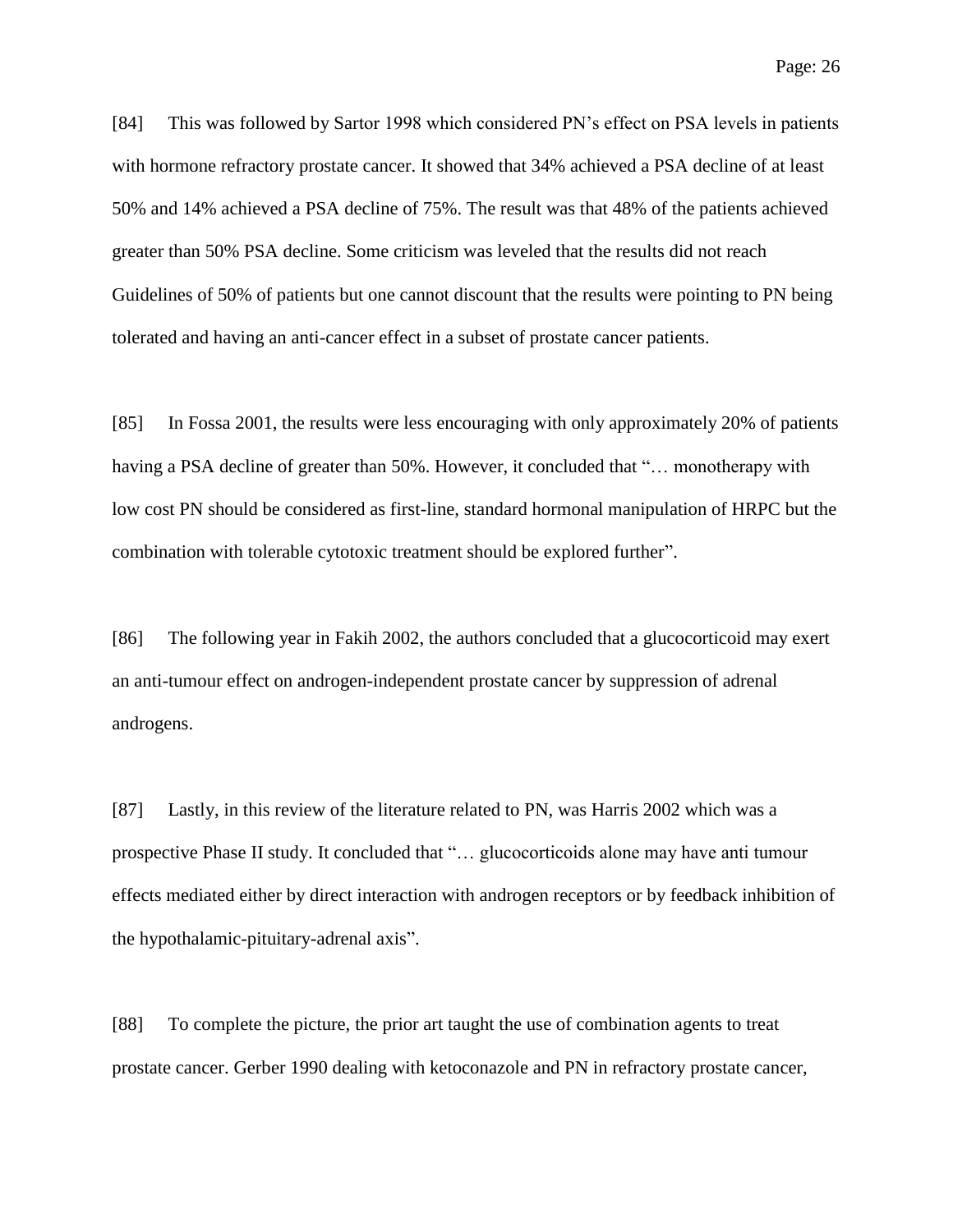noted that a small group of patients despite having had androgen ablation would benefit from ketoconazole and glucocorticoid treatment.

[89] O'Donnell 2004 referred specifically to AA and the need to determine if concomitant therapy with a glucocorticoid was required on a continuous basis at a time of psychological stress.

[90] Vidal 2004 (where Dr. de Bono was an author), in addition to addressing the use of low dose steroids as inhibiting key enzymes, noted that combining drugs could improve outcomes.

[91] The CGK addressed AA's role, PN's role and the use of the combination of compounds on the treatment of prostate cancer.

<span id="page-26-0"></span>V. The Invention

[92] The inventors did not discover either of the drugs in this combination. AA was first synthesized and described in 1994. Ten (10) years later a small California company, Cougar Biotechnology, Inc was given the rights to develop AA. The first clinical trials sponsored by Cougar began in December 2005 and were led by Dr. de Bono.

[93] Before the clinical trials commenced, the state of the art known to a POS (it was generally agreed that there is no substantive difference between the state of the art and the CGK) was that despite castration, prostate cancer cells were still being stimulated by testosterone produced in the adrenal glands. Thus, hormonal therapies targeted at reducing adrenal androgens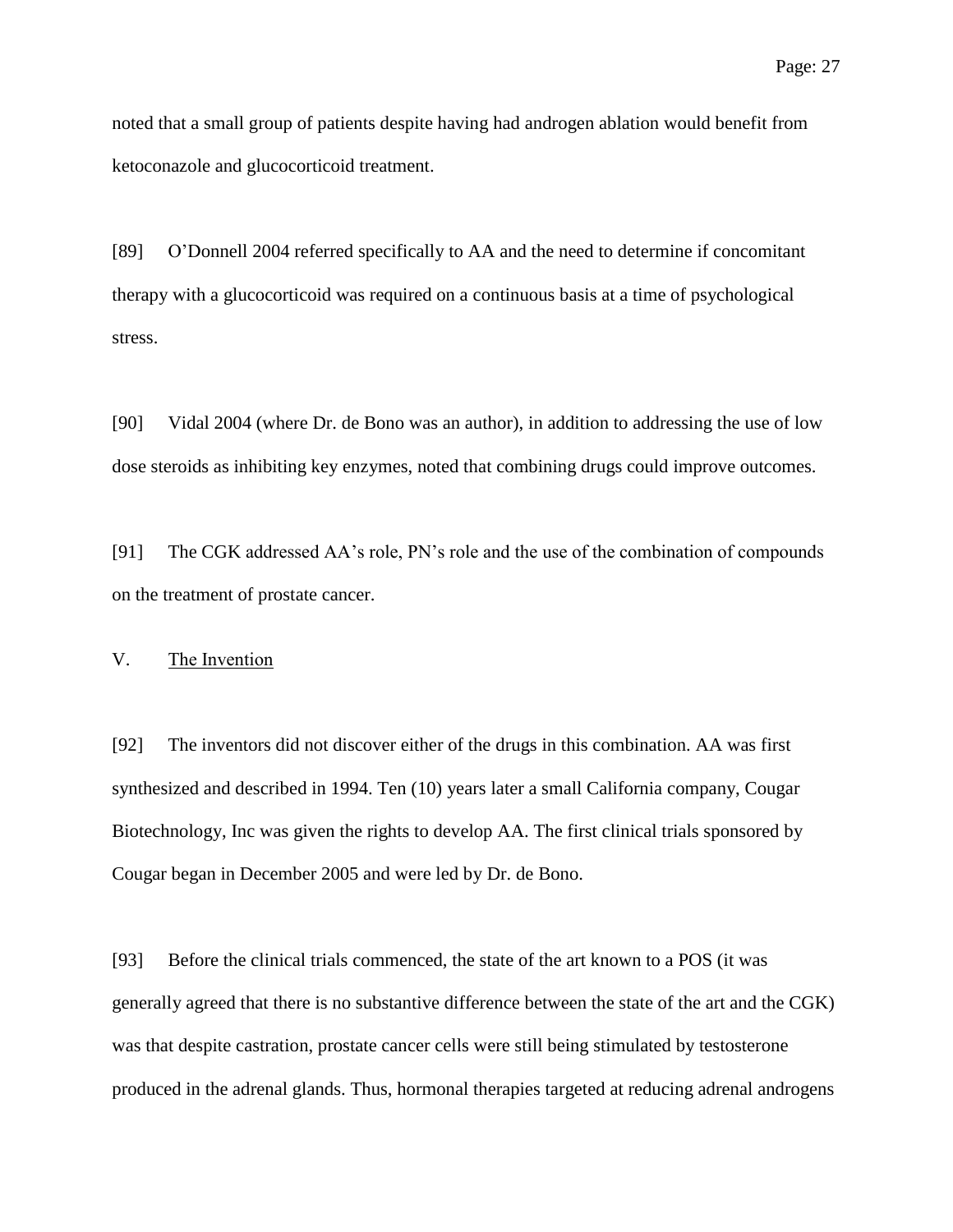(testosterone) could still be useful for patients with androgen independent prostate cancer. It was also known that CYP17 inhibitors (aminoglutethimide and ketoconazole) had demonstrated modest anti-tumour activity due to their ability to suppress adrenal androgen synthesis. As such, more selective CYP17 inhibitors were sought.

[94] Prior to commencing the trials it was known that AA was a CYP17 inhibitor which could treat prostate cancer. Others had determined that AA was a potent irreversible CYP17 inhibitor. De Bono's colleagues at ICR had conducted three Phase I trials administering AA to castrate and non-castrate prostate cancer patients.

[95] PN was also known to suppress the androgens that stimulate prostate cancer cell growth. For this reason, combined with the widely known palliative effects associated with them, PN and other glucocorticoids were frequently administered as the "standard of care" in advanced prostate cancer patients.

[96] Dr. de Bono knew all the above and that administering AA without a glucocorticoid could lead to endocrine toxicity. Although he knew that administering glucocorticoids including PN would protect patients from side effects, and despite pressure from his colleagues, Dr. de Bono resisted adding a concomitant glucocorticoid at the outset of the first study – COU-AA-001 [001 Study] because he wanted a "clean" study of AA unhindered by any other anti-cancer drug's impact although he knew that administering glucocorticoids including PN would protect patients from side effects.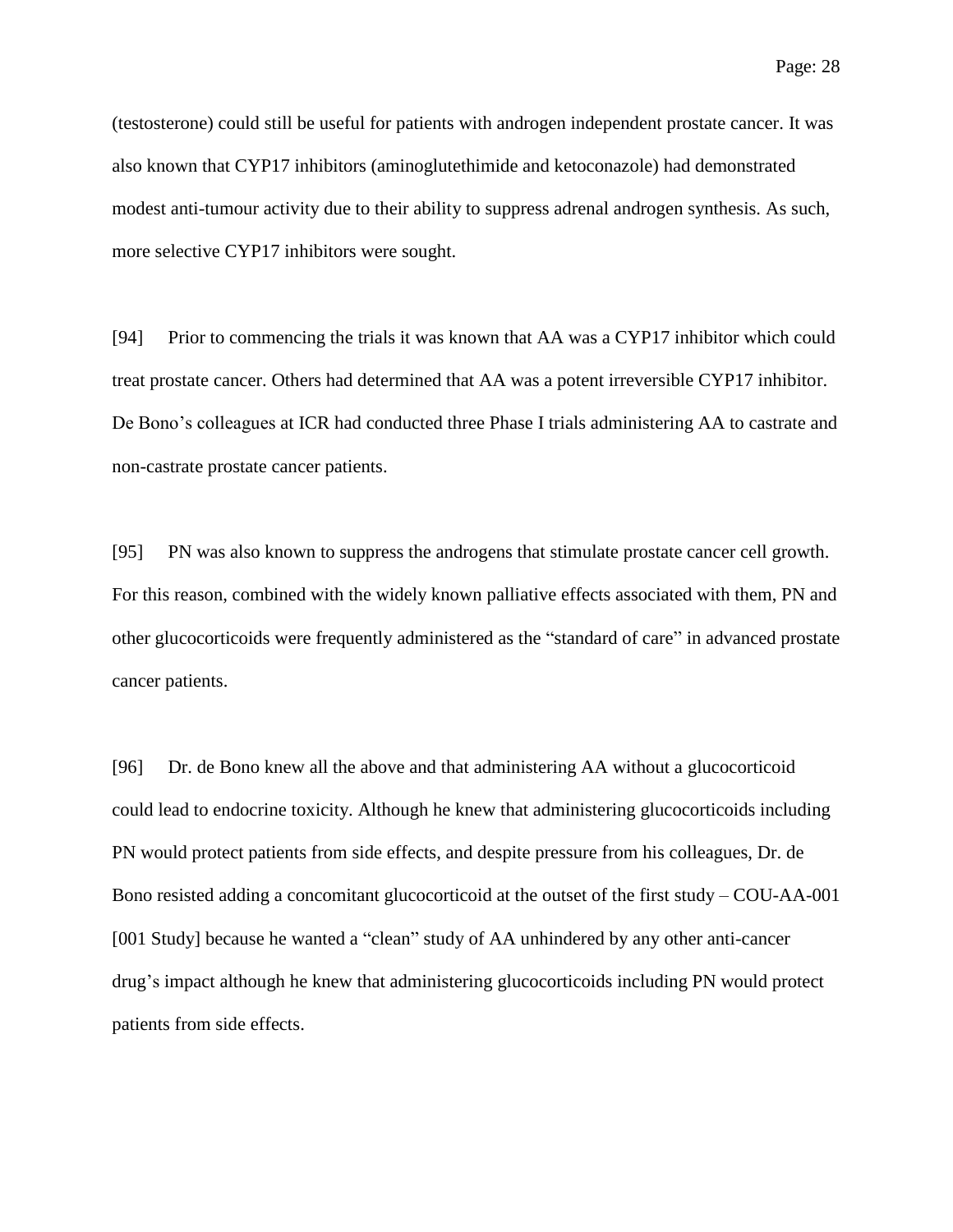[97] The purpose of the 001 Study in 2005 was to evaluate the safety, tolerability and efficacy of AA monotherapy in chemotherapy naïve men (men who had not been treated with chemotherapy) with mCRPC. It led to the selection of 1000 mg/day dosage of AA.

[98] The 001 Study was part of the testing of Dr. de Bono's hypothesis, described earlier. He designed an Extension Study of 001 where dexamethasone (the glucocorticoid available at ICR) would be added as the PSA score rose. This aspect was an exploratory study. His idea met with opposition from colleagues to the notion of waiting to add a glucocorticoid – not to the idea that it was necessary to administer a glucocorticoid with AA.

[99] The 001 Study showed that AA could be effective in treating prostate cancer and that after the patient stopped responding to AA monotherapy, the addition of a glucocorticoid could lead to a renewed response thereby "reserving resistance to AA".

[100] The results of the 001 Study were reported in O'Donnell 2004. It is a critical document, particularly as to "obviousness". A key passage referred to frequently is:

> In the clinical use of both aminoglutethimide and ketoconazole, it is common practice to administer supplementary hydrocortisone and this may prove necessary with  $17\alpha$ -hydroxylase/C<sub>17,20</sub>-lyase inhibitors such as abiraterone acetate. However, the omission of glucocorticoid replacement when treating aminoglutethimide and ketoconazole has been shown to be safe and effective (Eichenberger and Trachtenberg, 1988; Dowsett *et al*, 1988; Harnett *et al*, 1987; Rostom *et al*, 1982). In the light of this clinical evidence, further studies with abiraterone acetate will be required to ascertain if concomitant therapy with glucocorticoid is required on a continuous basis, at times of physiological stress, if patients become symptomatic or indeed at all.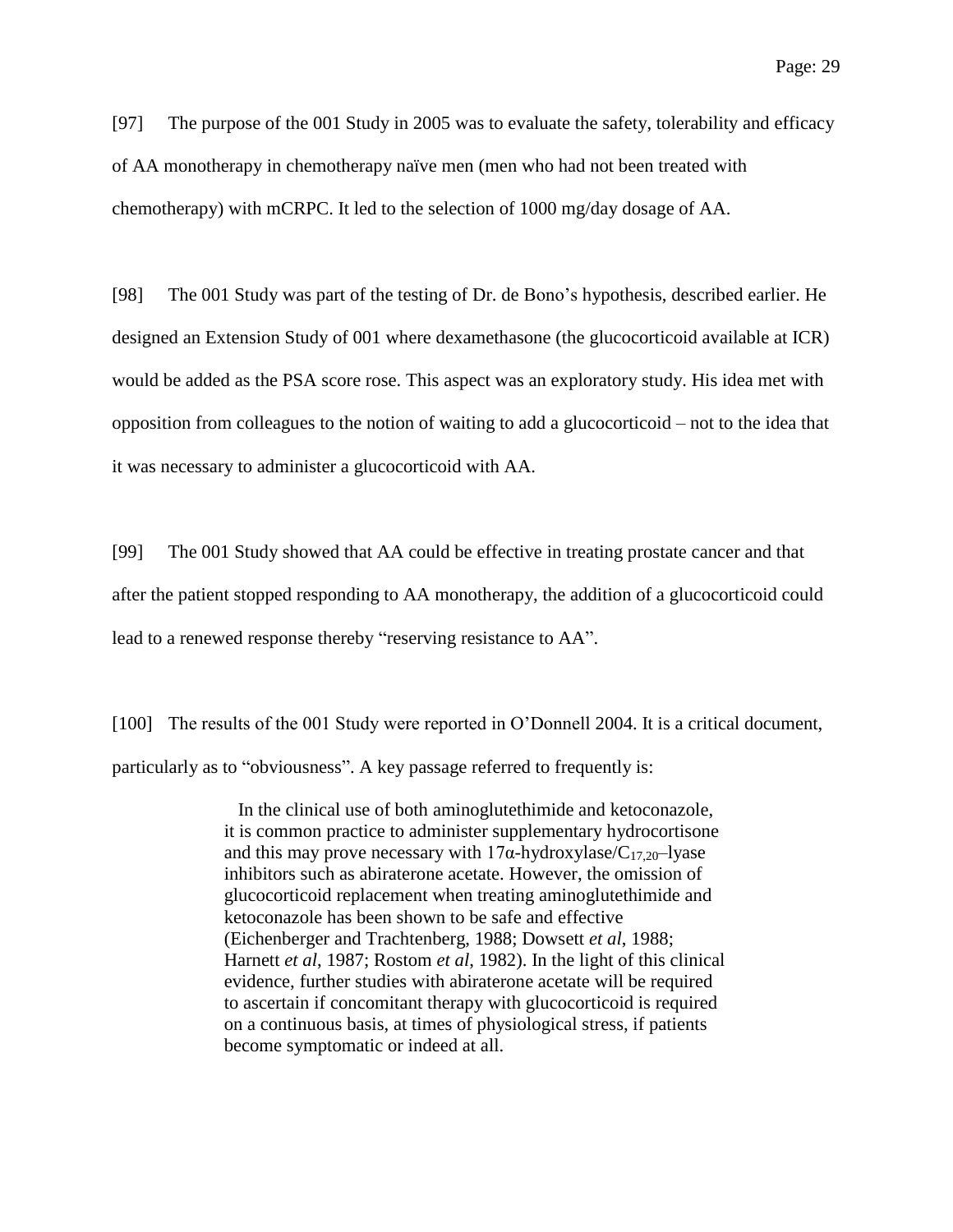[101] Depending on perspective, O'Donnell 2004 says no more than that safety is assured and further study is required. However, others contend that O'Donnell 2004 makes clear that any future studies of CYP17 inhibitors like AA (as to when (if) to administer) require concomitant administration of a glucocorticoid.

Much was also made by the Plaintiffs as to the fact that aminoglutethimide and ketoconazole were administered – not PN.

[102] The 001 Study was the subject of comments, discussions and papers, some of which are named below. It was presented (in poster form) in June 2007 to the American Society of Clinical Oncology and written out in Attard 2008 and Attard 2009.

[103] Discovery documents of e-mails showed the nature and level of concern that glucocorticoids were not being administered early for patient safety when using AA. This evidence included the FDA in 2005 which, at that time, required glucocorticoid replacement in any multi-dose study, suggesting a glucocorticoid with minimal mineralocorticoid activity such as PN instead of hydrocortisone or dexamethasone.

[104] Despite FDA concerns, AA monotherapy testing was permitted with reported incidents of hypokalemia, hypertension and other side effects. The notion of AA monotherapy ended in March 2008 when a patient on another study suffered hypokalemia and died.

[105] The next two studies, COU-AA-002 [002 Study] and COU-AA-003 [003 Study] were designed to test the efficacy of AA monotherapy in chemotherapy naïve men and then in post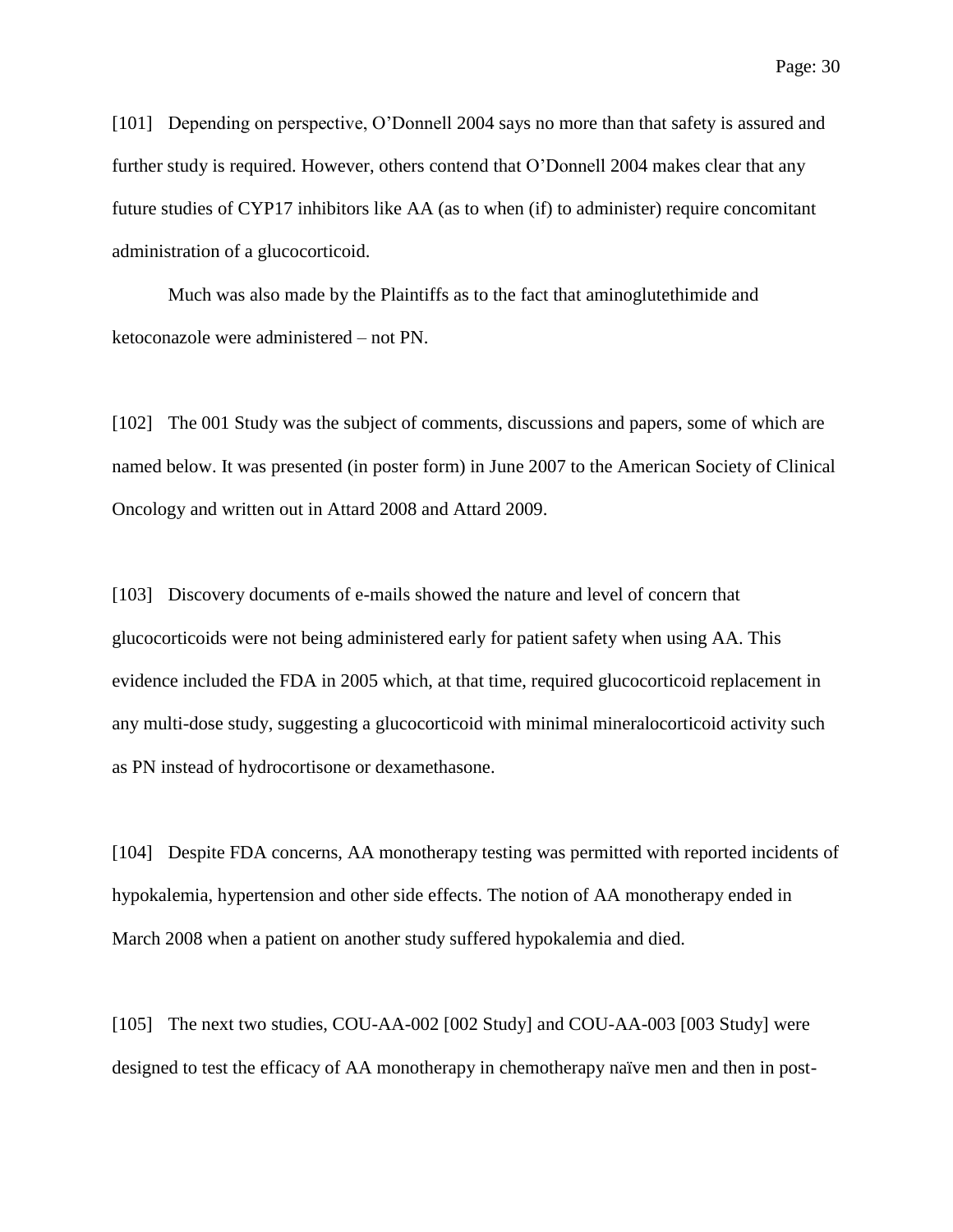chemotherapy men. These studies began in July and November 2006. The 002 Study was amended in May 2007 to allow a combination of AA and PN and the 003 Study permitted low dose steroids if needed.

[106] As confirmed by the Agreed Facts and various witnesses, as of August 2007, the results from several patients in the 002 and 003 Studies confirmed that AA monotherapy was safe. The studies showed that glucocorticoids can contribute to the anti-cancer effect of the combination with AA.

[107] However, regulatory approval for AA based on Phase III studies (conducted after the Canadian filing date) were based on use of AA and PN in combination.

[108] With respect to these Phase III studies, Dr. de Bono stated that the combination of AA and PN demonstrated an unexpected survival benefit in patients; however, he did not refer to an anti-cancer effect as being surprising. Dr. de Bono and many other witnesses alternated references between "survival benefits" and "anti cancer effects" whereas these are different concepts in the context of this litigation.

Despite de Bono being a named inventor, the 422 Patent does not refer to or rely specifically on his work. In fact, the invention is not the concept de Bono was working on. However, that fact does not invalidate a patent.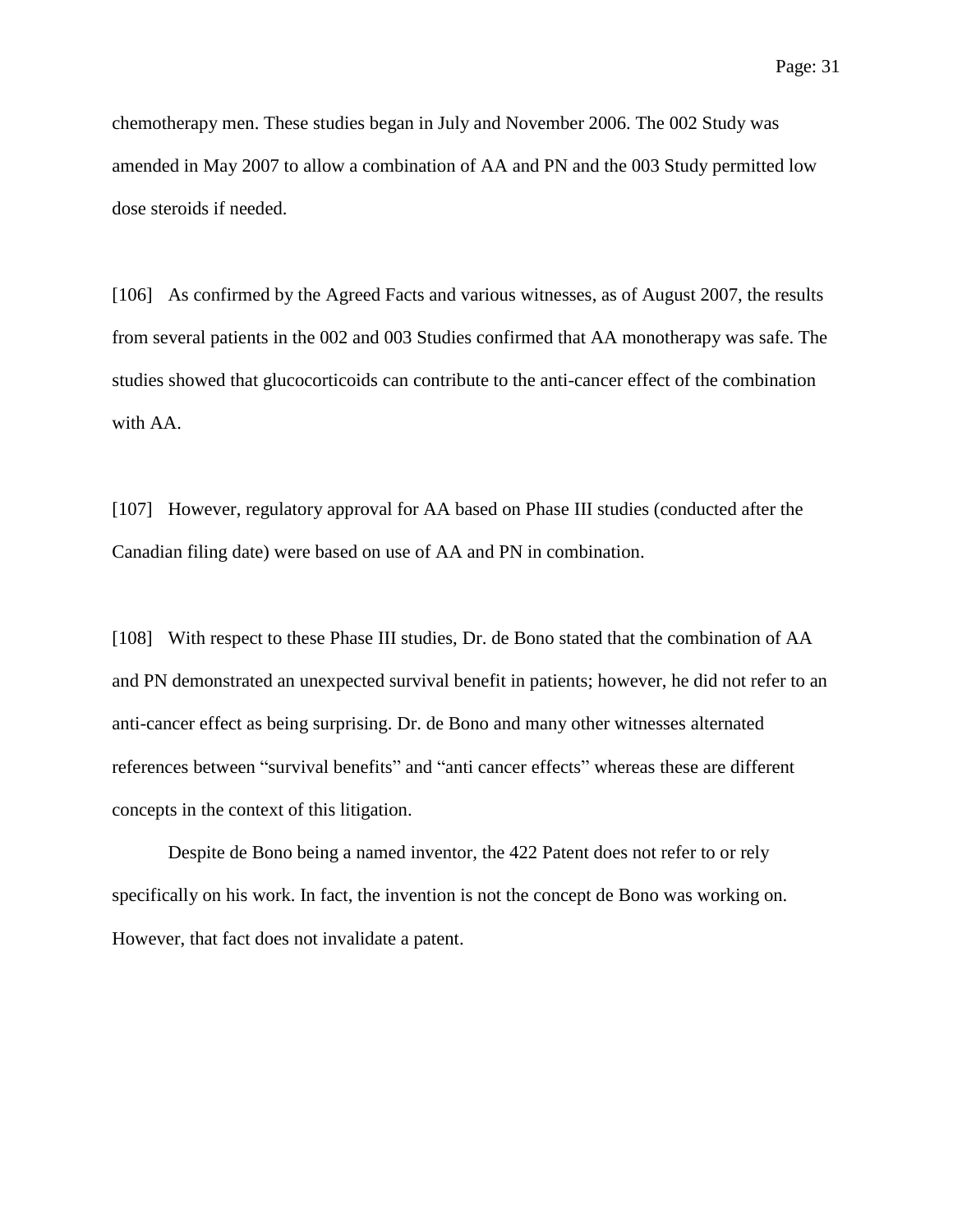## <span id="page-31-0"></span>VI. Claim Construction

#### <span id="page-31-1"></span>A. *Person of Ordinary Skill*

[109] The description of the person of ordinary skill [POS] is well settled in *Free World Trust v Électro Santé Inc*, 2000 SCC 66 at para 44 [*Free World Trust*] - "a hypothetical person possessing the ordinary skill and knowledge of the particular art to which the invention relates, and a mind willing to understand a specification that is addressed to him". *Hospira* FCA underlines the lack of inventiveness of the POS.

[110] The parties agree to the description of the POS (slightly different from 2019 NOC) as a physician specializing in medical oncology or urology, who would have knowledge of or access to individuals having expertise in a related field including endocrinology. The 422 Patent is directed to a physician specializing in urology or medical oncology who has a significant practical experience in the treatment of patients with prostate cancer with knowledge of endocrinology and/or would have access to an endocrinologist.

#### <span id="page-31-2"></span>B. *Claims*

[111] The parties have not argued strenuously about claim construction. The claims of the Patent must be construed from the perspective of a POS as of the publication date, February 28, 2008. There is no suggestion that there is any difference in construction between August 23, 2007 and February 28, 2008.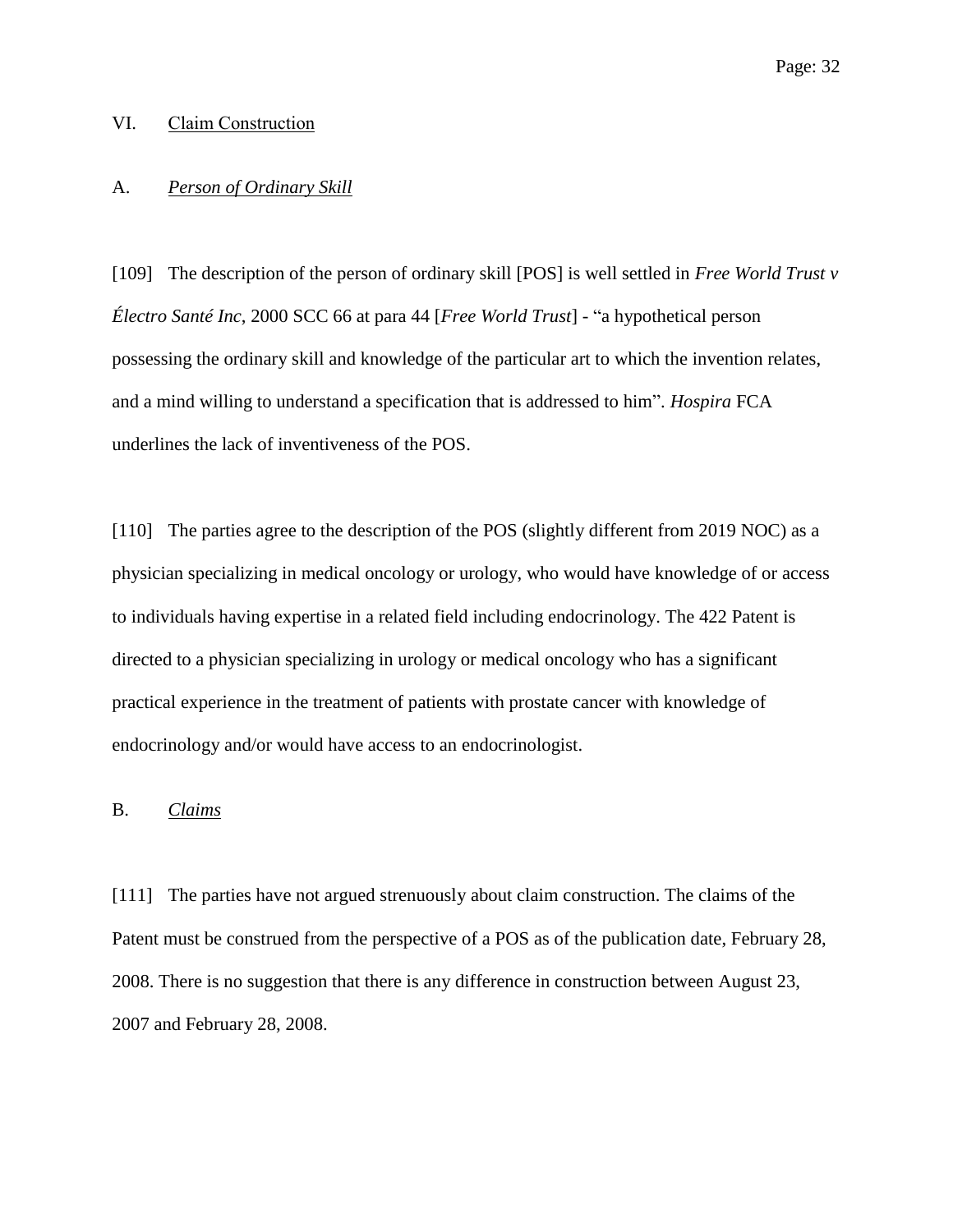[112] The principles of claim construction in Canadian patent law were laid out by the Supreme

Court of Canada in *Whirlpool Corp v Camco Inc*, 2000 SCC 67 at paras 49-55 and *Free World* 

*Trust* at paras 44-54. These principles are as follows:

- i. Claims are to be read in an informed and purposive way, with a mind willing to understand and viewed through the eyes of the skilled reader, as of the date of publication, having regard to the common general knowledge.
- ii. Adherence to the language of the claims allows them to be read in the manner in which the inventor is presumed to have intended, and in a way that is sympathetic to accomplishing the inventor's purpose, which promotes both fairness and predictability;
- iii. The whole of the specification should be considered, in order to ascertain the nature of the invention, and the construction of the claims must be neither benevolent nor harsh, but instead should be reasonable and fair to both the patentee and the public; and
- iv. On a purposive construction, the claim language will show that some elements are essential while others are non-essential. The identification of claim elements as essential or non-essential is made on the basis of the common general knowledge of the worker skilled in the art to which the patent relates as of the patent publication date.

[113] Construction is done once, for all purposes (validity and infringement), approached with a mind willing to understand. Specifications may be helpful in interpretation; they cannot expand or contract the claim.

[114] The 422 Patent deals with the treatment of prostate cancer through the use of a  $17\alpha$ hydroxylase/ $C_{17,20}$ -lyase inhibitor such as AA in combination with at least one additional therapeutic agent such as an anti-cancer agent or a steroid. The inhibitors comprise a large number of compounds.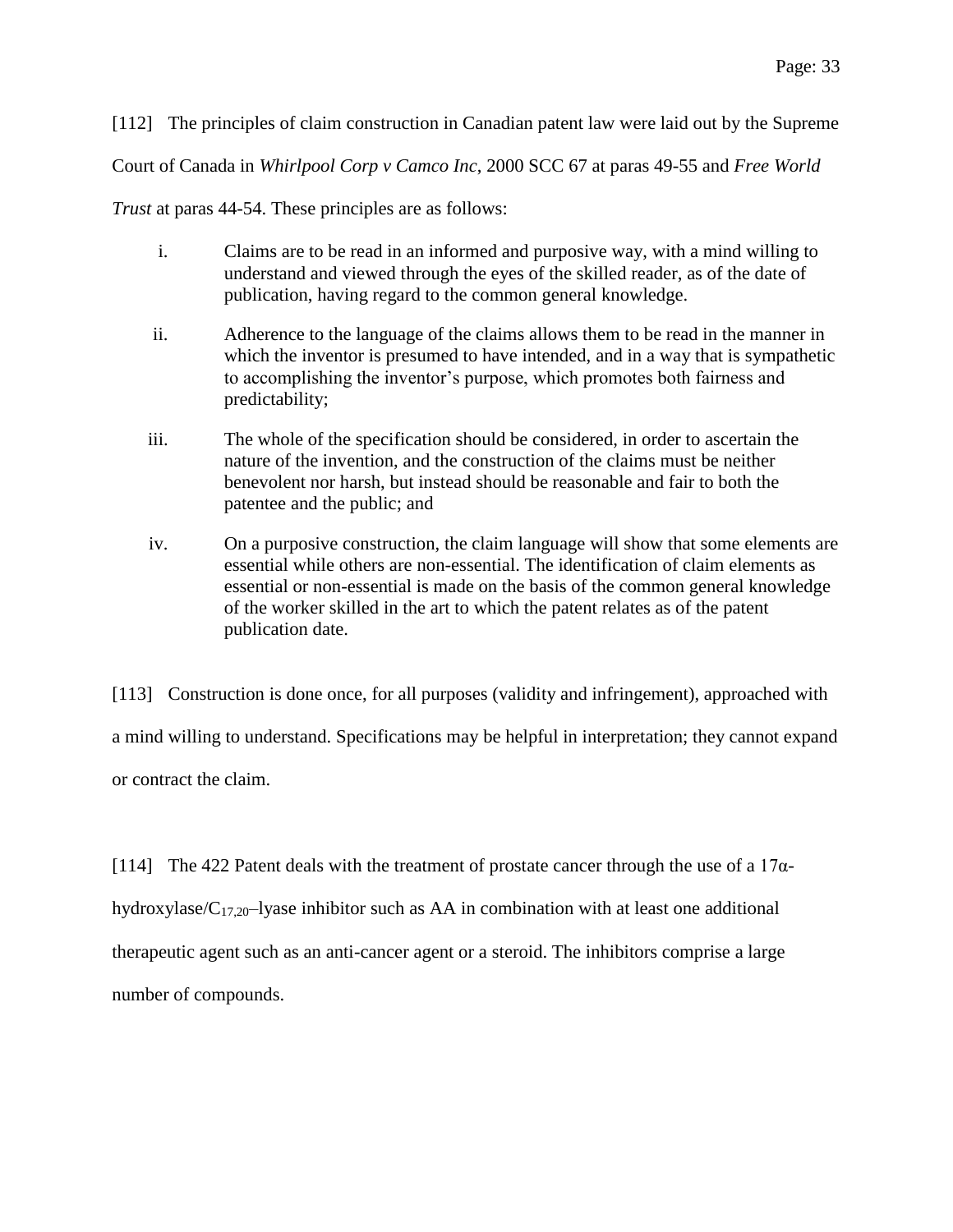[115] The Patent states that AA was already known as a treatment for prostate cancer. The Defendants contend that this is an "admission binding on Janssen" (see *Bristol-Myers Squibb Canada v Apotex Inc*, 2017 FC 296 at para 183 and cases cited).

There appears to be no dispute from the Plaintiffs on this fact nor given the CGK evidence, could there be.

[116] Importantly, the Disclosure outlines that "at least one additional therapeutic agent can be a vast array of hundreds of other drugs consistently at least seventy known functional categories" including the steroids dexamethasone and PN.

[117] The Patent Office file history discloses that the claims were originally set out broadly but did not contain the exact same wording as the Asserted Claims. Those claims were re-written in 2013 to eliminate any reference to compounds other than AA and PN. The Defendants point out that this after-the-fact validation theory, at least in the context of a utility analysis, is inconsistent with patent policy.

> In my view, with respect, Glaxo/Wellcome's proposition is consistent neither with the Act (which does not postpone the requirement of utility to the vagaries of when such proof might actually be demanded) nor with patent policy (which does not encourage the stockpiling of useless or misleading patent disclosures). Were the law to be otherwise, major pharmaceutical corporations could (subject to cost considerations) patent whole stables of chemical compounds for all sorts of desirable but unrealized purposes in a shot-gun approach hoping that, as in a lottery, a certain percentage of compounds will serendipitously turn out to be useful for the purposes claimed. Such a patent system would reward deep pockets and the ingenuity of patent agents rather than the ingenuity of true inventors.

*Apotex Inc v Wellcome Foundation Inc*, 2002 SCC 77 at para 80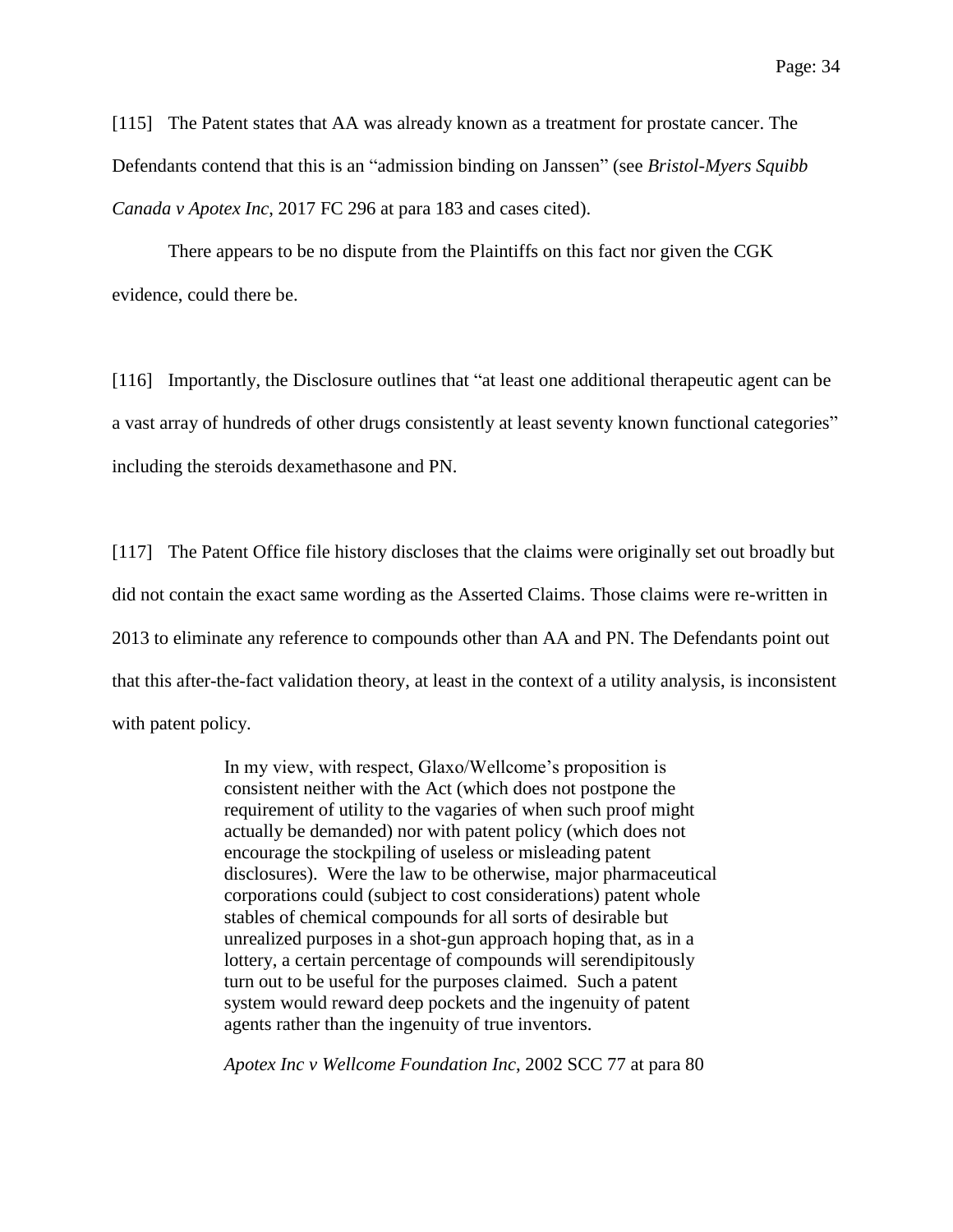[118] The Asserted Claims each refer to the use of a therapeutically effective amount of AA and a therapeutically effective amount of PN for the treatment of prostate cancer (Claims 3, 6 and 7), refractory prostate cancer (cancer that is not responding or insufficiently responsive to treatment or is recurring or relapsing) (Claim 14), and refractory prostate cancer that is specifically non-responsive to one or more anti-cancer agents (Claim 15) (Court underlining). The non-asserted claims are essentially the same.

[119] The definitions are obviously important to claim construction. In this case the patentee creates its own lexicon which governs the interpretation of the Patent. The important ones for this purpose:

- "therapeutically effective amount of abiraterone acetate" and "therapeutically effective amount of prednisone": an amount of AA effective for treating prostate cancer and an amount of PN effective for treating prostate cancer.
- "treatment" (and "treating") includes the eradication, removal, modification, management or control of a tumour or primary, regional or metastatic cancer cells or tissues and the minimization or delay of the spread of cancer.

[120] The phrases "therapeutically effective amount of abiraterone acetate …" and "therapeutically effective amount of prednisone" describe the use and quality of each to treat prostate cancer when used in combination.

[121] "Treating" (or treatment) includes "the eradication, removal, modification, management and control of a tumor, or primary, regional or metastatic cancer cell or tissue and the marginalization or delay of the spread of cancer".

The definition covers the effect on the tumour or cancer cells. It does not address other palliative effects or other side effects nor does it address, much less, require, that there be a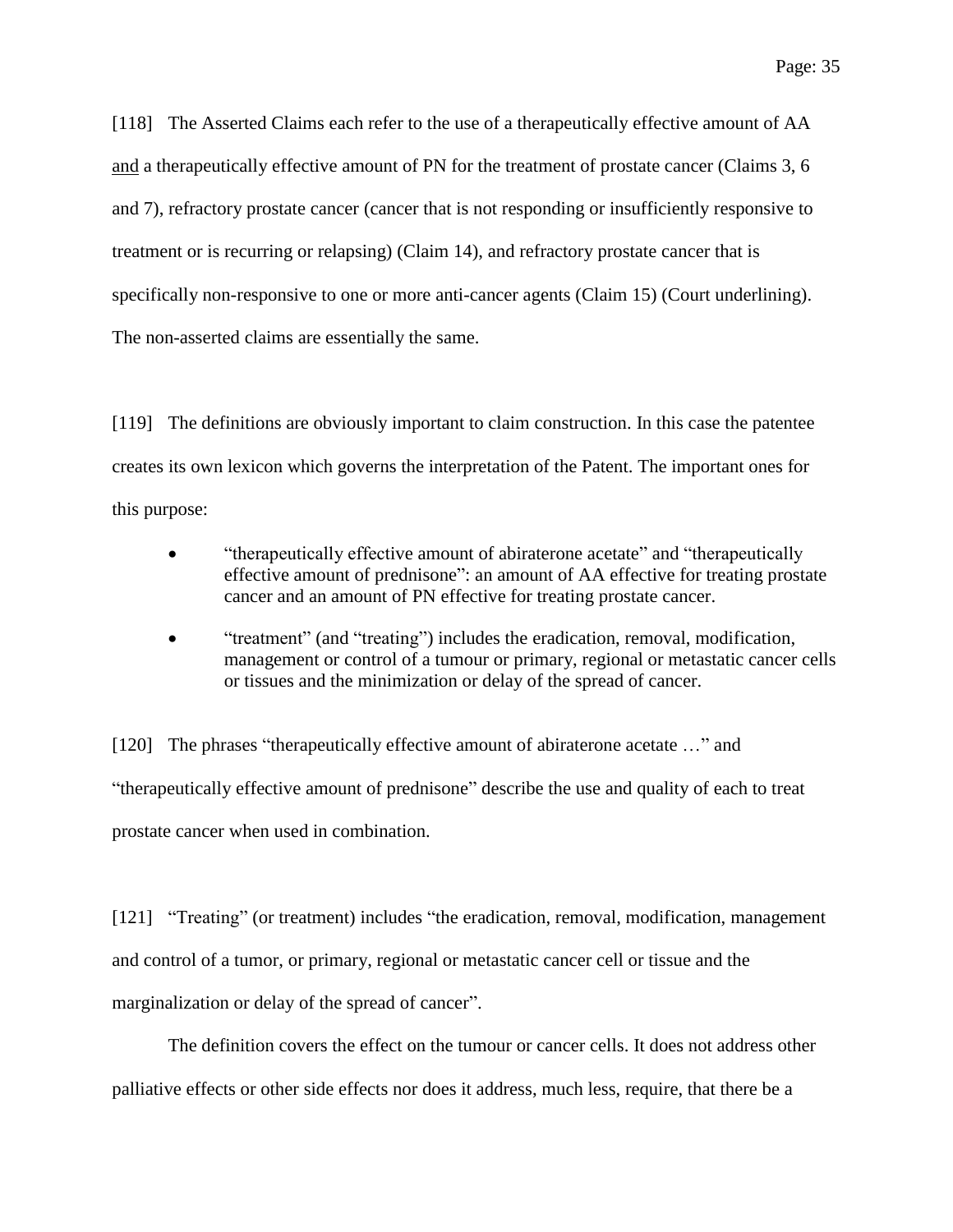"survival benefit". Nor does it assert a greater anti-cancer effect, duration of effectiveness or a reversal of resistance to any drug.

[122] An "anti-cancer agent" is any therapeutic agent that directly or indirectly kills, prohibits, stops or reduces the proliferation of cancer cells. Contrary to the Plaintiffs' argument, the definition does not say that the actions of an anti-cancer agent necessarily occur when used only in combination with AA – that is Dr. Rettig's interpretation, not the Court's.

[123] Lastly, in my view, as held in 2019 NOC, each of AA and PN must be effective to treat prostate cancer. While the Plaintiffs contend that there is no practical reason why each agent would have to be effective when given alone, that is what the claims say.

Further, and unlike in 2019 NOC, there is sufficient evidence that PN was known to have some anti-cancer effect along with its long recognized palliative effects.

[124] Having completed the Claim Construction analysis, it is more useful to first deal with the validity issues, particularly obviousness, as it is dispositive of this litigation. The Court also addresses the allegation of infringement so that the parties, at least, have a complete resolution of the points in this litigation.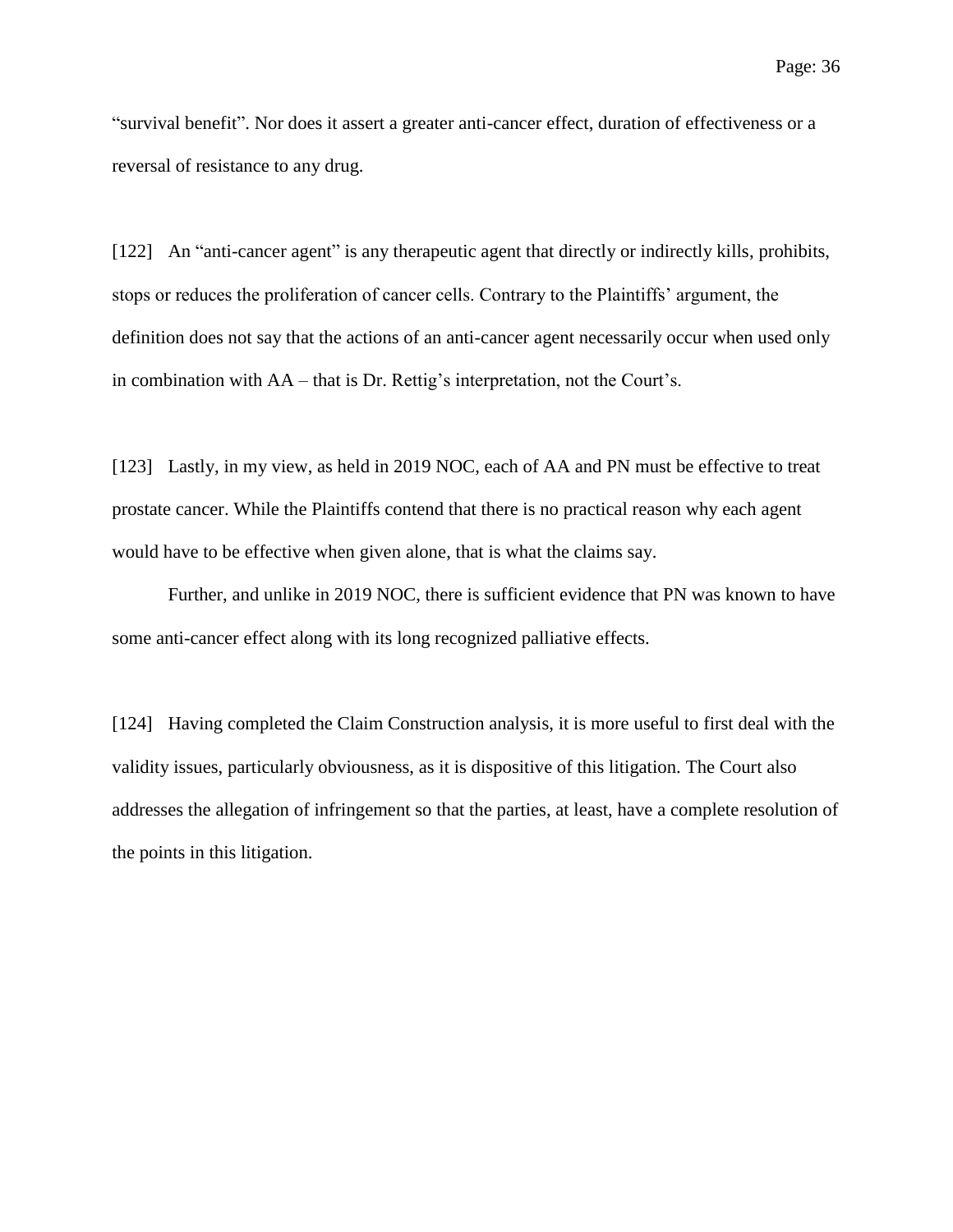#### VII. Validity

## A. *Obviousness/Obvious to Try*

(1) Framework

[125] Section 28.3 of the *Patent Act*, RSC 1985, c P-1, requires that "the subject matter defined by a claim" must not have been obvious on the claim date to a skilled person having regard to the state of the art.

In the present case, the Defendants claim that this is a case of "obvious to try" – a variation on the theme of obviousness.

[126] Justice St-Louis in *Eli Lilly Canada Inc v Mylan Pharmaceuticals ULC*, 2020 FC 816, provided a helpful review of the confusion in the law over recent years as to "obviousness, claims and inventive concepts". The Court takes its immediate guidance from *Hospira* FCA, and focuses its inquiry on the Asserted Claims in the 422 Patent. A critical question is, having regard to the Asserted Claims, what was inventive (not obvious) about combining AA and PN (in the specific amounts) to treat prostate cancer including refractory prostate cancer.

[127] The Plaintiffs assert that it would not have been self-evident to a POS to combine AA with PN wherein both agents contribute to the efficacy of the combination, in part because the mechanism for resistance to hormonal therapy in mCRPC was not understood. The Plaintiffs argue that it would not have been self-evident to add a glucocorticoid in the hopes of generating a renewed response to AA after being clinically resistant to AA.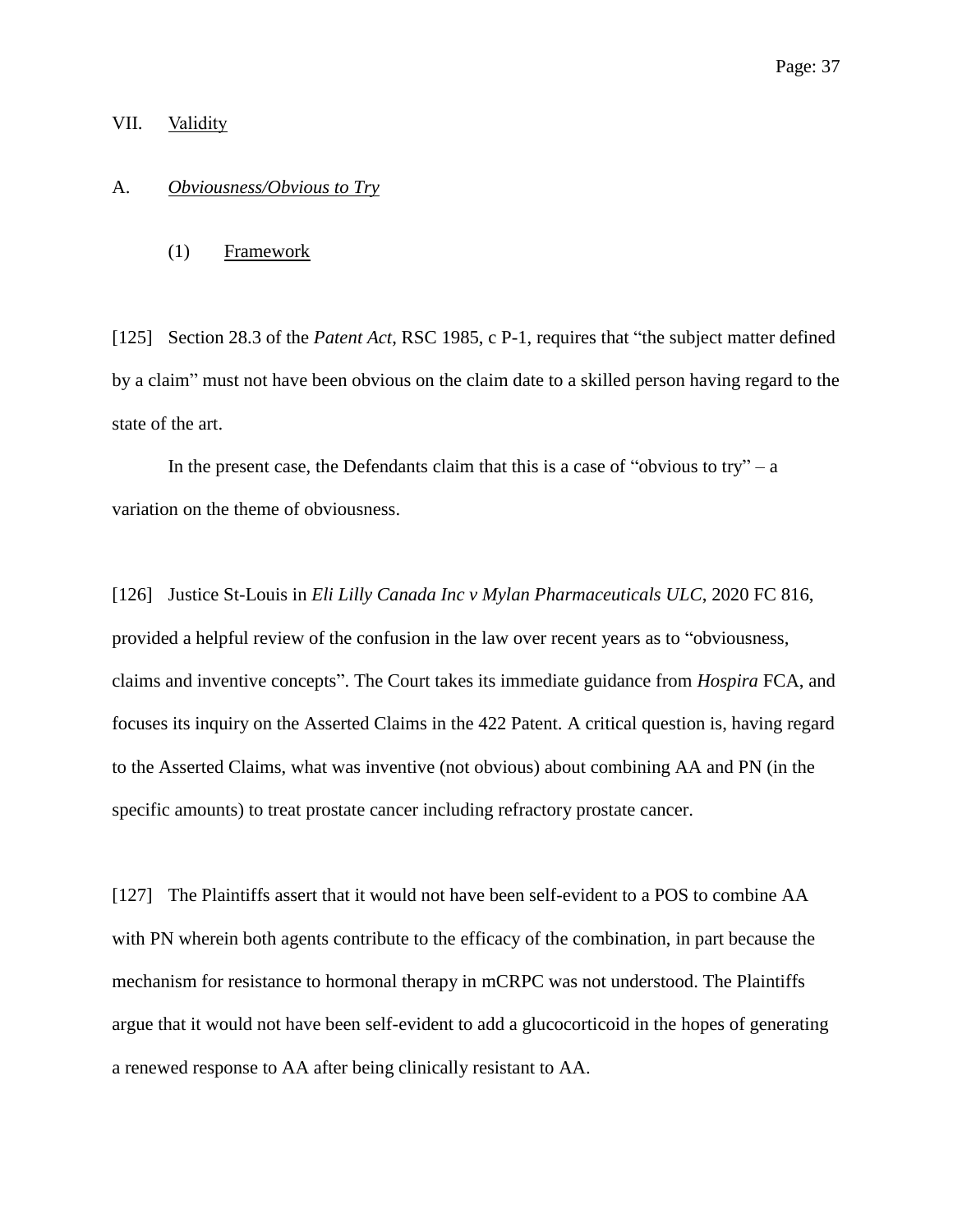As discussed under Claim Construction, the Asserted Claims do not address or claim reversal of resistance to AA.

[128] The state of the art is not confined to that art which would have been disclosed by a reasonably diligent search - except potentially at Step 4 of the *Sanofi* obviousness analysis (*Hospira* FCA at para 86). In any event, the choice of the state of the art is in the hands of the party alleging obviousness.

[129] The obvious analysis in *Sanofi* lays out four steps:

- 1. Identify the notional "person skilled in the art" and the relevant common general knowledge of that person;
- 2. Identify the inventive concept of the claim in question or if that cannot be done, construe it.
- 3. Identify what, if any, differences exist between the matter cited as forming part of the "state of the art" and the inventive concept of the claim or the claim as construed; and
- 4. Viewed without any knowledge of the alleged invention as claimed, do these differences constitute steps which would have been obvious to the person skilled in the art or do they require any degree of invention?

[130] The notional POS has certain qualities of a competent technician (deduction and dexterity) but lacks others (inventiveness and imagination). The quality of inventiveness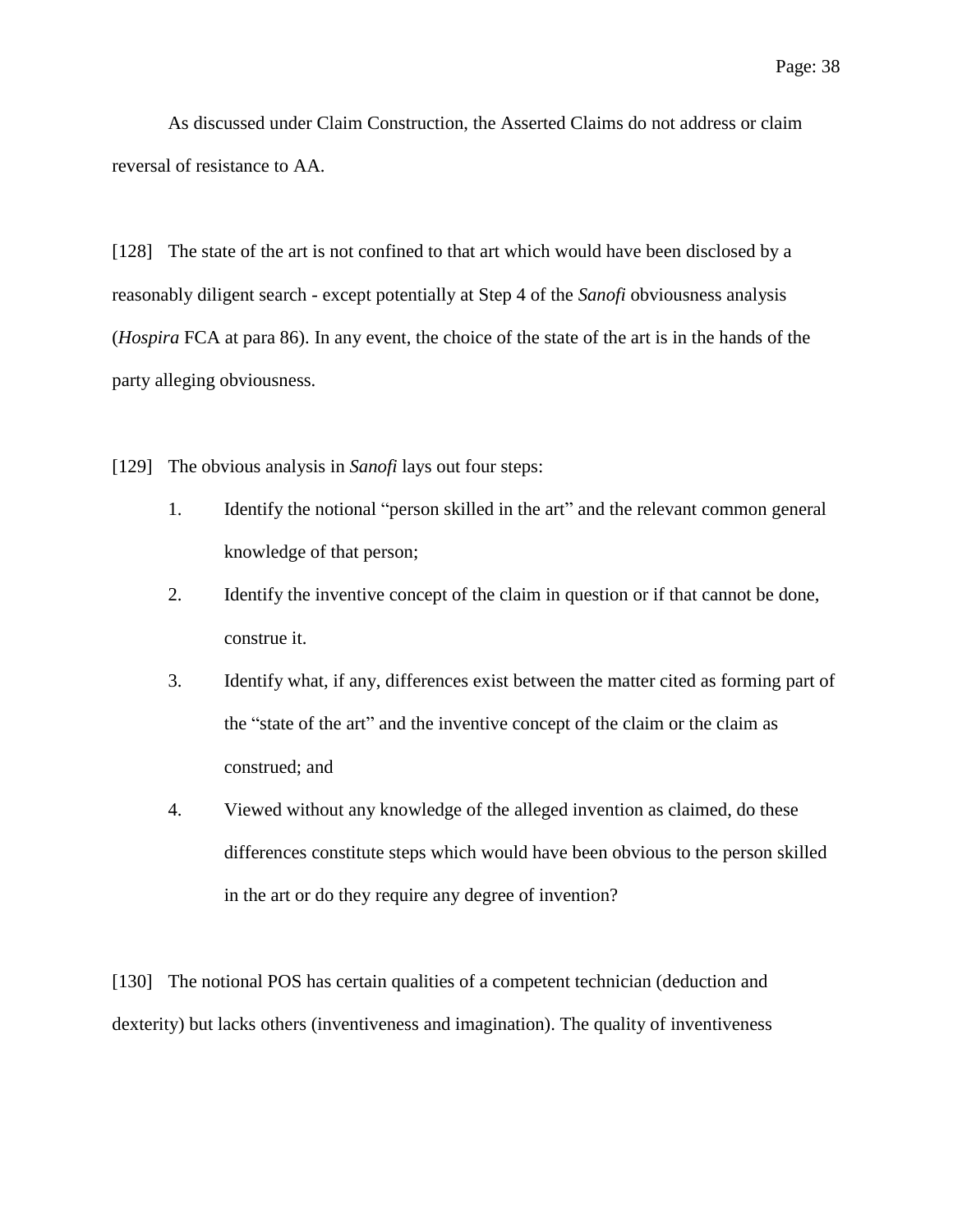concerns ability to look at a problem in a way that would not be obvious to others in their field

(*Hospira* FCA at para 80).

[131] In *Sanofi*, the Supreme Court laid out the current analytical framework "where advances are often won by experimentation", an "obvious to try" test might be appropriate.

[132] At para 66 of that decision, the Supreme Court set out the benchmark to be met:

For a finding that an invention was "obvious to try", there must be evidence to convince a judge on a balance of probabilities that it was more or less self-evident to try to obtain the invention. Mere possibility that something might turn up is not enough.

[133] The Supreme Court in *Sanofi* also provided the following guidance as to what are

effectively four factors to be considered an obvious to try circumstance:

[69] If an "obvious to try" test is warranted, the following factors should be taken into consideration at the fourth step of the obviousness inquiry. As with anticipation, this list is not exhaustive. The factors will apply in accordance with the evidence in each case.

- 1. Is it more or less self-evident that what is being tried ought to work? Are there a finite number of identified predictable solutions known to persons skilled in the art?
- 2. What is the extent, nature and amount of effort required to achieve the invention? Are routine trials carried out or is the experimentation prolonged and arduous, such that the trials would not be considered routine?
- 3. Is there a motive provided in the prior art to find the solution the patent addresses?

[70] Another important factor may arise from considering the actual course of conduct which culminated in the making of the invention. It is true that obviousness is largely concerned with how a skilled worker would have acted in the light of the prior art. But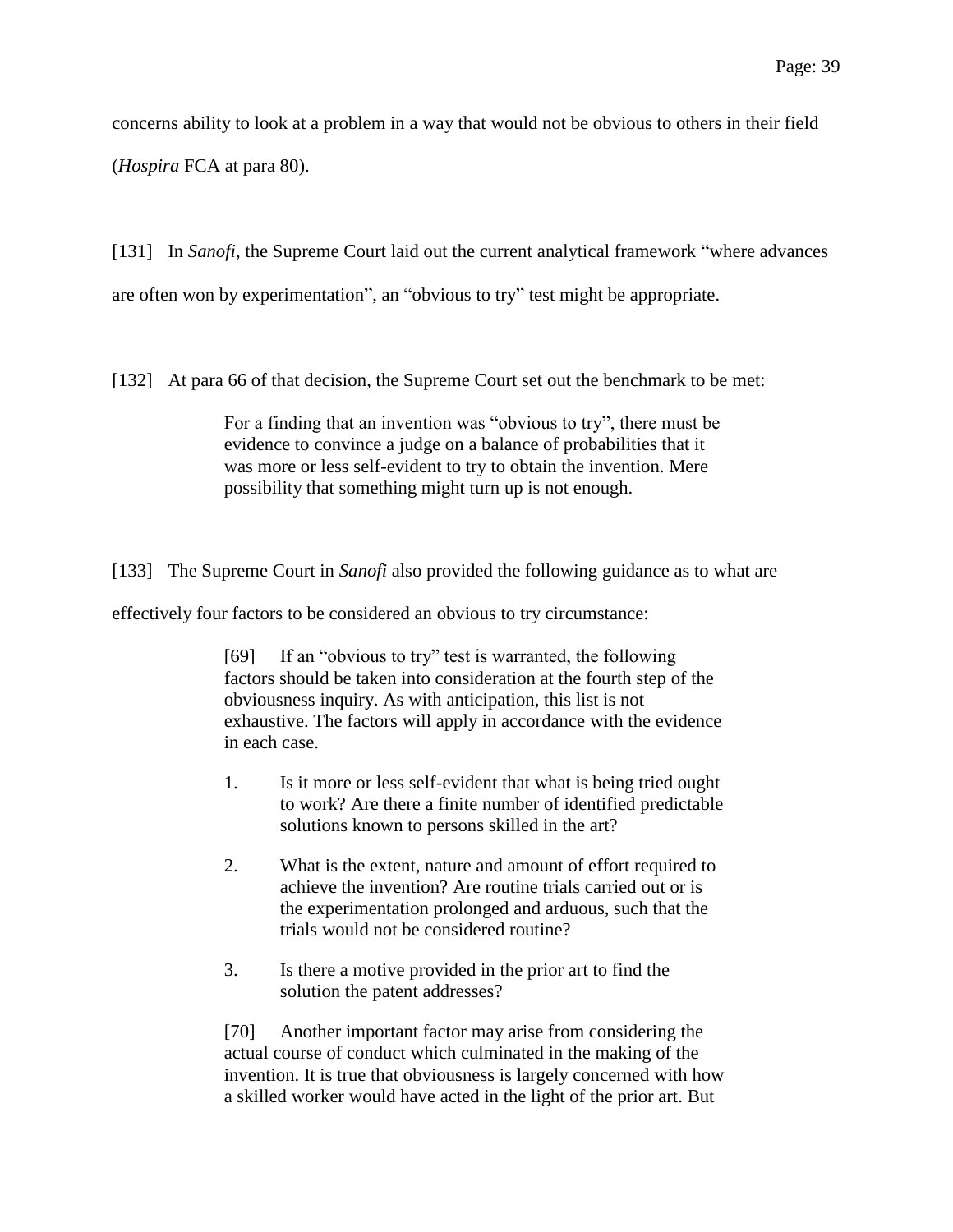this is no reason to exclude evidence of the history of the invention, particularly where the knowledge of those involved in finding the invention is no lower than what would be expected of the skilled person.

[134] It should be noted that, whereas being "more or less self-evident to try to obtain the invention" (*Sanofi* at para 66) is a requirement for obviousness to try, being "more or less selfevident that what is being tried ought to work" (*Sanofi* at para 69) is not a requirement but a factor to be considered.

[135] As to "ought to work", it is clear that certainty of success is not required otherwise there would be no point in describing it as something "to try". "Trying" implies the possibility of failure but with the expectation of success. While never easy to define on a spectrum of likely success, it is neither a Boston College Doug Flutie "Hail Mary" pass nor a Wayne Gretsky "open net shot". Some limited experimentation is permitted in the context of the second factor. It is not to be arduous, inventive or unusual.

[136] The assessment of the factors listed in the above paragraph is a fact driven exercise, dependent on the specific facts of the case. The 4<sup>th</sup> factor is closely tied to the 2<sup>nd</sup> (*Sanofi*, para 71).

[137] The Court is required to assess and weigh the factors, some having more weight than others in a given case, in reaching its conclusion as to "obvious to try". The Court must avoid the benefit of hindsight. Virtually everything is obvious once it is discovered.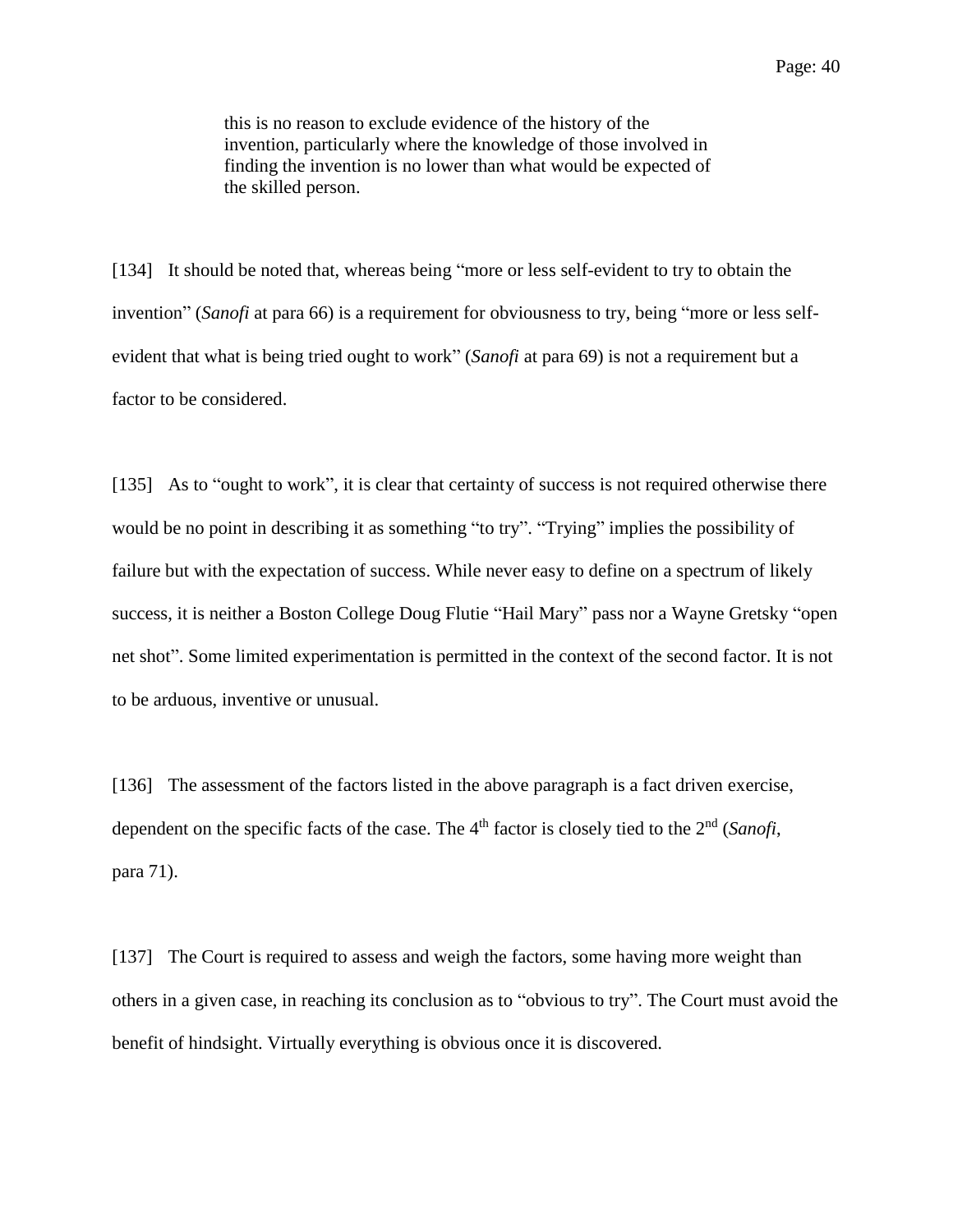#### (2) Step 1 – State of the Art/Common General Knowledge – August 23, 2007

[138] The starting point of the obvious to try analysis is the relevant state of the art/CGK. Except for Dr. Rettig's reliance on state of the art in relation to survival benefit, there was little disagreement on the state of the art. The Defendants' closing submissions set out the state of the art clearly and a synthesis of the evidence discussed earlier.

Dr. Rettig, in one of his many recantations of evidence under cross-examination, recognized that the treatments in the 422 Patent did not have to establish a survival benefit and ultimately agreed with many of the points made by the Defendants' experts (see, as examples, Transcript – pp 1545-1558).

[139] As Dr. Lipton established, when cancer cells become CRPC, a second-line hormonal therapy reducing testosterone produced in the adrenal glands can be used.

The art taught that prostate cancer responded to hormone therapy.

[140] A key indicator in the treatment of prostate cancer (as that term treatment is used in the Patent and the art) is the PSA score (prostate-specific antigen) – a common test given to men in mid to later life. According to the NCCN 2007 guidelines and used in the profession, a "PSA response" is considered to be a decline of at least 50% confirmed by a latter test four or more weeks later, which indicated that patients were likely to have experienced a clinically significant response – an anti-cancer effect.

The PSA score was a surrogate for treatment in prostate cancer and a key marker of progression (a negative) or decline in cancer cells (a positive).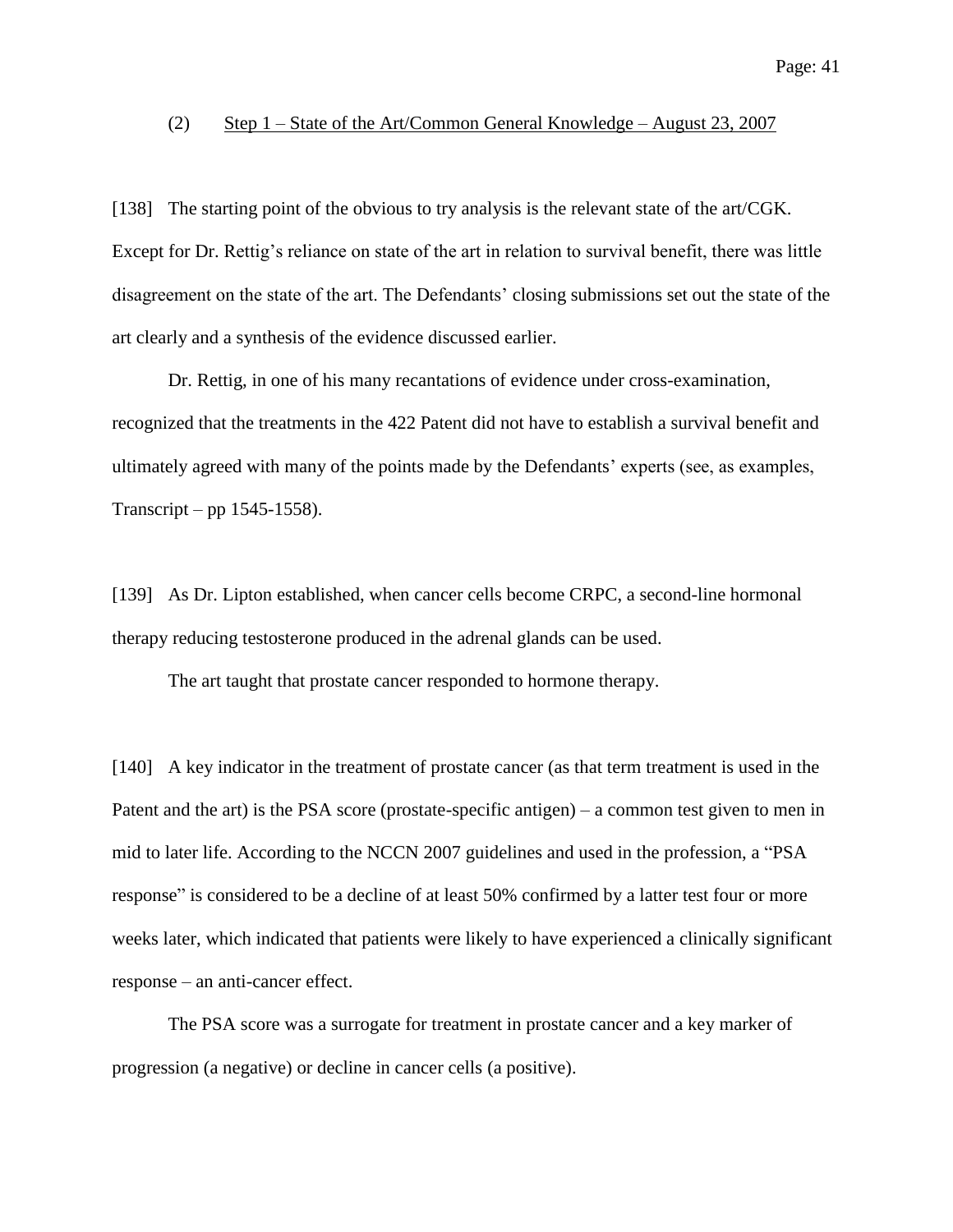[141] Aminoglutethimide, ketoconazole and AA were known CYP17 androgen inhibitors, part of a class of drugs used for treating mCRPC. They inhibit enzymes that produce testosterone from cholesterol. This was confirmed by Drs. Nam and Lipton and while denied by Dr. Rettig in the 2019 NOC, it is apparently accepted by him now.

[142] As established by Drs. Nam and Lipton, aminoglutethimide was known to have anticancer treatment effects in prostate cancer patents. A fact which Dr. Rettig, having denied it in the 2019 NOC, was forced to concede.

[143] Ample evidence from experts and from studies establish that ketoconazole was known to have anti-cancer treatment effects. Again, Dr. Rettig had to concede this point having denied it in the 2019 NOC. He admitted to using ketoconazole with PN for prostate cancer.

Ketoconazole was used off label for the treatment of prostate cancer because it reduced testosterone. It was also recommended for use in the 2005 and 2007 NCCN Guidelines.

[144] Importantly, administering adrenal androgen inhibitors were known to affect multiple steroid production pathways and compromise cortisol production. Aminoglutethimide and ketoconazole were used as glucocorticoid replacement.

There were several ways of managing adrenal insufficiency, low adrenal reserve and mineralocorticoid excess. However, glucocorticoid replacement with PN, dexamethasone or hydrocortisone was a common clinical practice. PN was known to have palliative and anti-cancer effects as discussed later.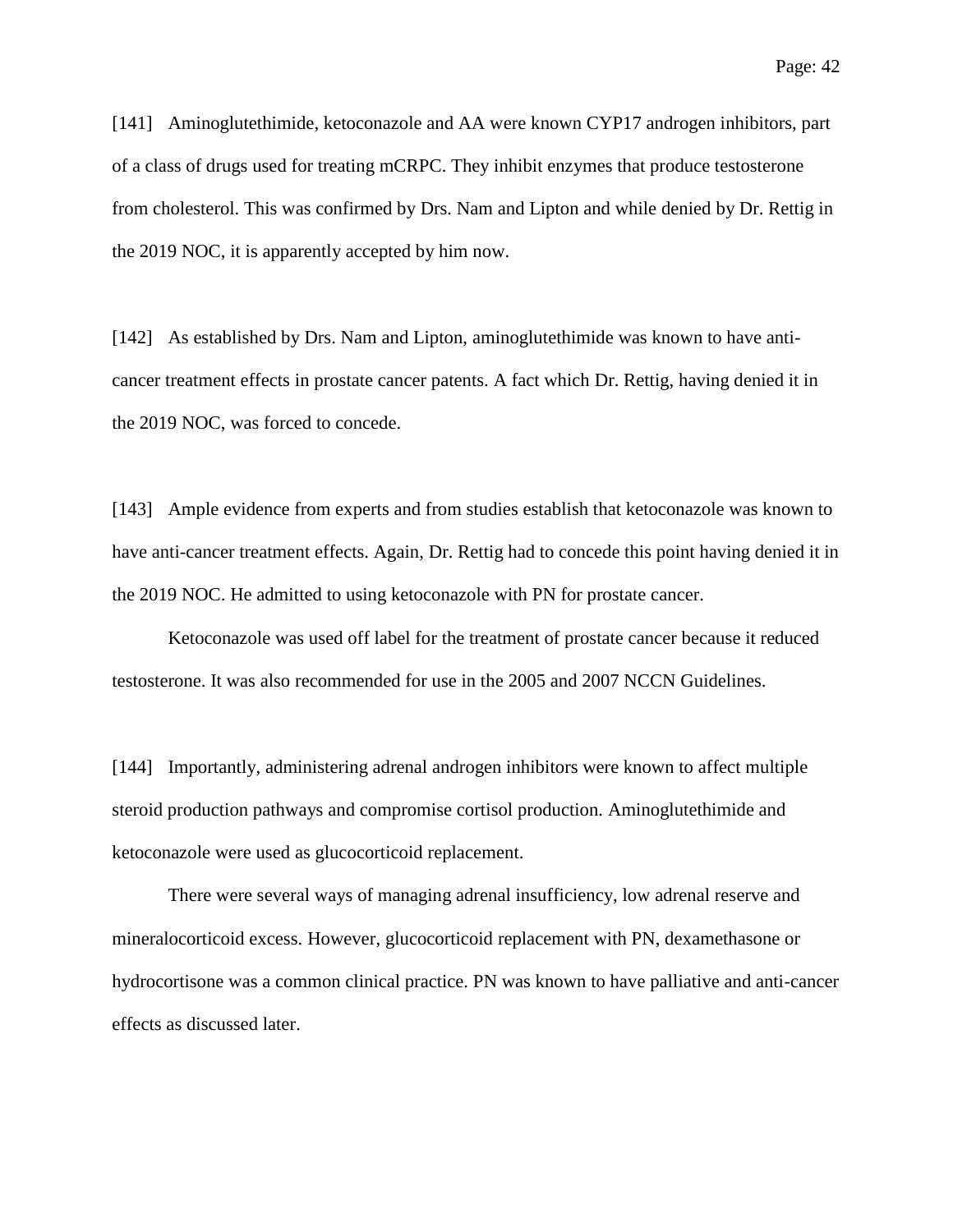[145] AA, a CYP17 inhibitor, had been shown to be useful in the treatment of prostate cancer. The role of CYP17 inhibitors (also referred to as androgen inhibitors) in treating prostate cancer is acknowledged in the 422 Patent.

[146] Early publications such as Gerber 1990 suggest that where PSA levels are increasing, patients can be treated with a combination of ketoconazole and a glucocorticoid. Potter 1995 and Barrie 1994 described AA activity in vitro and in animals. AA was built upon ketoconazole and O'Donnell 2004 noted that AA resulted in the suppression of testosterone below castrate levels. O'Donnell 2004 is an important paper in the art, its limitations were discussed earlier, but the weight of the evidence is that O'Donnell pointed the way to the Patent.

[147] AA was administered with a glucocorticoid replacement, as was the case with ketoconazole and aminoglutethimide. The need for a glucocorticoid replacement was recognized even by Dr. de Bono who wanted to avoid using a glucocorticoid replacement in his studies for as long as possible.

[148] The evidence establishes that AA was more selective than the other two known CYP17 inhibitors, which had the desirable effect of decreasing androgens but the undesirable effects of reduced cortisol levels and increased mineralocorticoids. The net effect was to have both adrenal insufficiency and mineralocorticoid excess – potentially fatal if left untreated.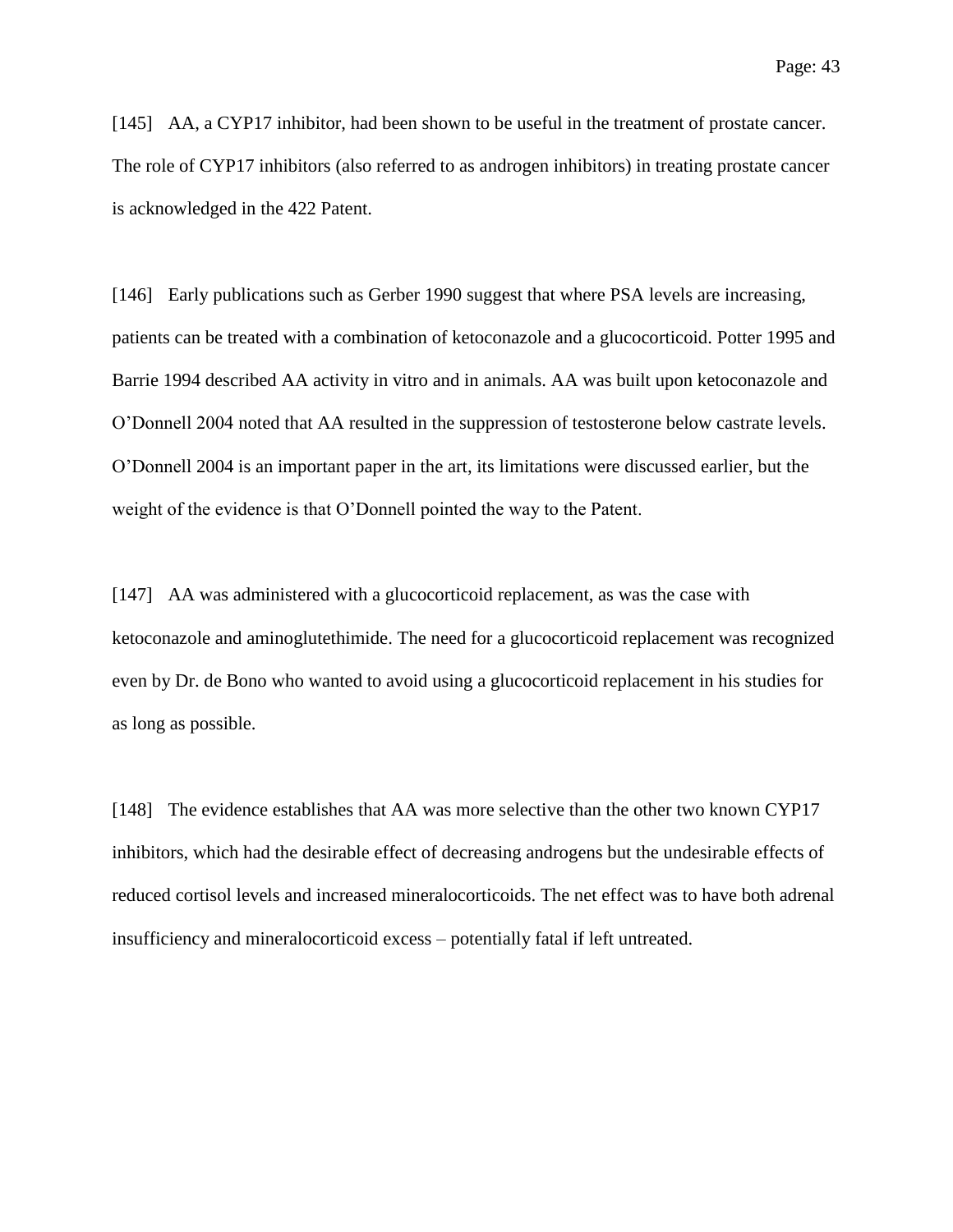[149] O'Donnell 2004 referred to abnormally low cortisol levels as evidenced by the Synacthen tests. The role and importance of Synacthen tests is referenced earlier in respect of Dr. Bantle's evidence.

[150] As Dr. Bantle indicated, a skilled endocrinologist would be concerned for AA inducing low adrenal reserves and adrenal insufficiency and mineralocorticoid excess. As he discussed, an endocrinologist would be consulted in respect of Synacthen tests and the adverse effect of AA. Dr. Auchus' evidence on this issue was not persuasive.

[151] The cautionary note in O'Donnell 2004 about future studies has been discussed earlier. However, the Court concludes that the weight of the evidence is that a skilled person, having regard to the experience with aminoglutethimide and ketoconazole, would expect side effects from AA and would expect that concomitant therapy with a glucocorticoid would be required.

[152] In that regard, the Court accepts Dr. Bantle's explanation that PN could effectively treat adrenal insufficiency, low adrenal reserve and mineralocorticoid excess. Adding a glucocorticoid such as PN replaces the natural cortisol that the body would normally produce but for AA including but not limited to hypertension and hypokalemia.

[153] It was recognized that all drugs can have side effects – the example of having to take an antacid when taking an over the counter arthritis drug was an effective illustration of the point. However, the side effects of glucocorticoids including PN would not have deterred a skilled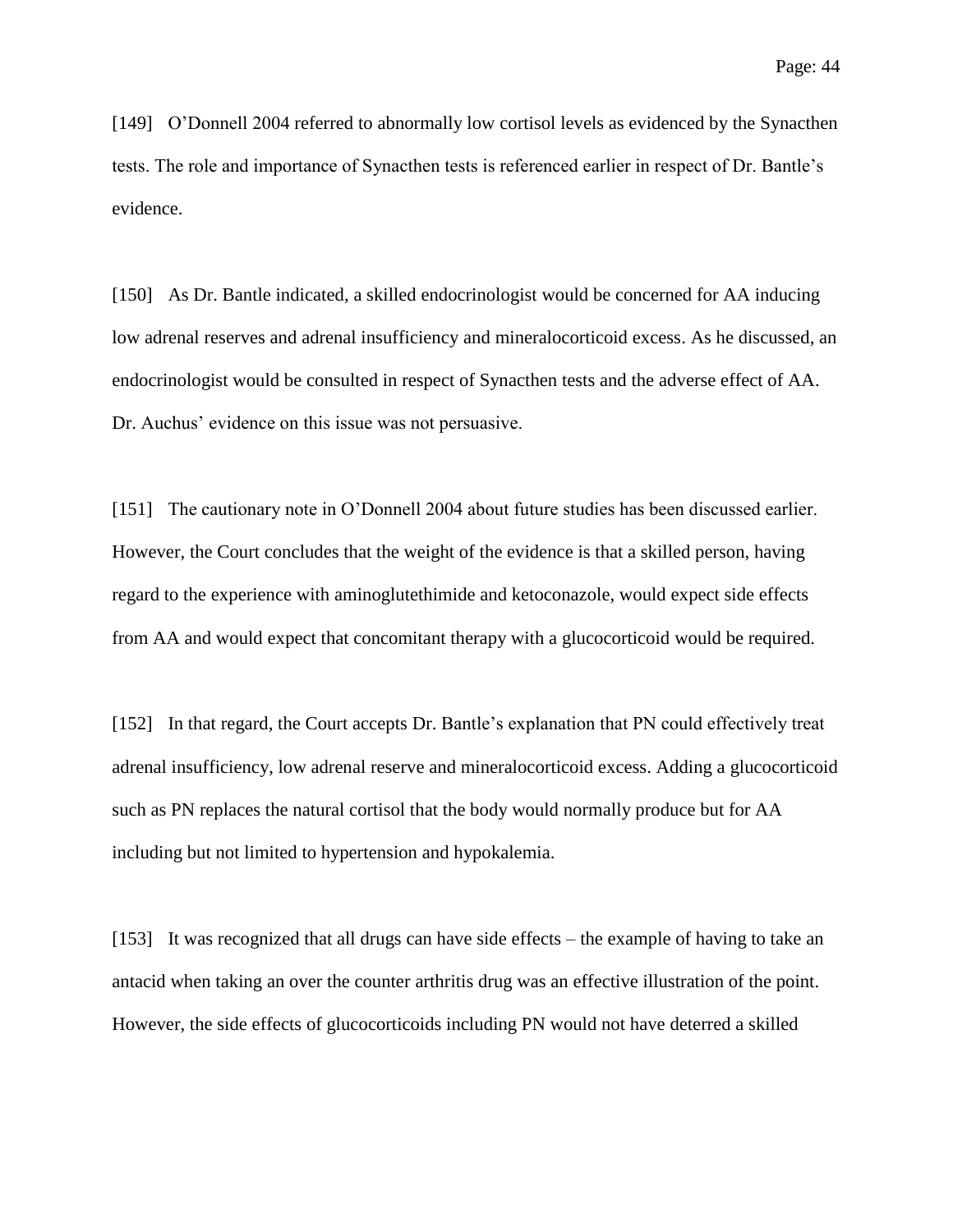endocrinologist from administering those drugs. Dr. Auchus' solution of prescribing spironolactone – known to exacerbate prostate cancer – is unsupported.

[154] The use of AA or a CYP17 inhibitor in combination with a glucocorticoid in treating prostate cancer was clearly in the minds of skilled persons as evidenced by numerous review articles, textbooks and clinical trials underway. AA, because of its more selective quality, was clearly a target therapy.

[155] I conclude that a POS would have seen ketoconazole's results as a basis to take the next investigative step with AA by replacing ketoconazole with AA as AA was a superior more selective inhibitor. Even the dosage at 10 mg per day may be carried from the one compound to the other.

[156] PN was known to treat prostate cancers. It had three effects  $-1$ ) an anti-cancer effect (as per the 422 Patent definition); 2) as a glucocorticoid therapy replacement; and 3) for palliation for which it was best known.

The evidence of Drs. Nam and Lipton confirm the above and various publications such as Tannock 1989, Sartor 1998, Fossa 2001, Fakih 2002 and Lam 2006 speak to that issue and confirm the path to discovery.

[157] There was no serious concern that glucocorticoids and PN in particular would cancel out or interfere with the anti-cancer activity of CPY17 inhibitors like AA.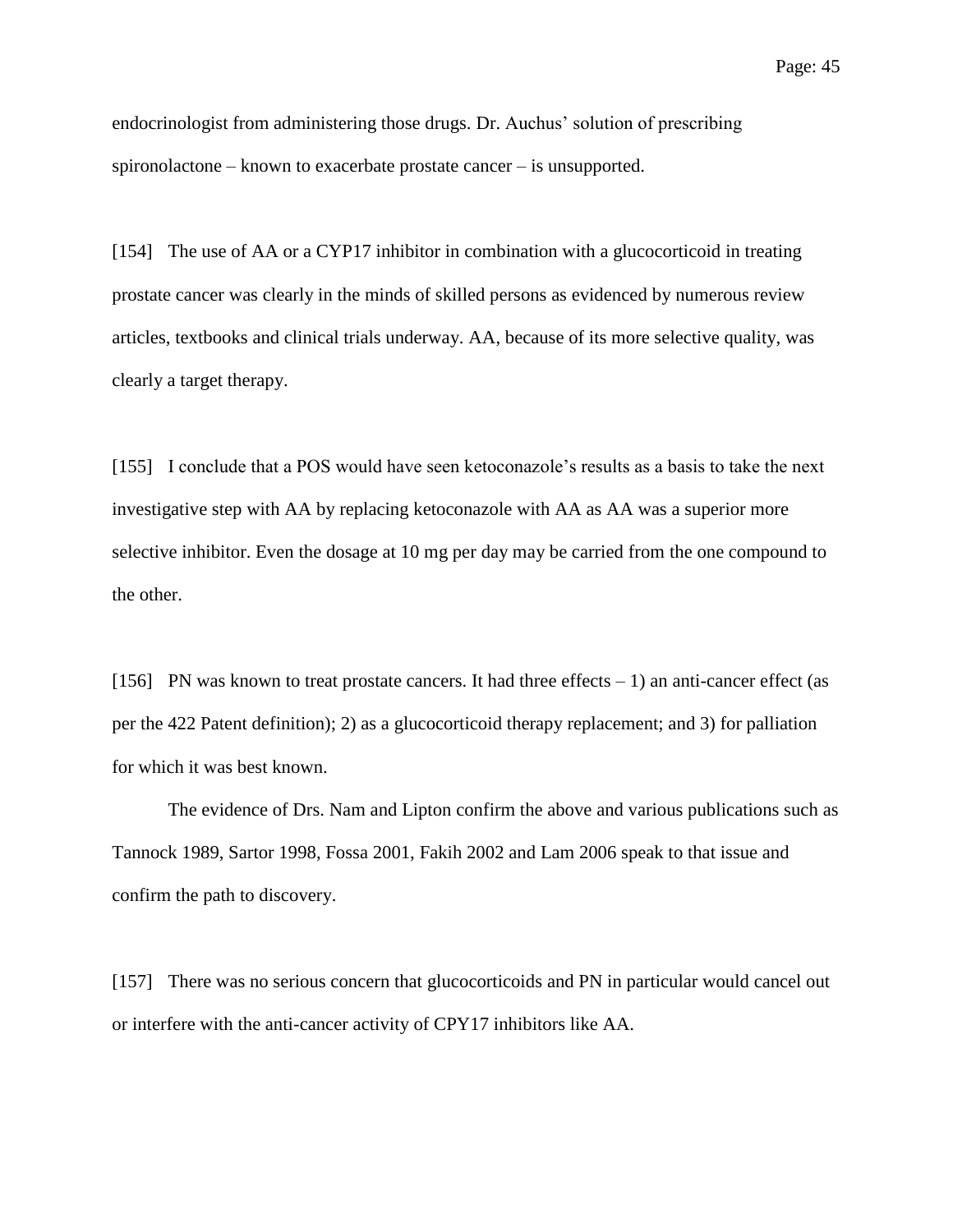[158] The use of anti-cancer agents in combination was well accepted. In respect of the anticancer activity of PN (and other glucocorticoids), they had been recognized when used with aminoglutethimide and ketoconazole. Dr. de Bono acknowledged this fact but used another glucocorticoid initially because it was the one readily available at IRC.

[159] PN was best known and used for its palliative effects providing relief from the effects of cancer and improving the quality of life, particularly for those patients with end state prostate cancers.

[160] In summary, the prior art for AA disclosed that the suppression of serum testosterone and adrenogenic precursor levels were predicted. AA was being studied and review articles advised that any patient receiving AA ought to be closely monitored for signs of adrenal insufficiency, mineralocorticoid excess and other side effects discussed above. The need for concomitant glucocorticoid treatment was also recognised.

[161] Unlike in 2019 NOC where the evidence took one *close* to the point of co-administration of AA with PN to provide anti-cancer effects, the evidence in this case demonstrates that it was obvious to do so. The evidence to the contrary has been shown to be seriously flawed.

[162] As stated earlier, the issue is not absolute proof of the science but the accepted CGK of the POS and the state of the art. A POS would have seen such co-administration as a logical step – obvious to try.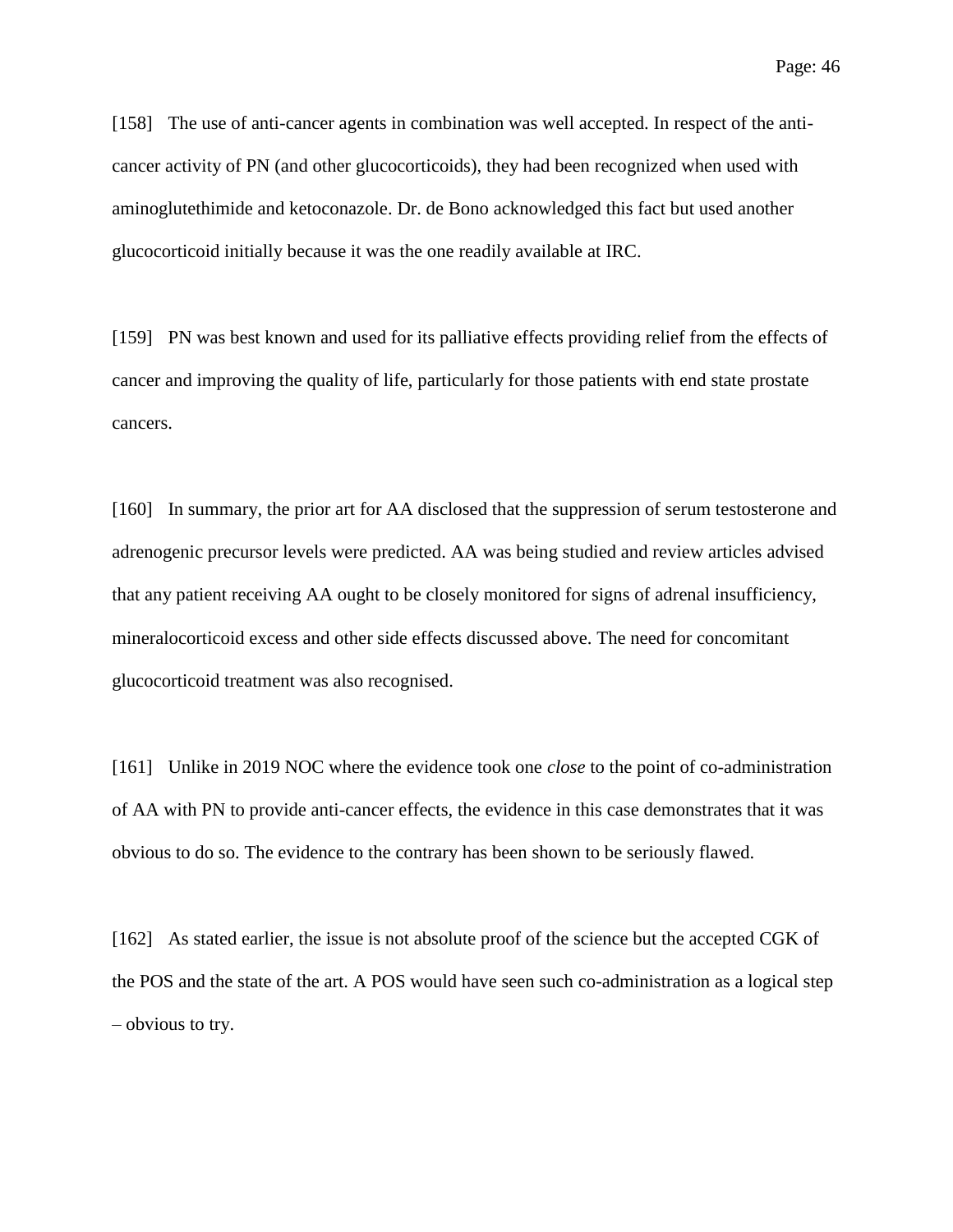#### (3) Step  $2$  – The Differences between the State of the Art and the Asserted Claims

[163] The Plaintiffs argue that the differences between the invention of the 422 Patent and the CGK/State of Art as of August 2007 were too significant (for ease of reading, the particulars are in quotes).

[164] "AA was not known to treat prostate cancer." This is not the case. As shown in O'Donnell 2004, AA had the ability to sustain testosterone suppression in castrate males at 500- 800 mg daily dose, suggestive of its use as a second-line hormonal therapy.

[165] In my view, the evidence is that AA had been identified in the prior art as an effective second-line prostate cancer treatment. It was better than ketoconazole because it was more selective and therefore would suppress testosterone production in a more targeted way, without also inhibiting the production of other important steroid hormones like aldosterone.

[166] The dosing ranges for AA and PN were even taught in the prior art (at 800 mg/day and 10-20 mg/day, respectively, although O'Donnell 2004 was concerned that 800 mg was not sufficient).

[167] One must conclude that the prior art did not teach away from this combination but towards it.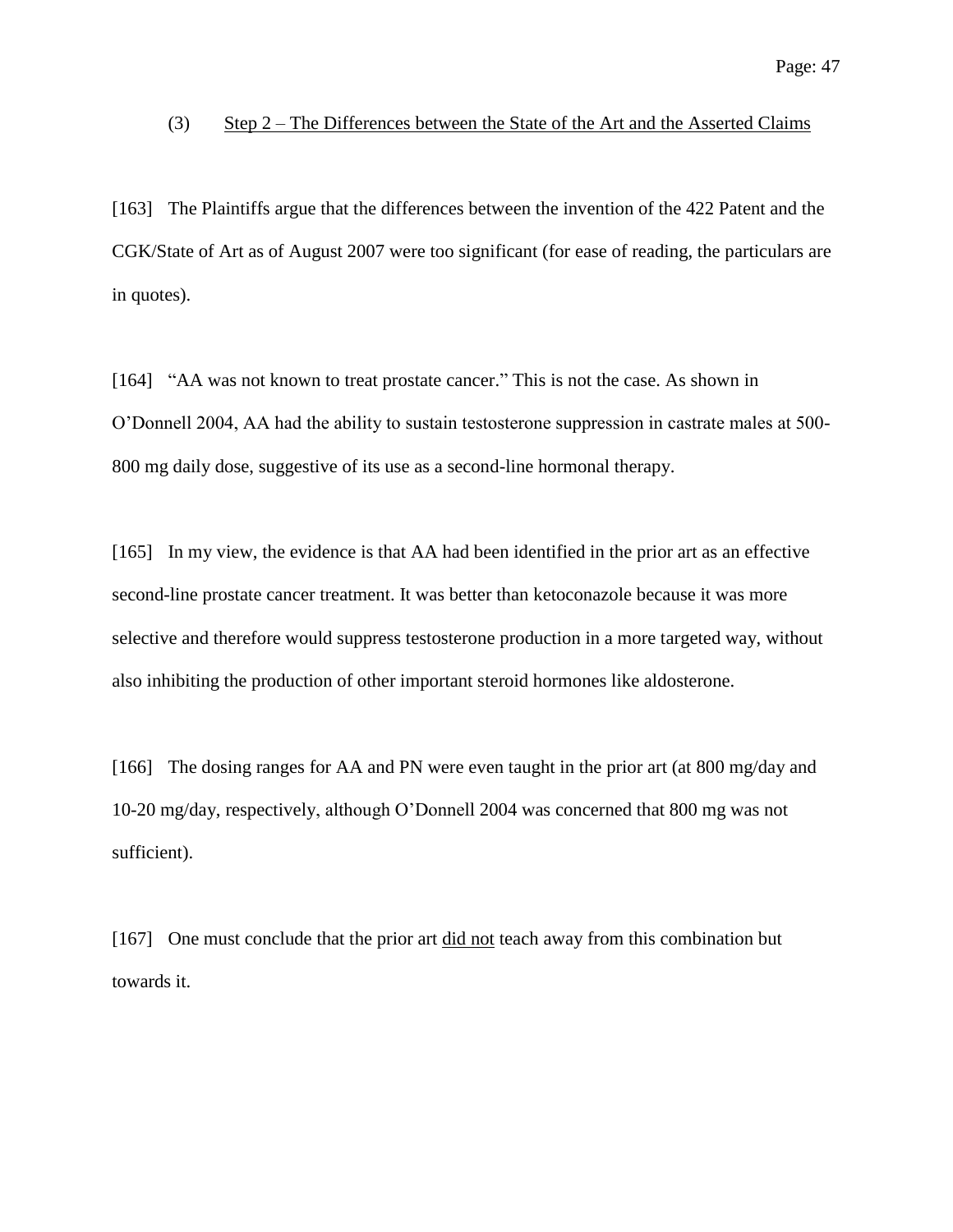[168] "PN was not known to effectively treat prostate cancer." The evidence particularly from Drs. Nam and Gotto is that it was known to treat prostate cancer – how and how well were not known but given the Patent's absence of performance thresholds, the latter point is not relevant to the Asserted Claims.

[169] "The art did not teach that AA and PN should be combined." As discussed above, AA treatment was known to be used with a glucocorticoid to prevent adrenal insufficiency, and PN was a logical choice of glucocorticoid.

## (4) Step 3 – Differences between the State of the Art and the inventive concept of the claim or the claim as construed

[170] While there were some differences between the CGK and the Asserted Claims, they are not so material that a POS would not continue down the road to the invention. To a POS the CGK and state of the art suggests that AA could be combined with PN with a reasonable probability of success in treating the cancer.

[171] The inventive concept of the Asserted Claims are the use of the combination of therapeutically effective amounts of AA and PN in the treatment of prostate cancer (Claims 3, 6 and 7), refractory cancer (Claim 14) and refractory prostate cancer that is not responding to an anti-cancer agent (Claim 15) in a human. This is the same as the claims construed.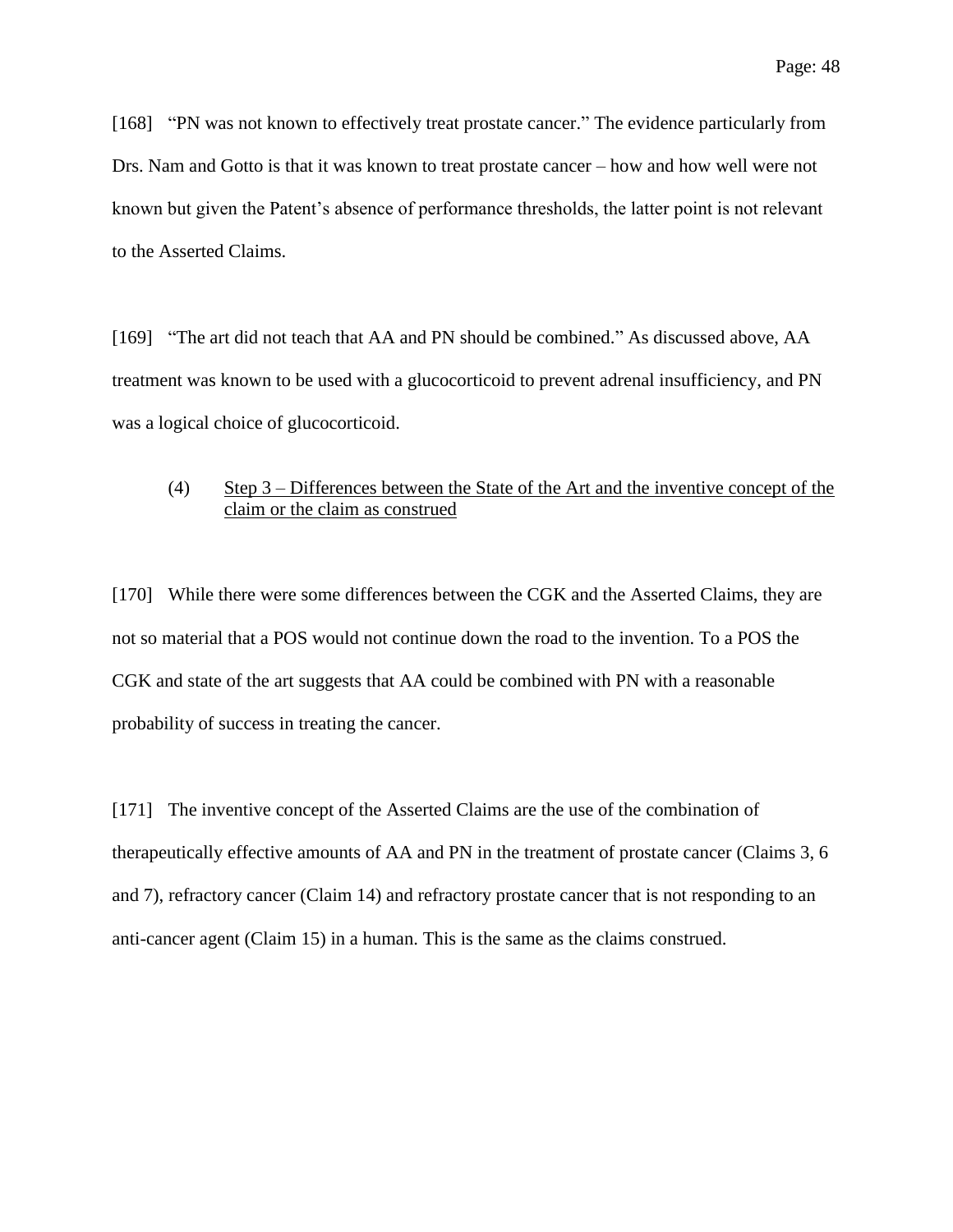[172] In response to the Plaintiffs' claim of alleged differences (Plaintiffs' Closing Written Submissions, para 77), the Court has found:

- a) AA was known to effectively treat prostate cancer.
- b) PN was known to effectively treat prostate cancer.

c) The state of the art did teach combination of drugs like AA and PN.

As outlined in subsequent paragraphs, arriving at the Asserted Claims would not have required ingenuity.

[173] The only part of the puzzle missing in the state of the art/CGK is a person actually combining AA and PN to treat prostate cancer including refractory prostate cancer. Given the evidence, to do so was a logical step in the progress of prostate cancer treatment.

[174] It was logical to combine a CYP17 inhibitor with a glucocorticoid and more particularly AA with PN to treat prostate cancer including non-responding refractory prostate cancer. Drs. Nam and Lipton confirm it; even Dr. Rettig had done it with ketoconazole and hydrocortisone or PN.

There were ample reasons for a POS to combine AA and PN in the treatment of CRPC.

[175] The Plaintiffs continually rely on the absence of a survival benefit in any drug treatment other than docetaxel to suggest that it was not at least obvious to try AA and PN. While looking for a survival benefit may have affected some researchers' reasons to try, it was sufficiently logical to combine AA and a readily available glucocorticoid for Dr. de Bono to do.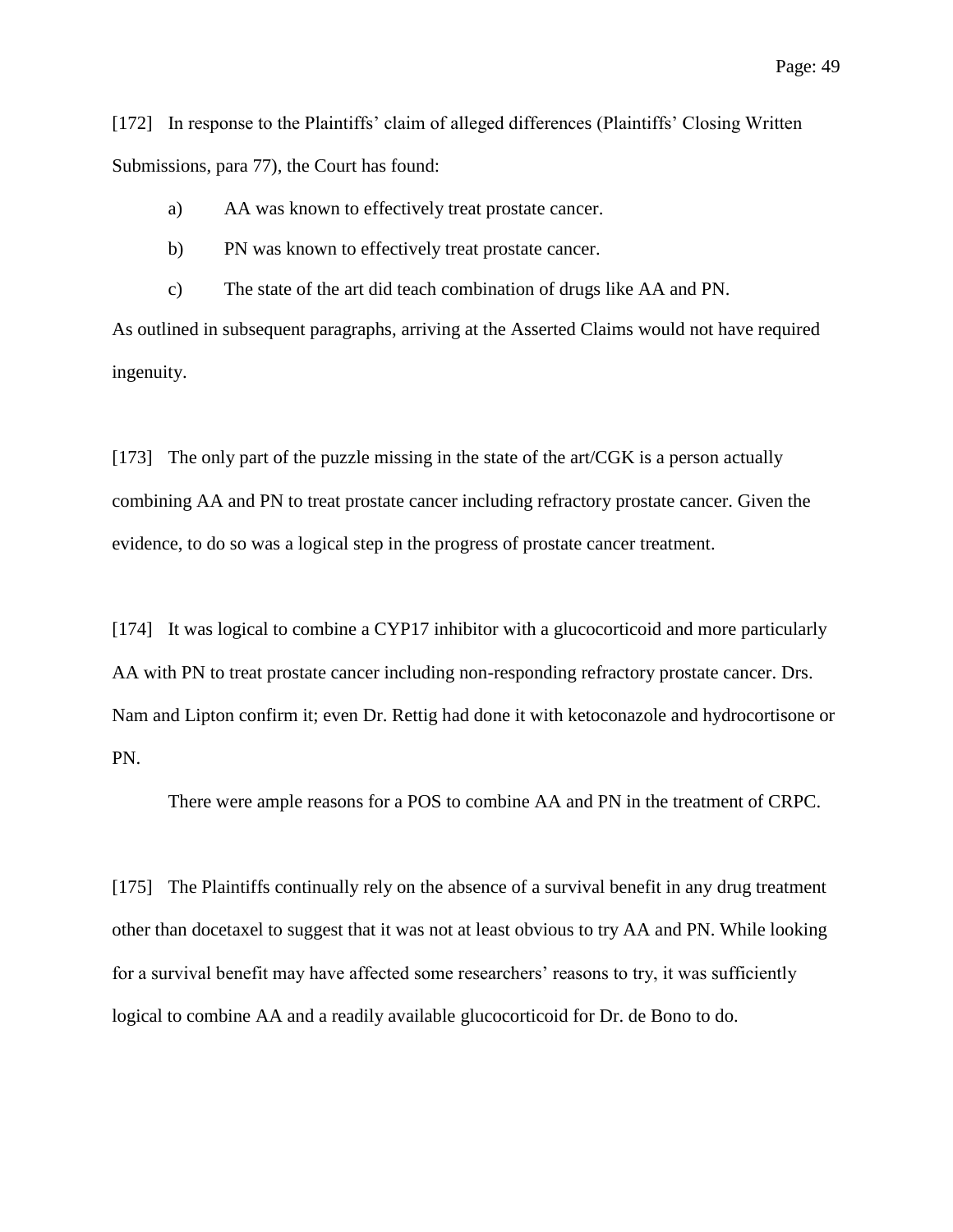[176] PN was known from the 1980-1990s to have anti-cancer effects and despite the age of that knowledge, there is no evidence that the CGK disavowed that knowledge of modest and short-lived PSA declines. This was well set out in various publications.

[177] In Tannock 1996 the authors concluded that mitoxantrone plus PN provides better palliation than PN alone. Tannock 2004 compared docetaxel plus PN to mitoxantrone plus PN and found that the former offered higher overall survival benefit, better pain control, improved quality of life and more frequent PSA responses than the latter. Tannock 2004 referred to low dose PN or hydrocortisone as being palliative, and it was seen by Dr. Nam as encouraging to a POS.

[178] Sartor 1998 further suggests that PN can reduce PSA levels – a marker of anti-cancer effect. The use of PN in that publication was for monotherapy in mCRPC patients. Importantly, Sartor 1998 disclosed that PN had anti-cancer effects. Fossa 2001, Fakih 2002 and Harris 2002 each supported Sartor 1998's conclusion.

[179] If the search for survival benefits was as important as suggested, the positive anti-cancer effects of each drug outlined above in conjunction with O'Donnell 2004 provided good reason for a POS to combine AA and PN. The inventors do not have to be seeking the same solution as the eventual patent discloses (*Hospira* FCA, para 94).

[180] These steps lead to the question of whether it would be obvious to try – to take the next step to combine AA and PN as claimed.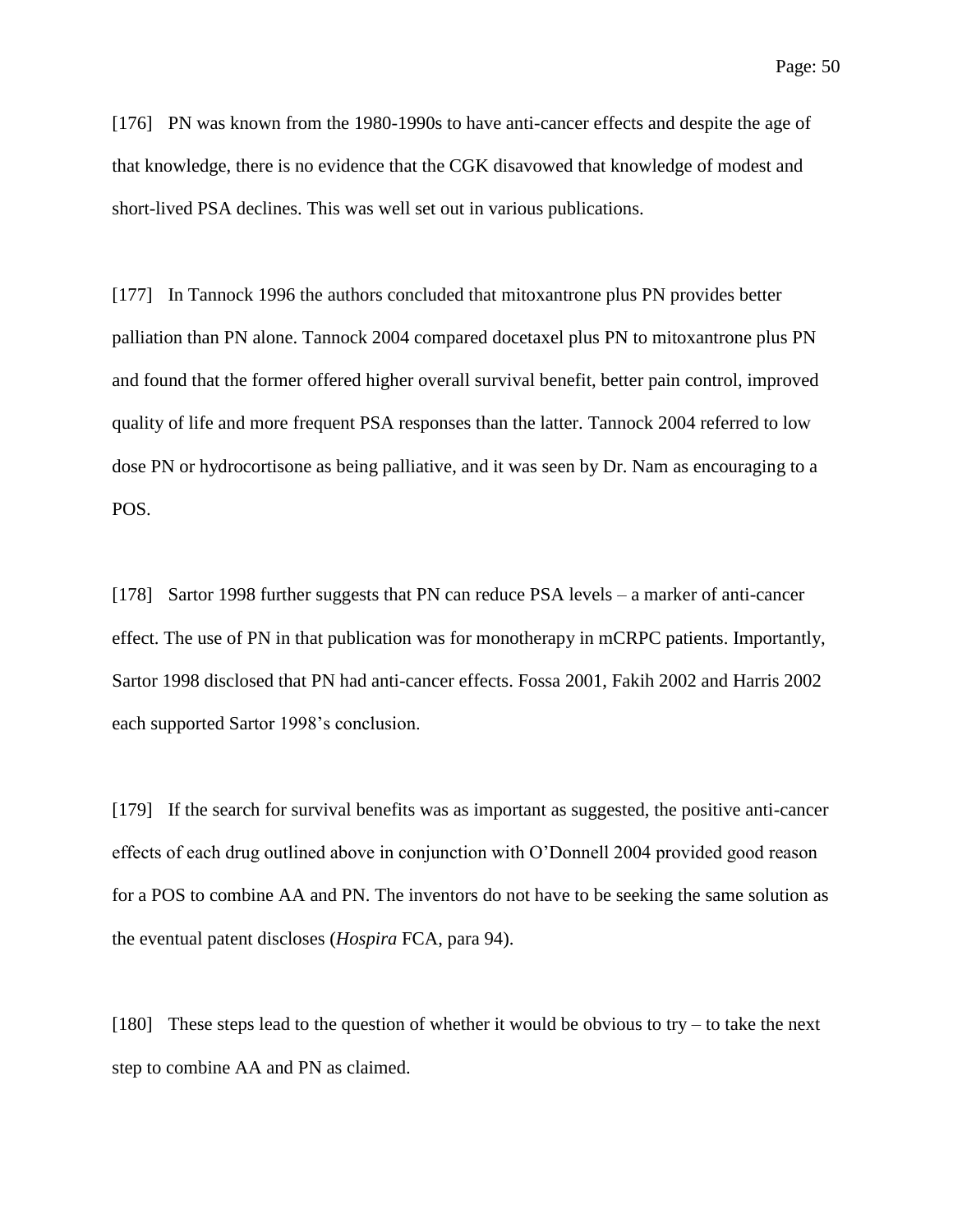## (5) Step 4 – Obvious/Degree of Invention

[181] In *Sanofi*, the Supreme Court of Canada clearly contemplated the very type of issue in respect of drug treatments.

> [68] In areas of endeavour where advances are often won by experimentation, an "obvious to try" test might be appropriate. In such areas, there may be numerous interrelated variables with which to experiment. For example, some inventions in the pharmaceutical industry might warrant an "obvious to try" test since there may be many chemically similar structures that can elicit different biological responses and offer the potential for significant therapeutic advances.

[182] As part of the obvious to try considerations, the Court is to take into consideration four factors – a non-exhaustive list – depending on the evidence in each case.

- 1. Is it more or less self-evident that what is being tried ought to work? Are there a finite number of identified predictable solutions known to persons skilled in the art?
- 2. What is the extent, nature and amount of effort required to achieve the invention? Are routine trials carried out or is the experimentation prolonged and arduous, such that the trials would not be considered routine?
- 3. Is there a motive provided in the prior art to find the solution the patent addresses? Another important factor may arise from considering the actual course of conduct which culminated in the making of the invention.
- 4. What was the actual course of conduct which led to the invention?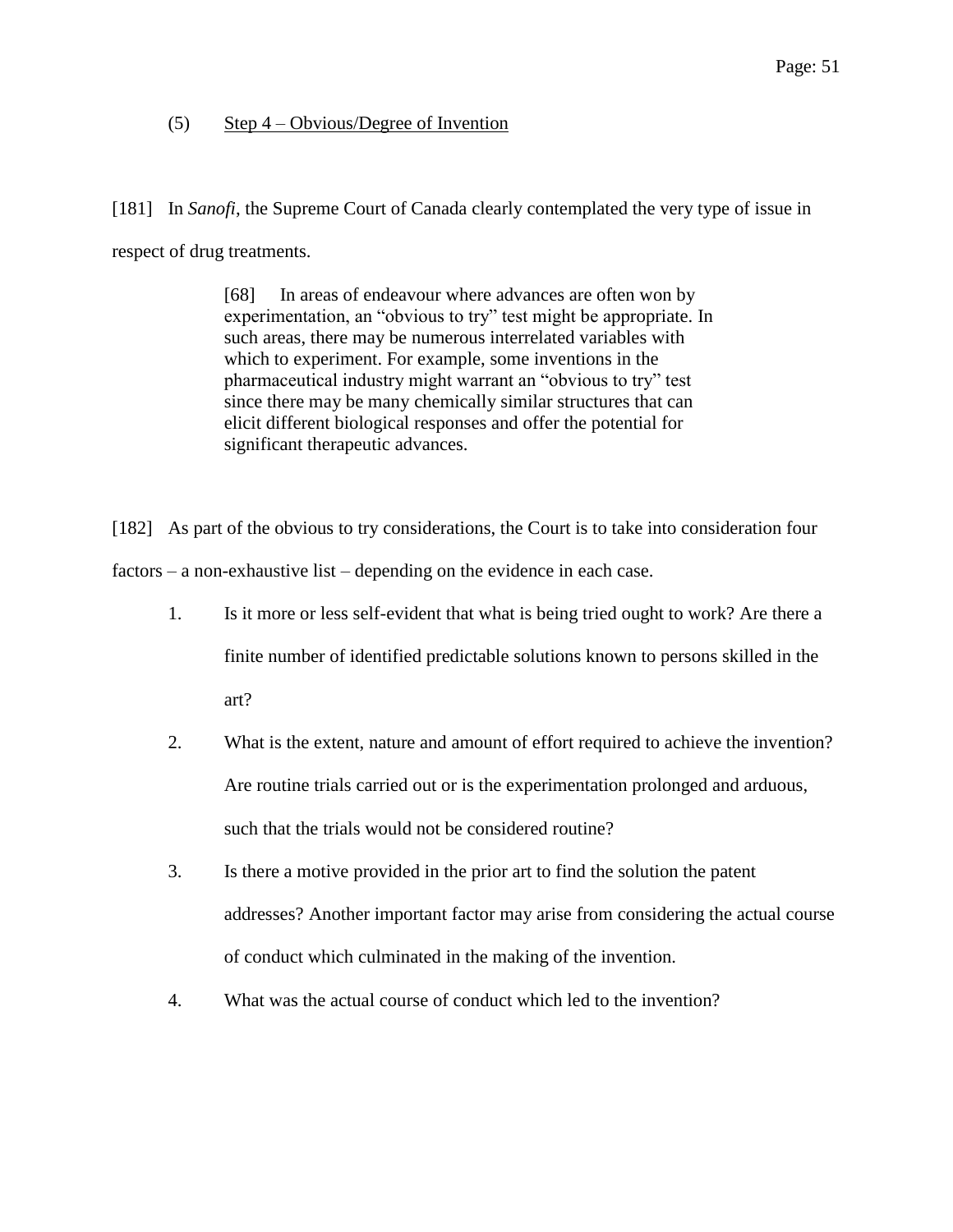[183] On the issue of any ingenuity required, I accept the opinions of Drs. Nam and Lipton that none is required.

### (6) "Self-Evident" Work

[184] Given the success of other combinations, it was reasonable to expect success in anticancer treatment to combine AA and PN to treat CRPC patients excluding those being refractory patients.

[185] A POS would want to combine AA and PN to obtain their combined anti-cancer effect. Each agent had been known to have this effect, similar drugs (aminoglutethimide and ketoconazole) had been used and AA was more potent and selective than ketoconazole. It was self-evident that AA and PN should work together without fear that their mechanisms of action would somehow cancel or diminish each agent.

[186] Increasing dosages from 200 to 250 mg or from 800 mg to 1000 mg was not shown to be inventive but simply logical progression. The baseline amounts had previously been established.

[187] A POS would combine AA with PN to mitigate the side effects of AA. Based on what was known about AA, the need for a glucocorticoid was expected – replacement therapy was standard conduct. This is what happened with Cougar's development of AA. There was no reason to expect that the combination would not work.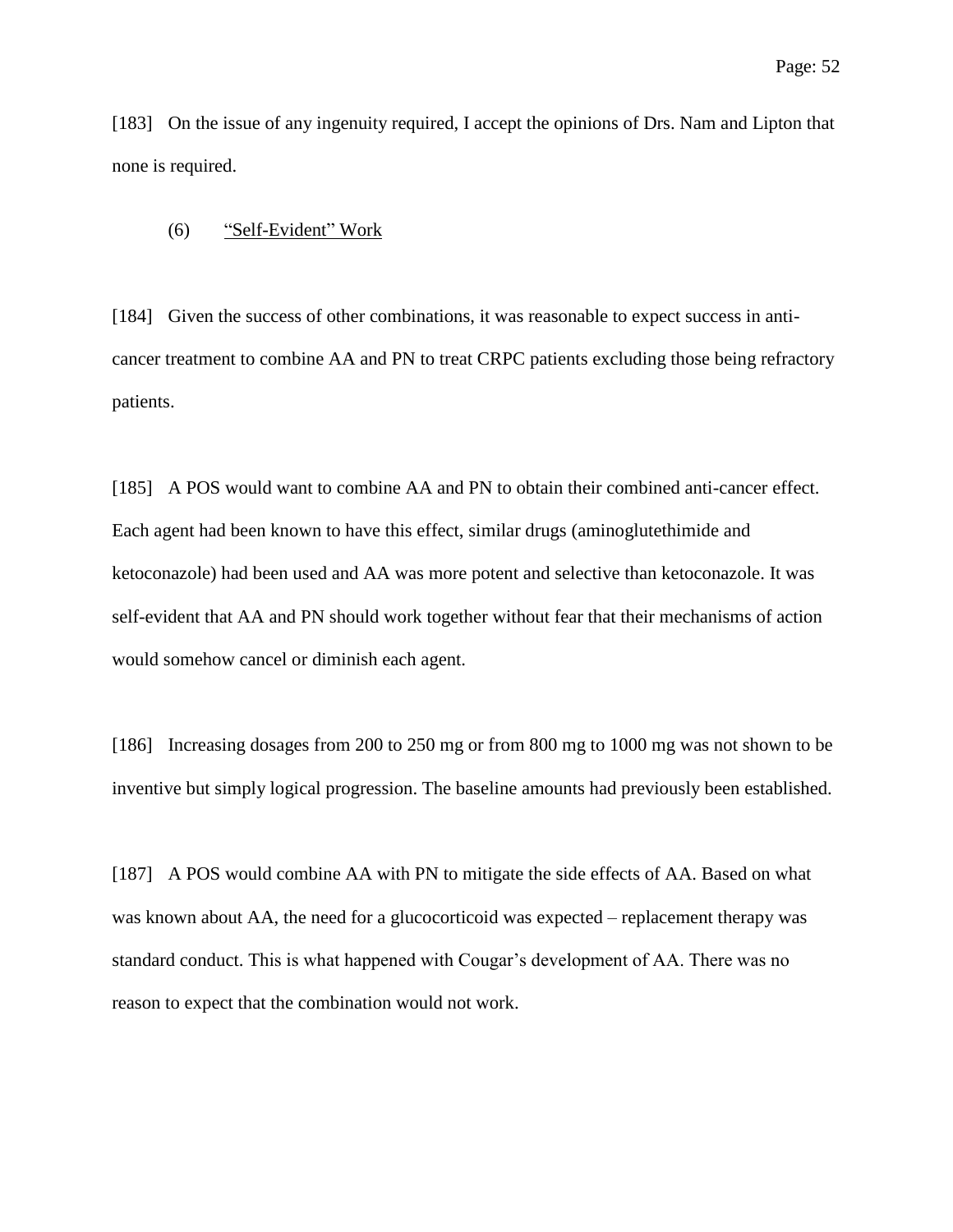[188] Because PN was also known to have palliative effects, it was reasonable to combine it with AA for this feature as well.

[189] There was every reason to expect the combination to work. As of August 2007, a POS would not be looking at the vast array of compounds listed in the Patent's disclosure as the search had narrowed to AA and a limited number of glucocorticoids including PN.

#### (7) Effort Required

[190] The effort to obtain FDA approval is not the determinative issue. The parties have agreed that regulatory approval is not the requirement for the Patent. Even if it were, while clinical trials are expensive and time consuming, they are an established process, a common feature of drug companies and their operation. The evidence does not suggest that such trials were arduous or experimental or out of the ordinary.

[191] Researchers followed the line of progression in respect of the course of actual conduct with ketoconazole and aminoglutethimide in combination with a glucocorticoid.

There was no reason not to expect that the AA/PN combination would work. It would be a concern to courts if the normal work of a clinical trial was held out to be the effort that would bar an "obvious to try" analysis. It would mean that no pharmaceutical treatment which would otherwise be obvious to try would ever meet the Supreme Court of Canada's fourth step because regulatory approval would trump patent law.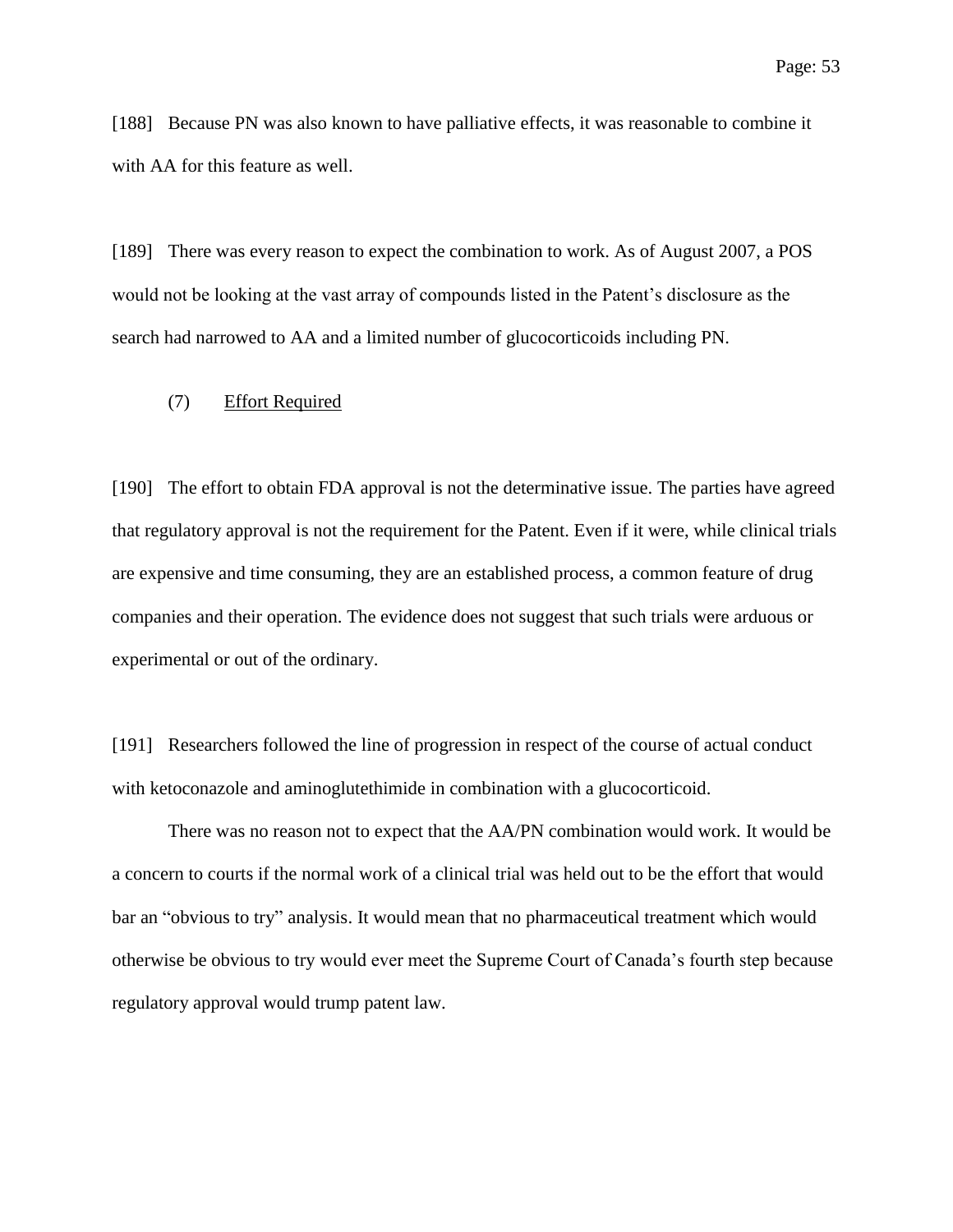[192] For purpose of treatment, the PSA score is the benchmark, not regulatory approval. The effort to establish that the combination provided an anti-cancer effect (the Patent's definition of treatment) is established by the relatively routine PSA test.

[193] Effort is but one factor to consider and any difficulty a POS may have is offset by the other factors to be considered including motive. No inventiveness was required.

### (8) Motive

[194] The reasons or motive to find the solution to the Patent have been addressed to some extent under the Self-Evident Work factor. There was a general motive to find a better treatment for men suffering from a major life threatening cancer. The options available were limited in respect of prostate cancer and those suffering CRPC.

[195] The motive factor speaks also to the specific motive to create this treatment with those agents. As discussed throughout these Reasons, AA was seen as an improvement in the  $17\alpha$ -hydroxylase/C<sub>17,20</sub>-lyase inhibitor agents. A glucocorticoid was required to deal with adverse effects. Patients also sought relief from side effects and pain/discomfort – all areas for which PN was known. The side effects were serious and could render the inhibitor worthless from a medical or practical perspective. The fact that PN also had an anti-cancer effect was an extra advantage over other options.

[196] A POS would be motivated to take these two agents in combination to see if they provided further benefits to the patient – in the expectation that they would.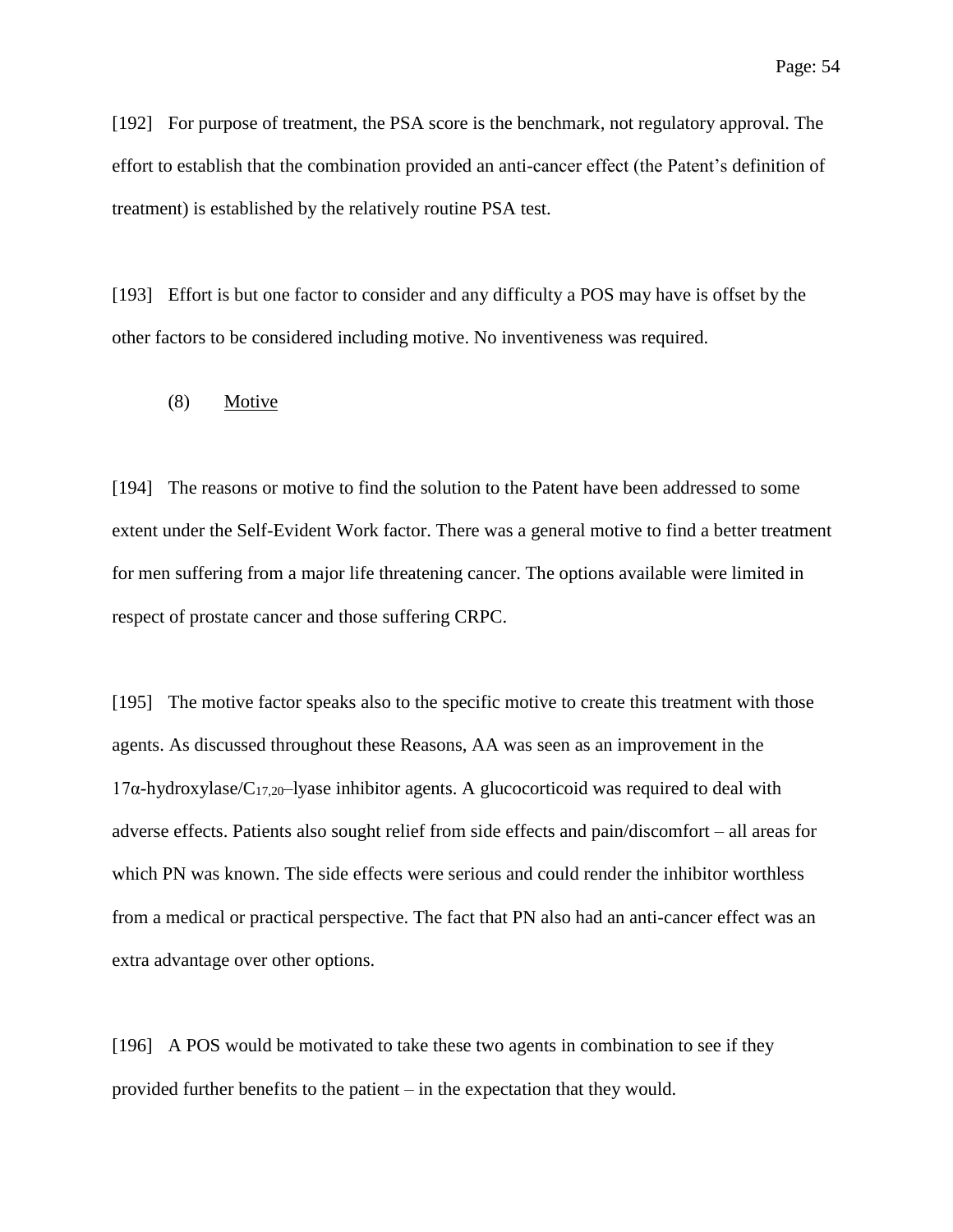[197] Weighing these factors together, they point to the conclusion that the combination was obvious to try.

[198] For these reasons, the Patent is obvious and therefore invalid.

[199] For reasons earlier given, the Court will address the remaining validity issues and the separate infringement issue.

B. *Utility*

[200] The utility of the invention must be demonstrated as of the filing date – August 23, 2007. The invention must "be useful, in the sense that it carries out some useful known objective". As held by the Supreme Court in *AstraZeneca Canada Inc v Apotex Inc*, 2017 SCC 36 at para 56 (relied on by both parties), the utility requirement is to prevent patenting of "a laboratory curiosity whose only possible claim to utility is as a starting material for further research". That might describe the Patent as originally filed but with the amendments to limit the claims to those now in issue, that concern is eliminated.

[201] A mere "scintilla" of utility will be sufficient – a single use related to the nature of the subject matter is sufficient. There is no issue that the invention is useful in fact.

[202] I agree with the Plaintiffs that the subject matter of the Asserted Claims is the use of AA in combination with PN for the treatment of prostate cancer (Claims 3, 6 and 7), refractory prostate cancer (Claim 14) or refractory prostate cancer not responding to at least one anti-cancer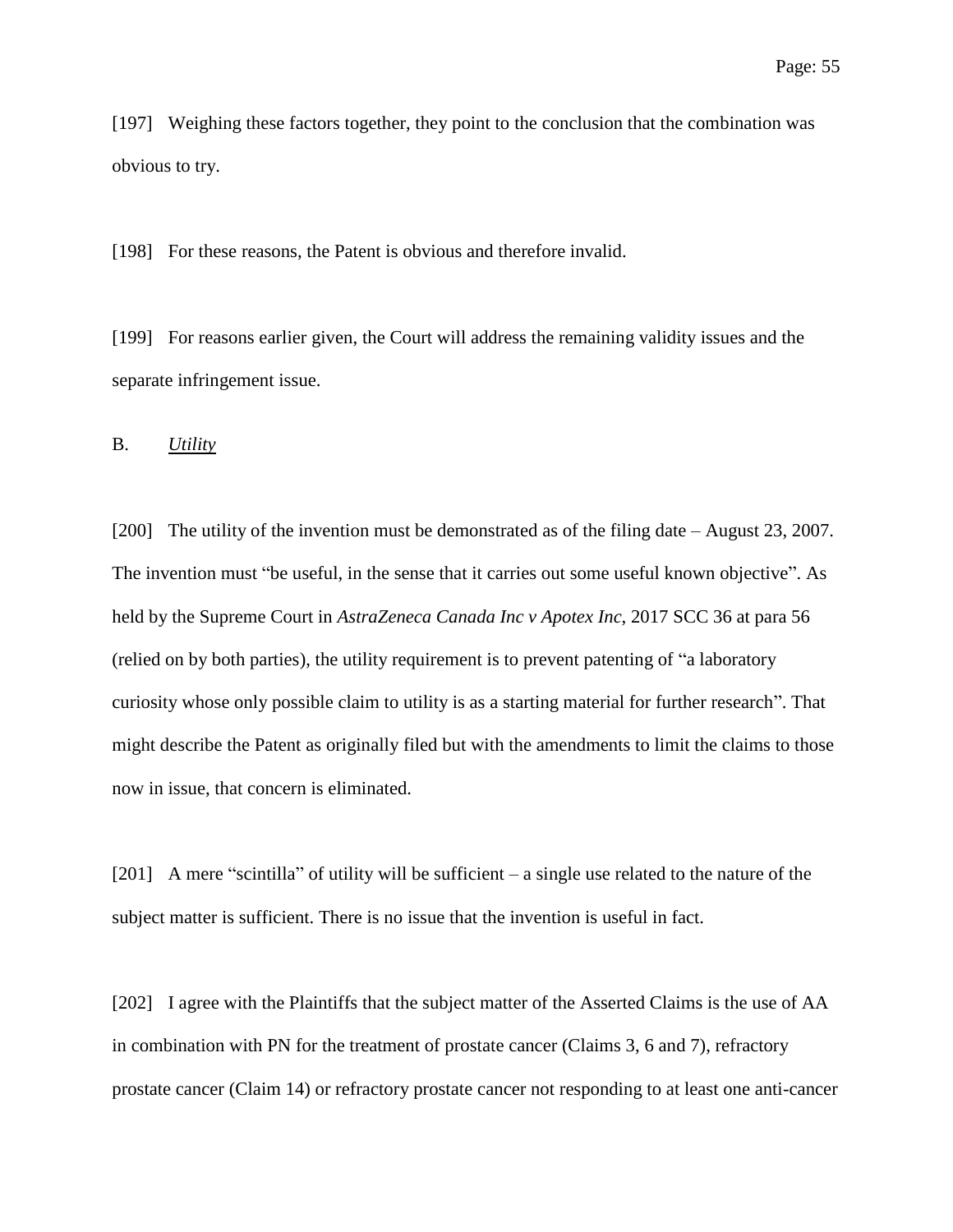agent (Claim 15). Utility was demonstrated by the data generated prior to August 24, 2007, including in the 001 to 004 clinical studies.

[203] The Defendants' difficulty is that much of the evidence on which it relies for Obvious to Try supports the utility of the Patent. While "sound prediction" is not specifically relied upon, Janssen does say that Dr. de Bono's work with AA and dexamethasone demonstrated the scintilla of utility.

[204] The essence of the Defendants' position, as understood by the Court, is that the Plaintiffs never demonstrated that AA and PN together actually has an anti-cancer effect ("treat the cancer"). They argue that the Plaintiffs only make out utility of dexamethasone and PN were interchangeable.

[205] The evidence establishes that PN and dexamethasone are not identical but they are sufficiently equivalent in many respects – sufficient for Dr. de Bono to believe that any glucocorticoid could suppress ACTH. As discussed earlier, a POS would appreciate the similarities relevant for the purposes of the invention.

[206] Some of the expert evidence is not helpful. Dr. Rettig seemed to think that the legal standard was a "scintilla of evidence". Dr. Nam seemed to set a high standard in dismissing data that shows that 50% of patients experienced a renewed PSA response to AA when a glucocorticoid was added. In the 2019 NOC, he had set a standard of scientific certainty but this litigation is a new case and has much better evidence on utility than in 2019. The Plaintiffs'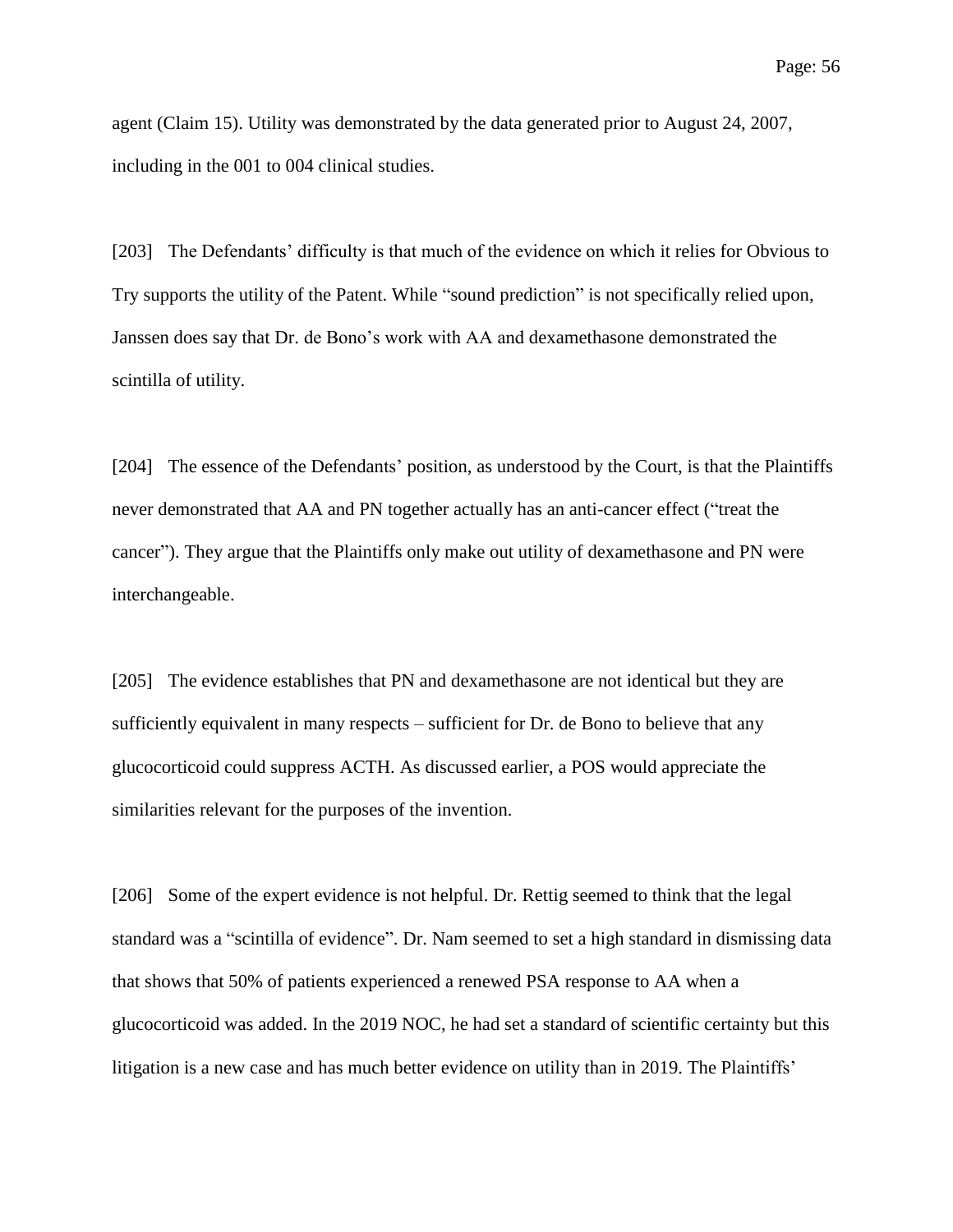criticism of Dr. Nam's evidence on this issue (Plaintiffs' Closing Written Submissions, paras 117 to 124) are warranted.

[207] The standard for establishing utility is low and does not require three arm studies or a significant number of patients' results to establish the scintilla.

[208] Dr. Ballman's evidence, which the Court found helpful, points out that the data available before August 2007 showed that PN has an anti-cancer effect and contributes to the efficacy of the combination. Dr. Nam's evidence on utility has not been as consistent or helpful as has his evidence in other areas.

[209] As of August 23, 2007, a total of 15 patients experienced clinically meaningful PSA responses following the administration of AA and a glucocorticoid including PN – six of whom were from the 004 study and received the combination of AA and PN from the study outset. Several of the patients met the benchmark of a 50% PSA decline, confirmed by a second PSA value at least 28 days later. For purposes of utility, it is not necessary to meet Guidelines or FDA approvals. Utility is met if some patients, even if only those in dire circumstances, respond.

[210] Sufficient utility has been otherwise established to sustain the Patent if it was not obvious to try.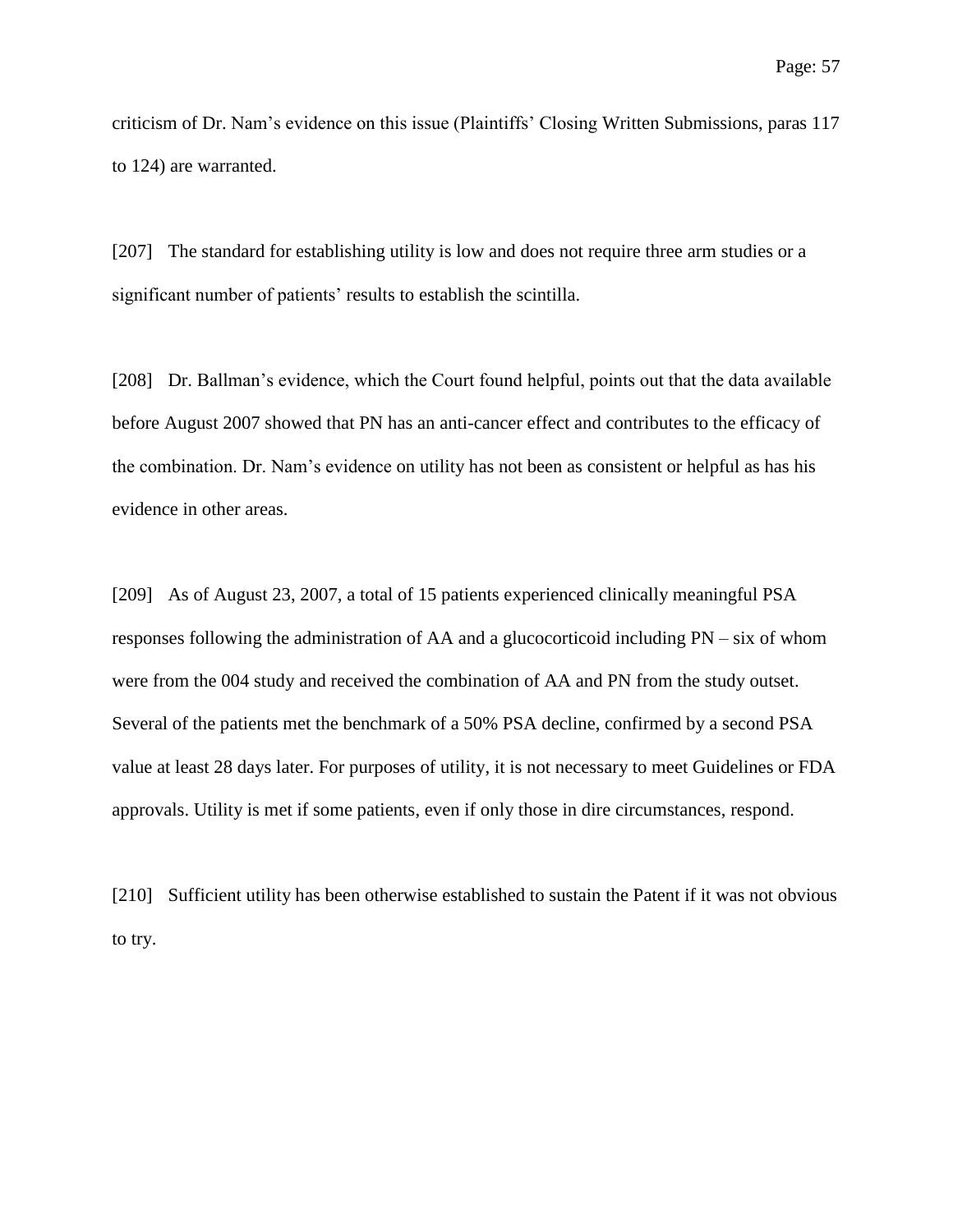### C. *Sufficiency*

[211] The Defendants contend that specification is not sufficient to teach how to work the Patent. They contend that the term "therapeutically effective amount" is not sufficiently precise as to the amount of the agent to be used. They say research is required and that is not permitted under *Teva Canada Ltd v Pfizer Canada Inc*, 2012 SCC 60.

To some extent the Defendants' position overlaps with its position on "patentable matter" discussed later.

[212] In *Consolboard Inc v MacMillan Bloedel (Sask)* Ltd, [1981] 1 SCR 504 at 525-527, the Court concluded that a patent did not have to specify how the invention works so long as it explains how to work the invention.

[213] In that regard, the Patent teaches how to treat prostate cancer by administering the combination of the therapeutic amounts. The dosages of 10-250 mg per day of PN are disclosed. Further 1000 mg/day dose of AA is disclosed (Claim 6) as is 10 mg of PN. This amount will treat prostate cancer.

[214] No persuasive evidence has been presented of a POS (who has the CGK as described) being unable to work the Patent.

[215] As with many of the following validity submissions, there is a paucity of evidence to support the Defendants' submission. The Patent and its foreign equivalents in the USA and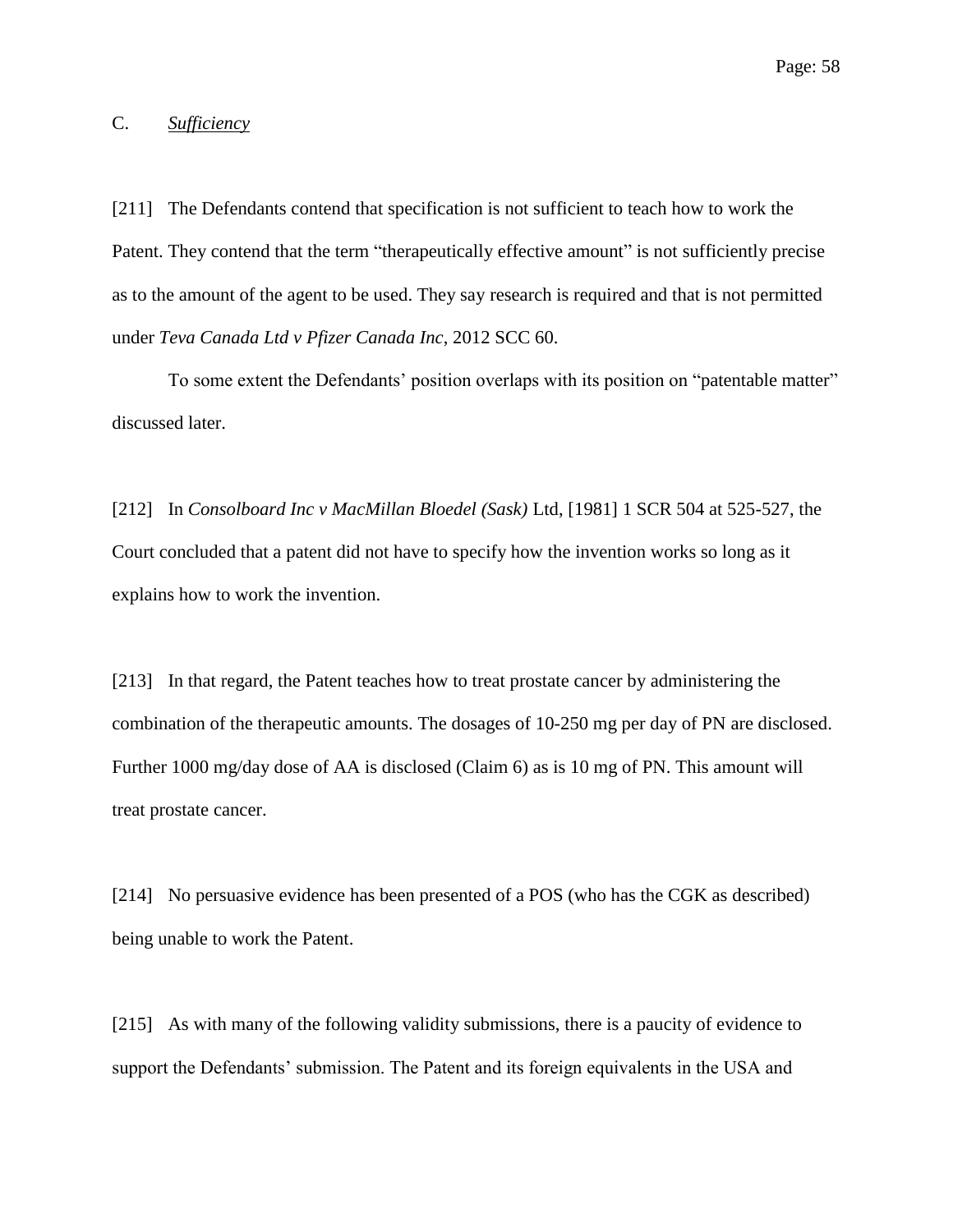Europe have been in use for a number of years. Despite this use, there has been an absence of direct, practical evidence (rather than opinion evidence) from the real users/prescribers attesting to problems with understanding or using the treatment. Given the burden on the Defendants to make the case under the various headings of validity challenges, this evidentiary gap is meaningful. The contention of insufficiency is not made out.

### D. *Patentable Subject Matter*

[216] The arguments of both parties on this issue of unpatentable subject matters are confusing and difficult to consider. They include the argument that the Plaintiffs are claiming a mere aggregation and a mere discovery and further that the Patent is for a method of medical treatment.

[217] The Defendants urge the Court not to follow its 2019 NOC decision on this issue citing errors and new evidence. As indicated earlier, the Court approaches this case afresh and that except where specifically mentioned, the 2019 NOC is not relevant. The Court must decide on the basis of the evidence in this trial which is significantly different on key points.

The Plaintiffs, on the other hand, do not assist the Court in that they make minimal submissions. They ask that this Court note that they are preserving their rights on the issues of aggregation and mere discovery for the pending appeal of the 2019 NOC decision.

[218] The Plaintiffs' position on these points is dependent on the invention being something new or novel. Therefore, on the basis of this decision, that position is moot.

Page: 59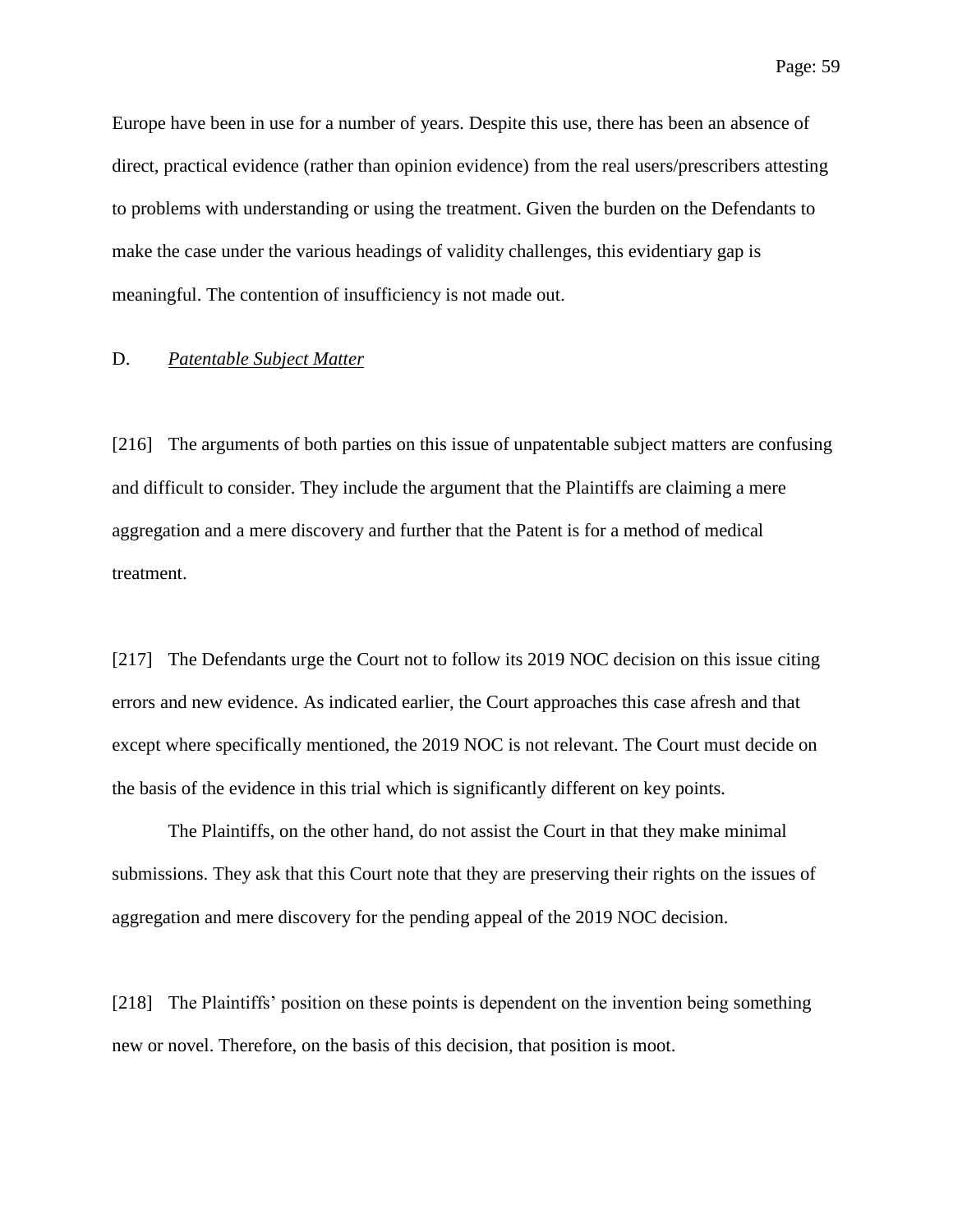[219] In the present case, it has been established that AA and PN each have anti-cancer effects. The Defendants argue that the combination merely adds two known substances such that the end result is mere aggregation – not something novel or synergistic.

[220] If PN had not been known to have anti-cancer effects but was only known for palliation, then the combination would have disclosed something new – an improvement over mere aggregation.

[221] In accordance with the facts as found by the Court in this litigation, the issue is academic. The Patent added nothing new as it was obvious/obvious to try.

[222] As to the matter of method of medical treatment, the Defendants say it arises from a dosage range set at .01 mg/day to 500 mg/day for PN. The selection of the precise amount within the range requires medical judgment and therefore the claims are invalid. The dosage ranges do not appear in the Asserted Claims.

[223] The issue of method of medical treatment is not a settled one and therefore a court should be cautious in striking down claims on this basis. In the present case, the ranges are not stipulated in the Asserted Claims which provide instructions on how to use AA and PN to achieve the optimal desired outcome. Again, there is no direct evidence from prescribers (practising urologists/oncologists rather than expert opinion) which speaks to being unable to know how to use the Asserted Claims.

Therefore, the Asserted Claims will not be struck on this ground alone.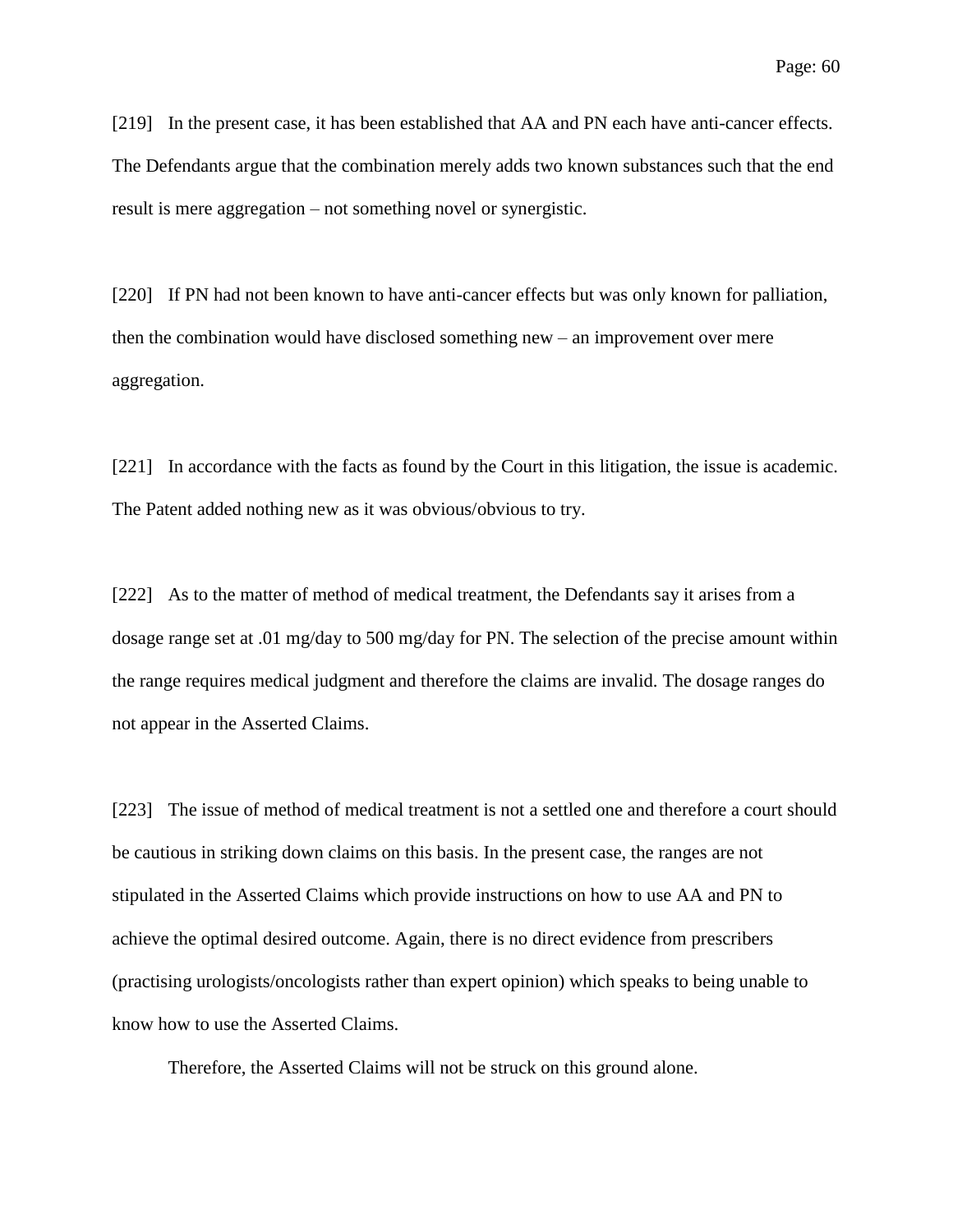## E. *Listing*

[224] The issue raised but not strenuously argued is whether the eligibility challenge to the Patent being listed on the Patent Register in respect of ZYTIGA must be brought by motion or can be the subject of a decision on the merits in a section 6 action. The issue is one of procedure not whether the 422 Patent should be listed.

[225] Following on Justice Hughes' decision in *Bayer Inc v Apotex Inc*, 2014 FC 436, the listing issue can be by motion in advance of the trial or in the trial itself.

[226] As these types of cases are case managed, it would be for the case management judge to address this procedural aspect.

[227] In the current circumstances, it would be an abuse to now say that the listing issue should have been by motion and cannot be raised here, if there were merit to the proposition that the Patent should not have been listed.

[228] However, the claimed subject matter of the 422 Patent is covered by the ZYTIGA indication, as discussed in the following consideration of Infringement. It was therefore properly listed.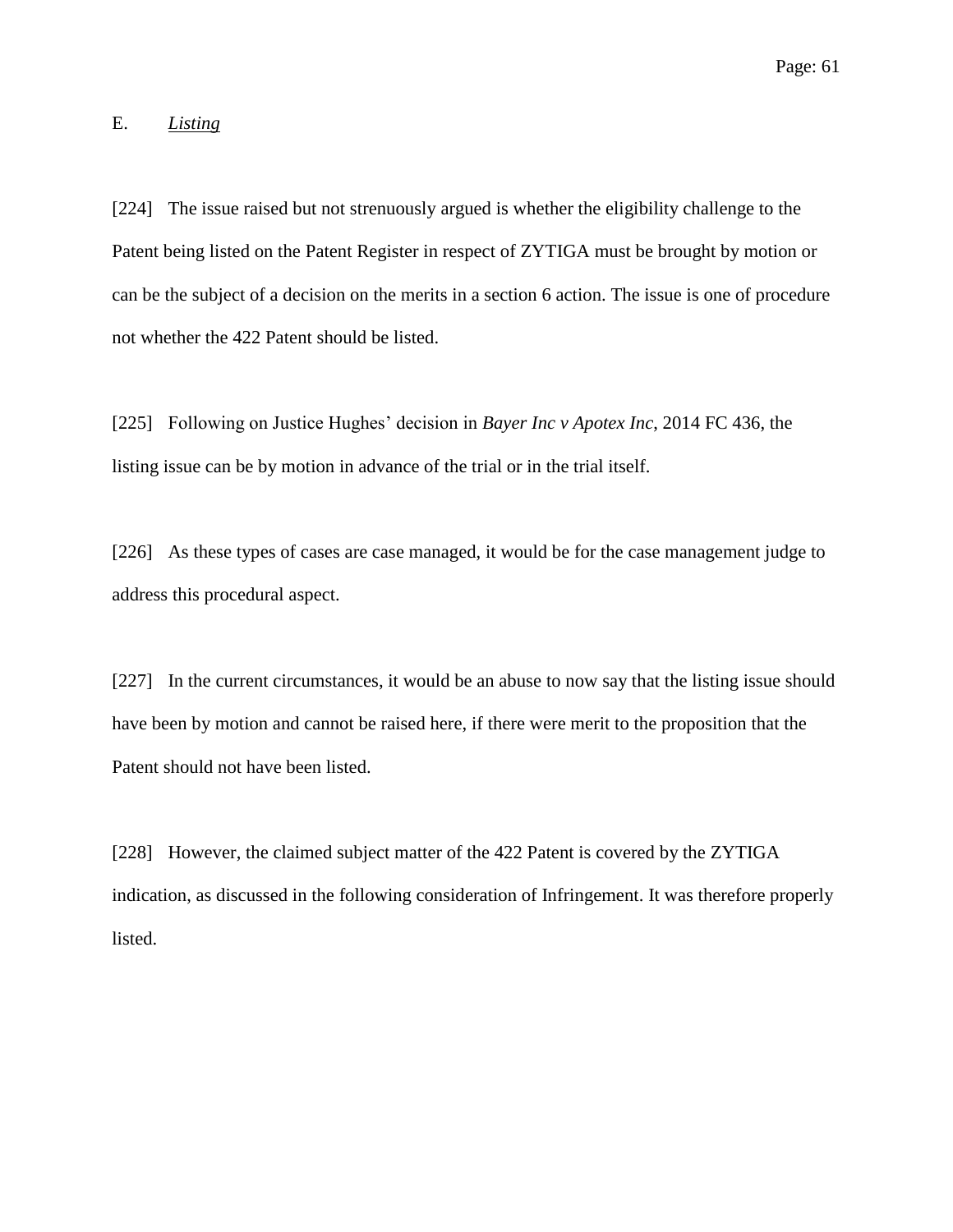## F. *Non Asserted Claims/Counterclaim*

[229] The Plaintiffs object to the Defendants bringing a counterclaim in respect to the nonasserted claims on the basis that the right to bring a counterclaim is restricted under s 6(3) to counterclaims in respect of "asserted claims".

[230] In the context of the present case, this counterclaim issue appears to have no particular relevance except for appellate comment.

[231] The Plaintiffs argue that s 6.01 limits an action under s 6(1) to asserted claims although those terms are not used. It says that a counterclaim under s 6(3) is specifically limited to asserted claims.

[232] There are two matters of concern to the Court. The first is that the Plaintiffs consented to the delivery of a counterclaim without reservations at the time. The second is that a defendant may not be able to claim invalidity of a patent on grounds but only as it relates to specific claims asserted in an NOC action.

[233] The NOC Regulations are not a complete code but the purpose of s 6(3) must be to confirm that the right to bring a counterclaim in the NOC action exists; but it is restricted to the claims asserted in the action.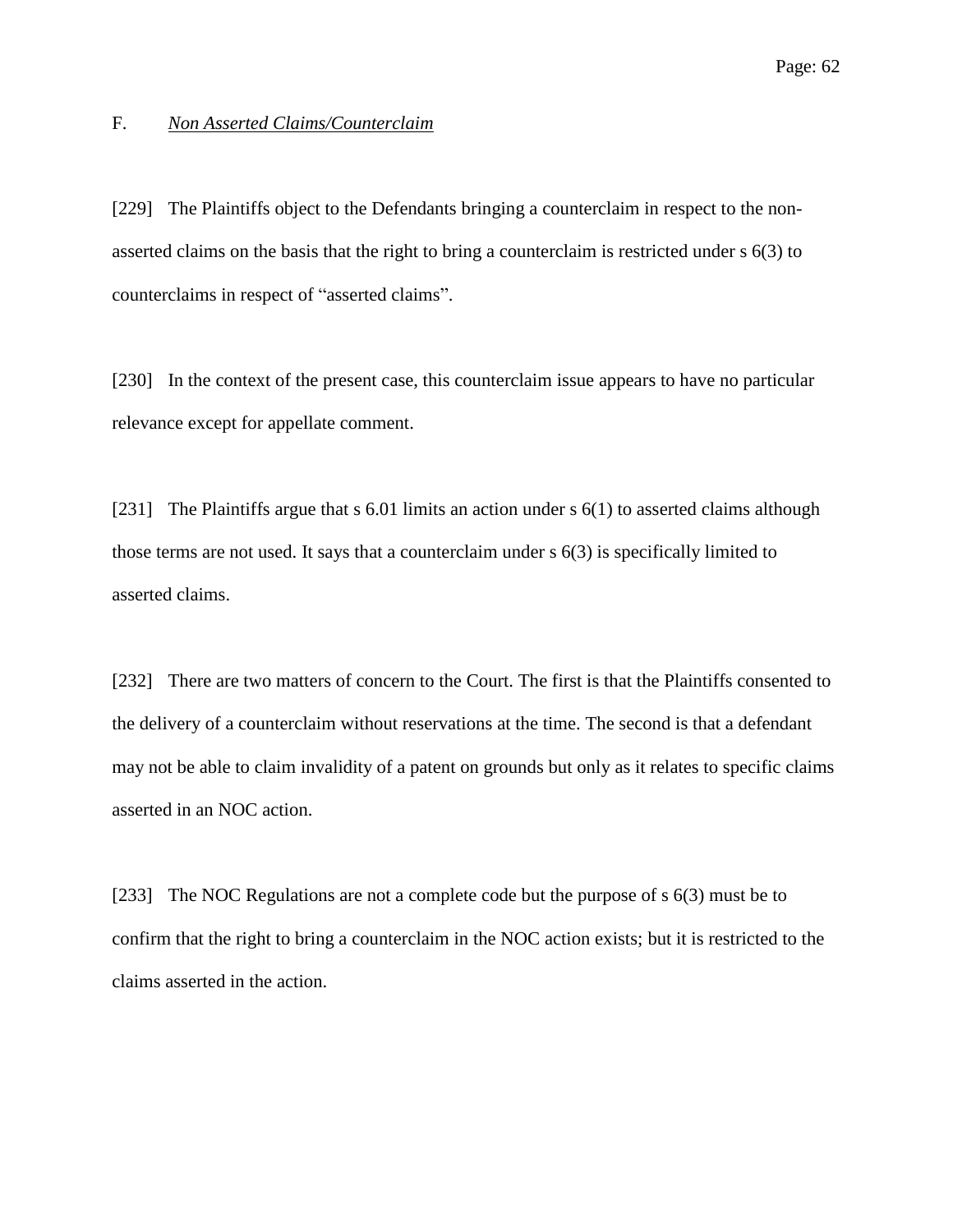[234] A counterclaim is a separate action. Section 6(3) merely allows a party the convenience of bringing a challenge to a patent in the context of an NOC action in respect of asserted claims. Whether a separate claim of invalidity could be consolidated with a NOC action remains an open question.

[235] Given the consent of the Plaintiffs in this case, the parties found a more expeditious way to deal with non-asserted claims, none of which impact the Judgment in this case.

[236] A more thorough analysis of the overall impact of s 6(3) of the NOC Regulations should await a better record and more fulsome legal argument.

[237] Having dealt with the validity issues, for completeness, the Court turns to the matter of Infringement.

VIII. Infringement

[238] The remaining issue is whether the Defendants will induce infringement of the 422 Patent by the third parties' users of their AA product for which they seek an NOC. In this, the Plaintiffs bear the burden (*Monsanto Canada Inc v Schmeiser*, 2004 SCC 34).

[239] To determine whether a patent claim is infringed, having purposively construed the claims and identified essential claim elements (all elements of each claim are essential), the Court must determine whether the allegedly infringing product falls within the scope of the claims (*Free World Trust* at paras 48-49). There is no infringement if an essential element is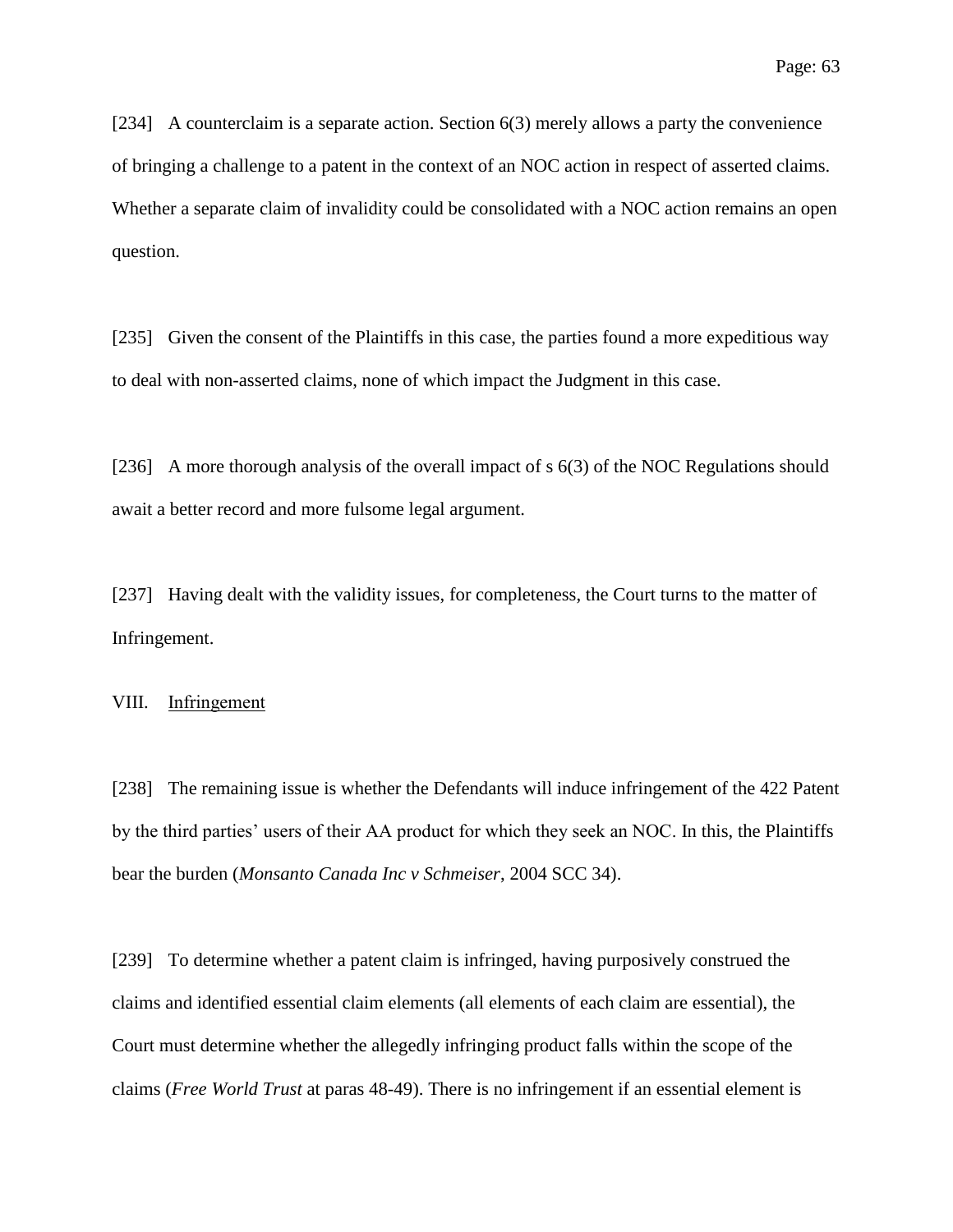different or omitted, but there may still be infringement if a non-essential element is substituted or omitted (*Free World Trust* at para 31).

[240] It is well established that allegations of non-infringement under the NOC Regulations refer only to actions of the "second person" – in this case the Defendants – and infringement in this context means both direct infringement and indirect infringement by inducement (*Pharmascience Inc v Sanofi-Aventis Canada Inc*, 2006 FCA 229 at paras 55-59). Absent influence by a defendant, infringement acts of third parties do not ground a finding of infringement under the NOC Regulations (*Novopharm Limited v Sanofi-Aventis Canada Inc*, 2007 FCA 167 at paras 10-11).

[241] The test for inducement is laid out in *Corlac Inc v Weatherford Canada Inc*, 2011 FCA 228 at para 162:

- 1. The act of infringement will be completed by the direct infringer.
- 2. Acts of infringement were influenced by the Defendants to the extent that without their influence, the act of infringement would not have occurred.
- 3. The Defendants exercised that influence knowing that it would result in the infringement.

[242] It has been described as a high bar. The bar is met if as held in *Janssen Inc v Teva Canada Ltd*, 2020 FC 593 at para 266, "… where the patent claims the use of a combination, the product monograph must direct the infringer to use the combination in order to establish inducement". The whole of the Product Monograph must be considered.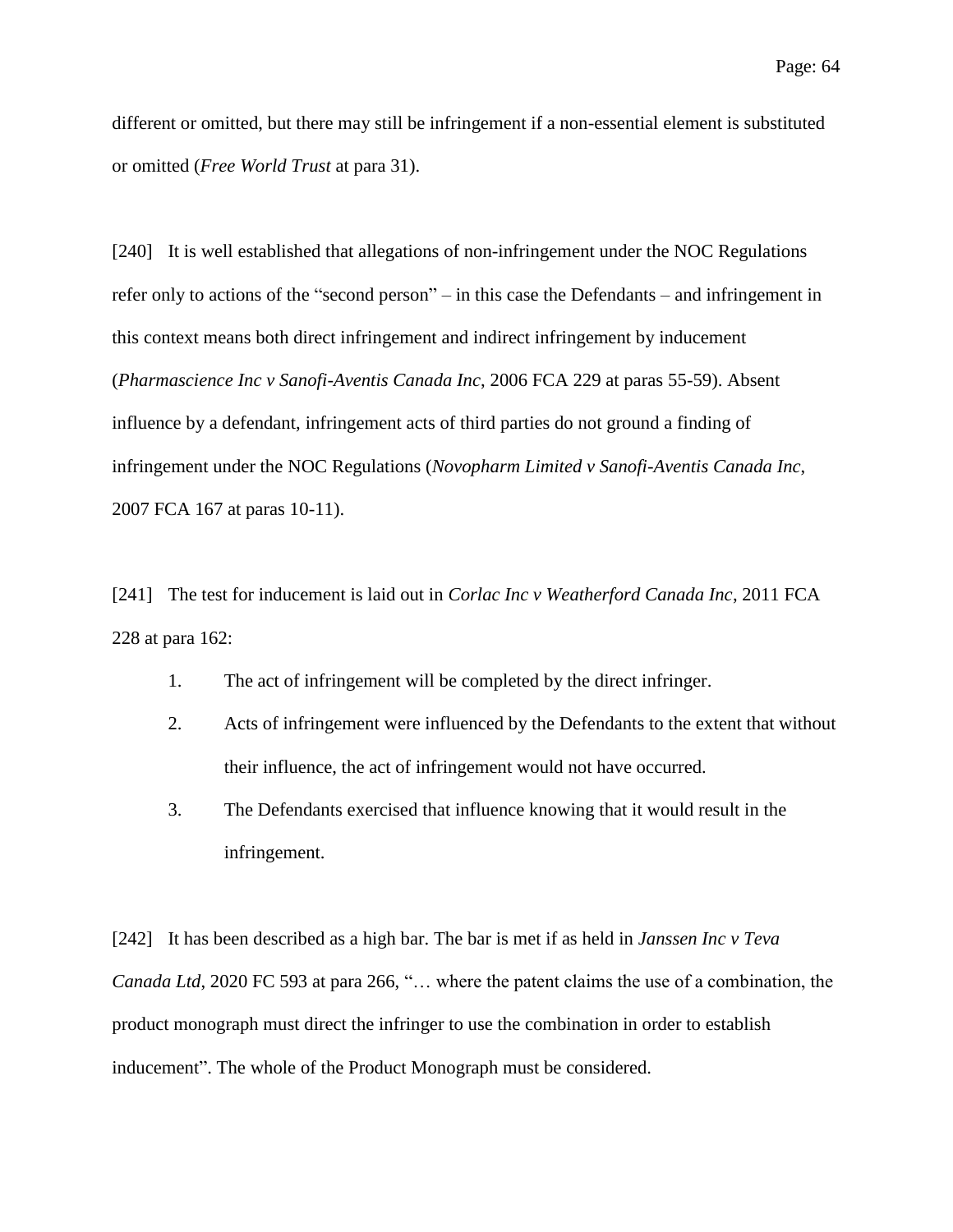[243] The Defendants accept that there will be direct infringement "as this is presumed (one 'cannot tell a drug how to act in the body')" (Defendants' Closing Submissions, para 123 and cases cited). Also there are no issues which rest on the differences between the respective Defendants' Product Monographs. The product monographs at issue are the AA Product Monographs – not the PN Product Monograph.

[244] The Defendants' submission that the Plaintiffs have failed to prove that PN will have an anti-cancer effect when co-administered with AA for the treatment of prostate cancer, is in error. As detailed in the Validity section, PN was known for many years in advance of the 422 Patent to have this effect and Dr. Ballman's evidence, as well as other evidence heard, supports that conclusion in this case.

[245] The Defendants' Product Monographs instruct physicians to prescribe and pharmacists to dispense. AA (1000 mg/day) and PN (10 mg/day for mCRPC and 5 mg/day for newly diagnosed, high-risk hormone sensitive prostate cancer [HSPC]), together, for the treatment of prostate cancer. mCRPC is the prostate cancer covered in Claims 3, 6 and 7, refractory prostate cancer is covered by Claim 14, and refractory prostate cancer that is not responding to an anti-cancer treatment by Claim 15.

The HSPC indication, a type of prostate cancer, is specific to PMS and Dr. Reddy's Products.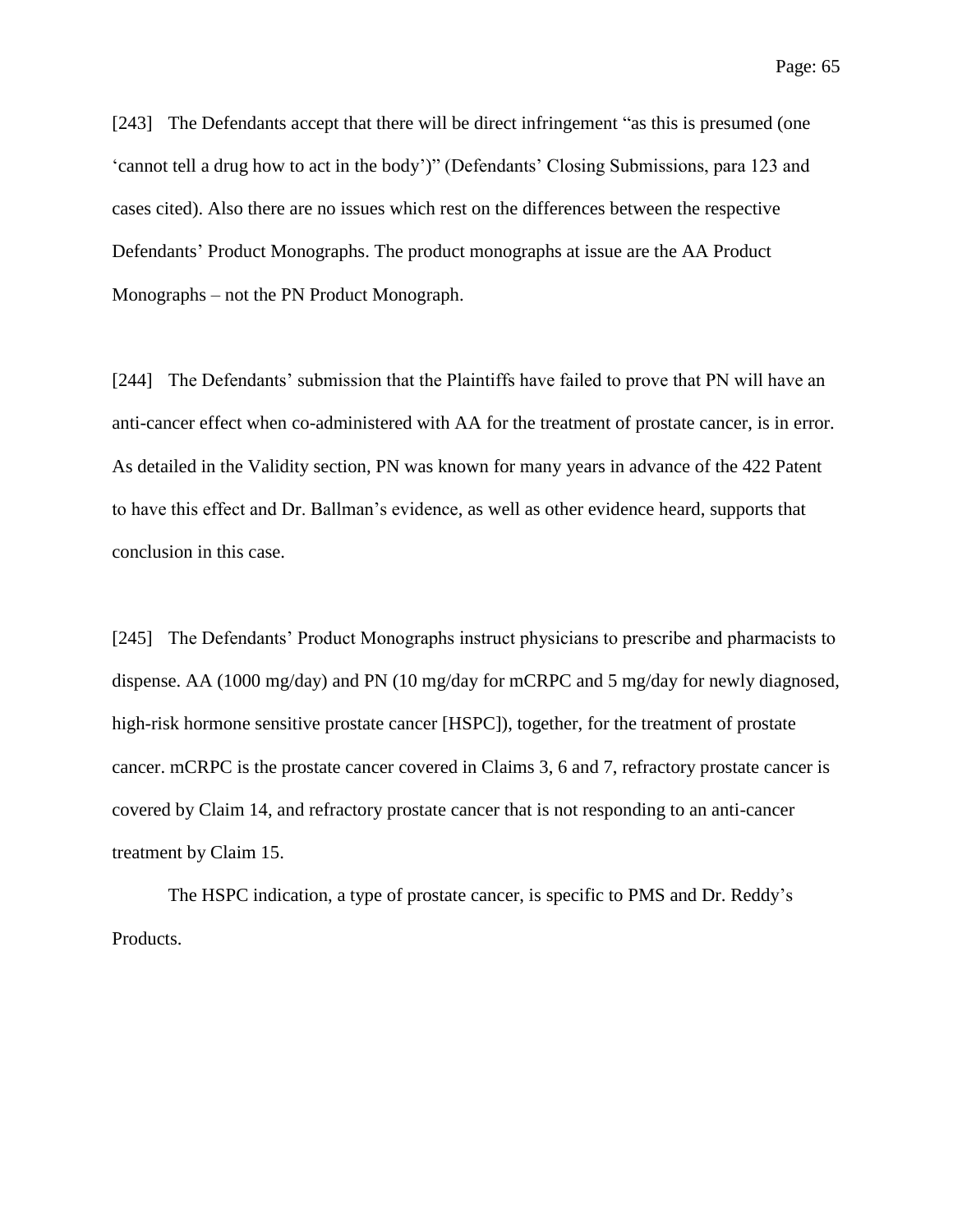[246] The above uses infringe the Asserted Claims. For example, the Apotex "Indications and Clinical Use" sections of its Product Monograph reads:

> APO-ABIRATERONE FILM COATED TABLETS (abiraterone acetate) is indicated in combination with prednisone for the treatment of metastatic prostate cancer (castration-resistant prostate cancer, mCRPC) in patients who:

- are symptomatic or mildly symptomatic after failure of androgen deprivation therapy.
- have received prior chemotherapy containing docetaxel after failure of androgen deprivation therapy.

[247] The Indications and Clinical Use section makes clear that AA and PN are to be used in combination for the treatment of mCRPC. This is a case of the Defendants indicating the use of the same agents, in the same way, for the same purpose, in the same patients by the same users.

[248] It is also clear that the use – the treatment – is not for the control of side effects. As raised in Claim Construction, "treatment" under the definitions in the Patent, in the context of management (and the other activities of eradication, etc.) relate to the "tumour or primary or regional or metastatic cancer cells or tissue and the minimization or delay of the spread of the disease". The focus is on direct effects on the cancer – not on side effects.

[249] As the experts indicated, where a drug is used solely to control side effects of a therapy, it is not included in the Indications section (see Costaris and Picard evidence).

[250] In their draft Product Monographs the Defendants cite a number of References (publications such as de Bono 2011, the Attard Reports) which address PN contributing to anti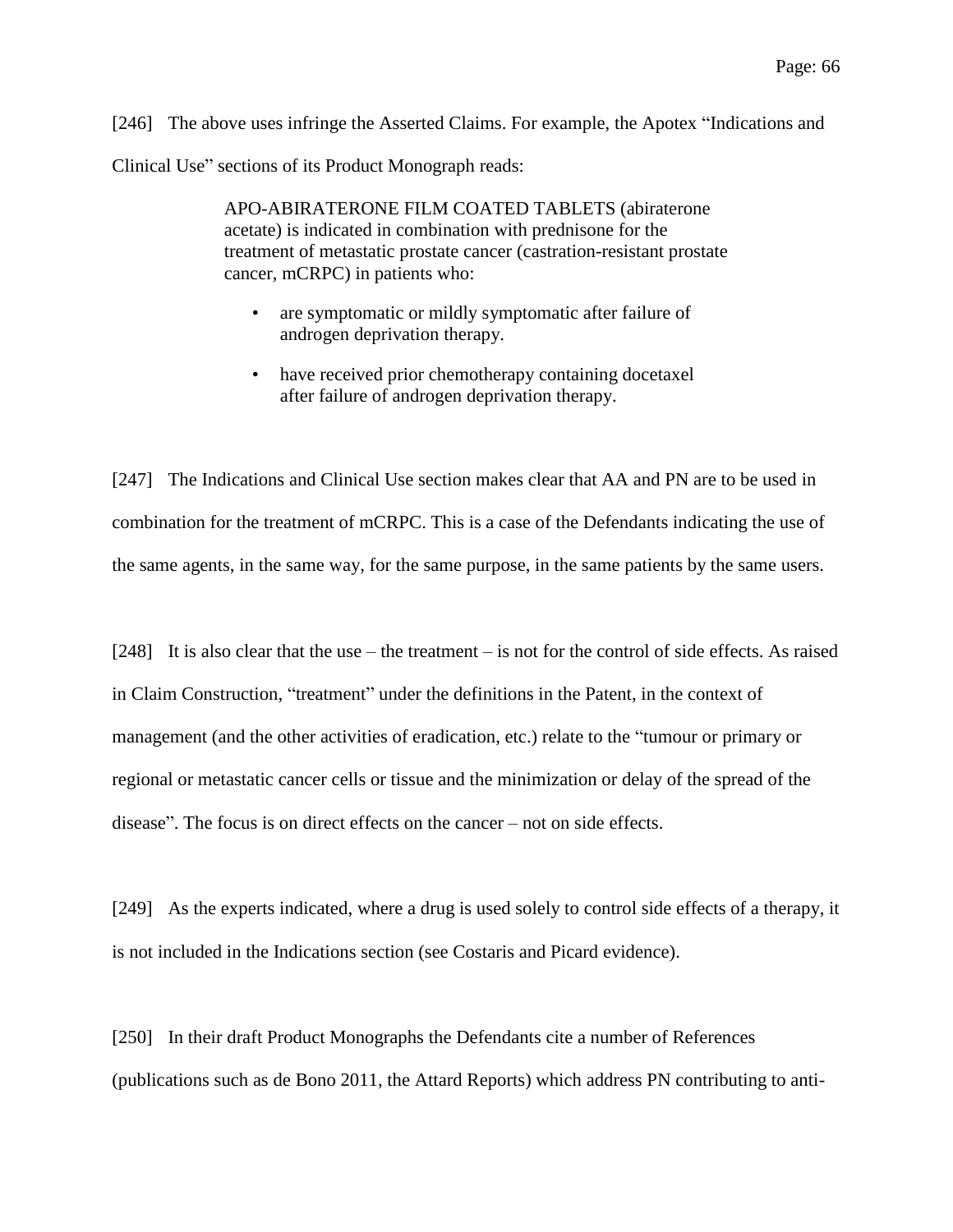cancer effects of the combination with AA. PN's role in mitigating side effects is also contained in the References. It is no answer to say that although the Defendants put the References in the Product Monograph, they do not expect the doctors or pharmacists to consider them.

[251] The Defendants point to a number of places in the Product Monographs that refer to PN's role in mitigating side effects. In fact, the Plaintiffs do the same with respect to ZYTIGA.

[252] The Defendants cannot avoid liability by wishing that, in the case of using their Product, PN would not behave as an anti-cancer function.

[253] The natural consequences of the use of the Defendants' Products is the anti-cancer effect of PN in combination with AA. This is a use which the Defendants know or ought to know, which they encourage through the use of their Products. The difficulty for the Defendants is that they chose to use PN as their glucocorticoid to go with AA and that PN's properties include an anti-cancer function. It cannot control or turn off the properties of the drug but they chose the drug PN and are responsible for the natural consequences of its use. Even the Indications sections of the competing Product Monographs are the same.

[254] PN contributes to the anti-cancer effect of the combination. The evidence in Attard 2009 and Ryan 2011, along with the Phase II studies, show the increased clinical efficacy of the combination over AA monotherapy. The exception to the weight of this evidence is McKay 2019 which stands as an outlier.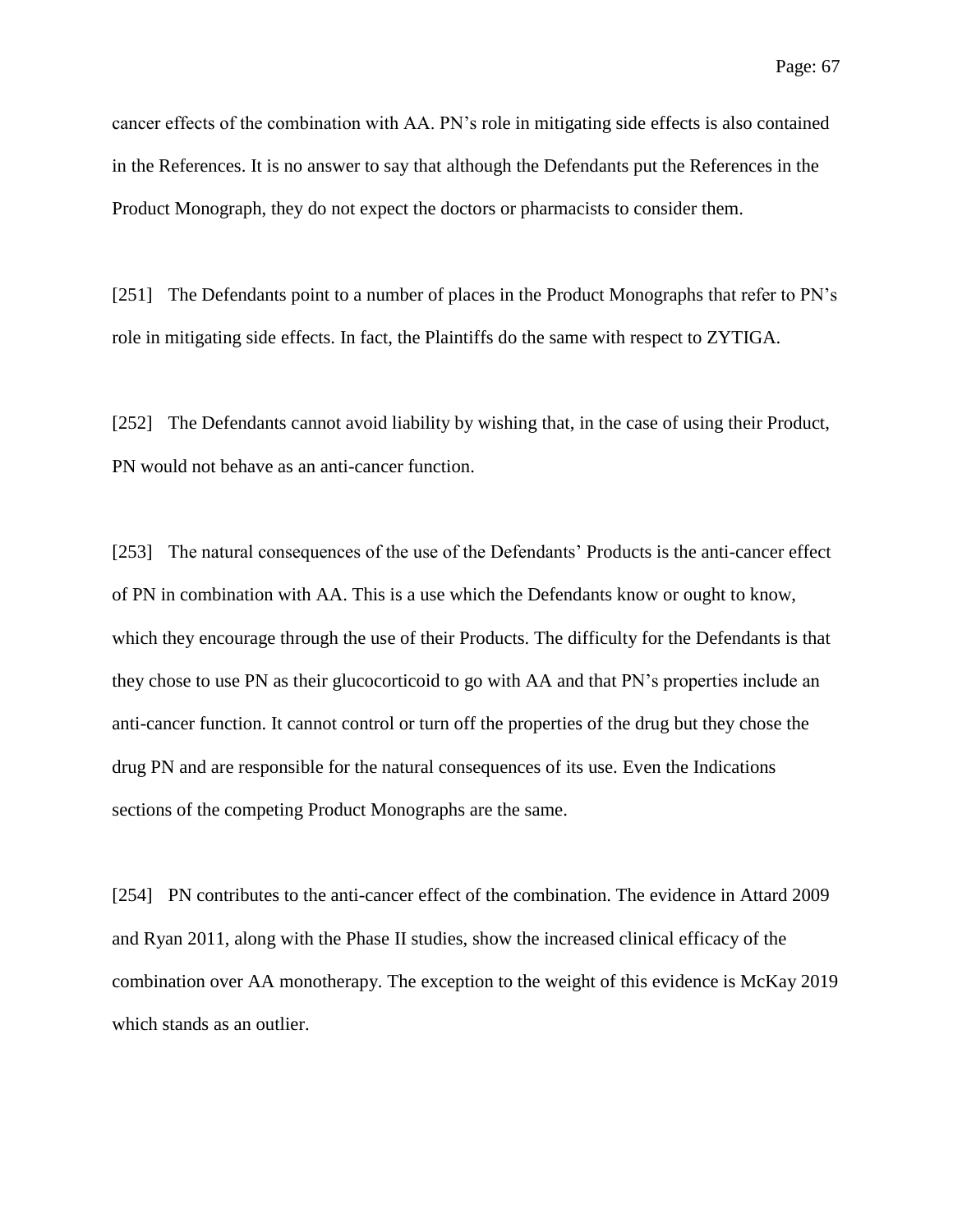[255] The Phase I and II studies, as per Attard 2008 and 2009 with Attard 2010, showed that AA was safe, and that AA with low dose corticosteroids provided durable secondary tumour response. Danila 2010 which studied AA and PN supported those conclusions. These studies and publications taught physicians that glucocorticoids as a class contributed to anti-cancer effects when used in combination with AA.

[256] The Defendants challenge whether any conclusion can be made from these Phase II and Phase III (de Bono 2011, Ryan 2013 and Ryan 2015) AA publications with respect to PN but rely on prior art studies of a similar type to establish obviousness.

[257] The Court has previously dealt with the different opinions of Drs. Ballman and McKeague and this Court's acceptance of Dr. Ballman's.

[258] The Defendants know or ought to know that PN has an anti-cancer effect in combination with AA. Its efforts to advance the side effects and palliation activities of PN do not relieve it of the consequences of infringement arising from its "holding out" contained in the Product Monograph. It will advertise, and sell its Products with the intent that the AA and PN in combination will be used to treat prostate cancer. Such infringement would not occur if the Defendants did not put out a Product Monograph, obtain regulatory approval and sell its Products.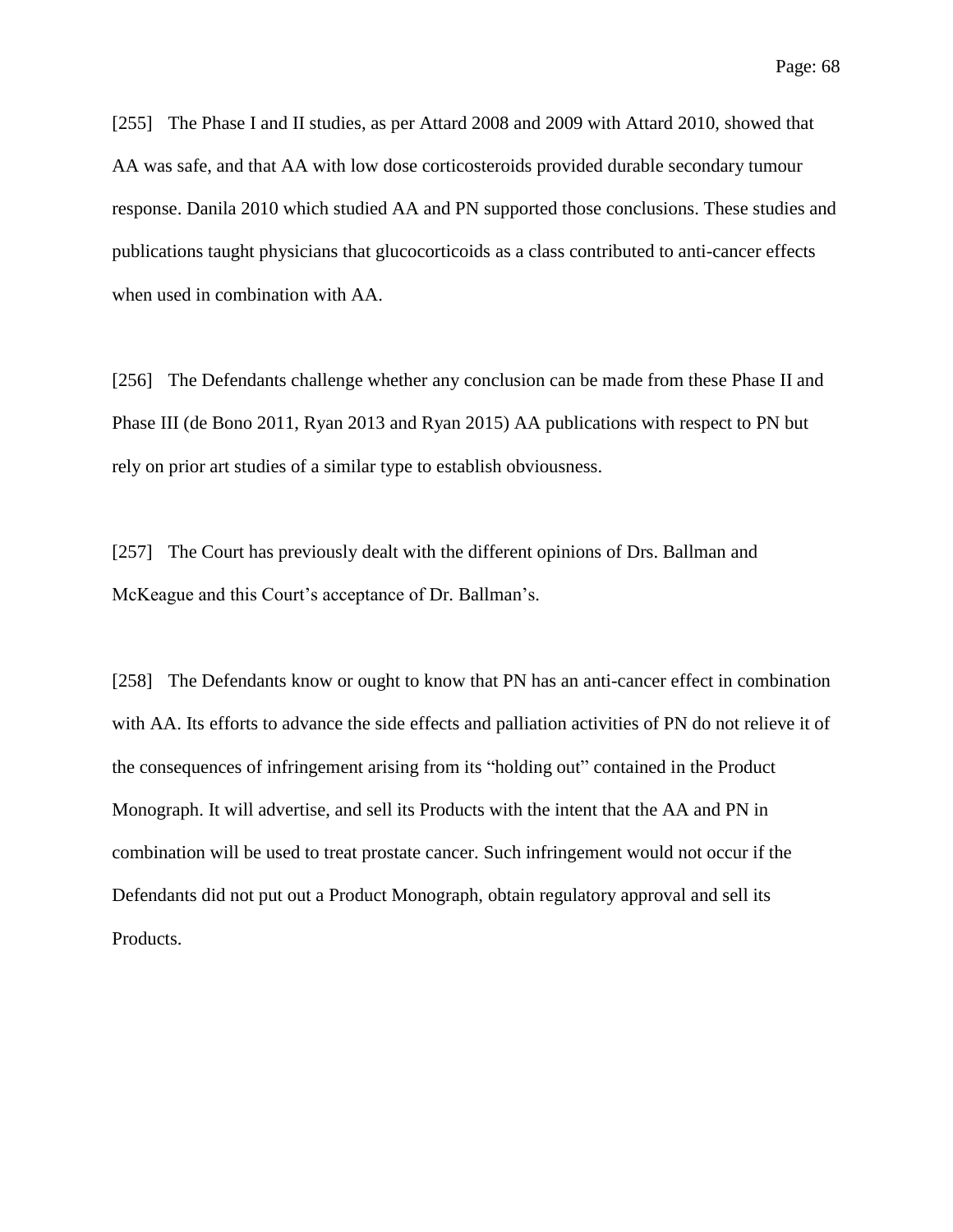[259] The Indications and Use section of the Product Monograph is of importance to a physician when determining the use to be made of a product. The indicated use is consistent with the Asserted Claims.

[260] The Defendants will be directing the use of AA and PN for the treatment of mCRPC which therefore constitutes inducing infringement of the Asserted Claims in 422 Patent, and HSPC in respect of PMS and Dr. Reddy's.

IX. Conclusion

[261] For these Reasons, the Plaintiffs' action will be dismissed. The counterclaim will likewise be dismissed. The invention is obvious/obvious to try. The 422 Patent is and has been invalid.

[262] No specific order need be made with respect to Infringement but is referred to in the Judgment for completeness.

[263] These Reasons are confidential. The parties will have seven (7) days to make submissions as to the portions of these Reasons which should remain confidential. A public version of these Reasons will then follow.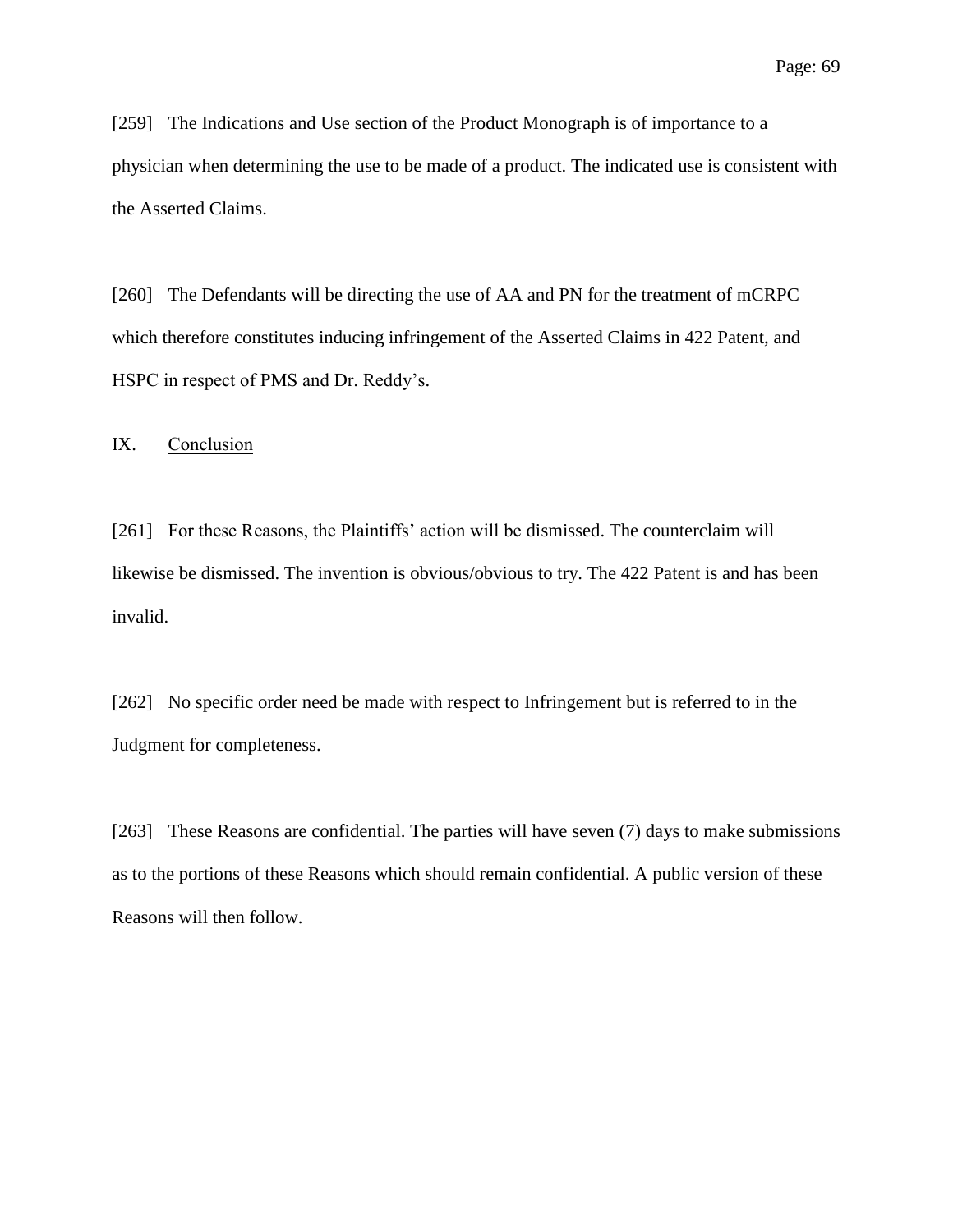[264] The Defendants are entitled to their costs. A case conference will be held to establish the procedure to be followed with respect to costs including issues of lump sum, the scale to be used and any issues of apportionment as between the Defendants.

> "Michael L. Phelan" Judge

Ottawa, Ontario January 14, 2021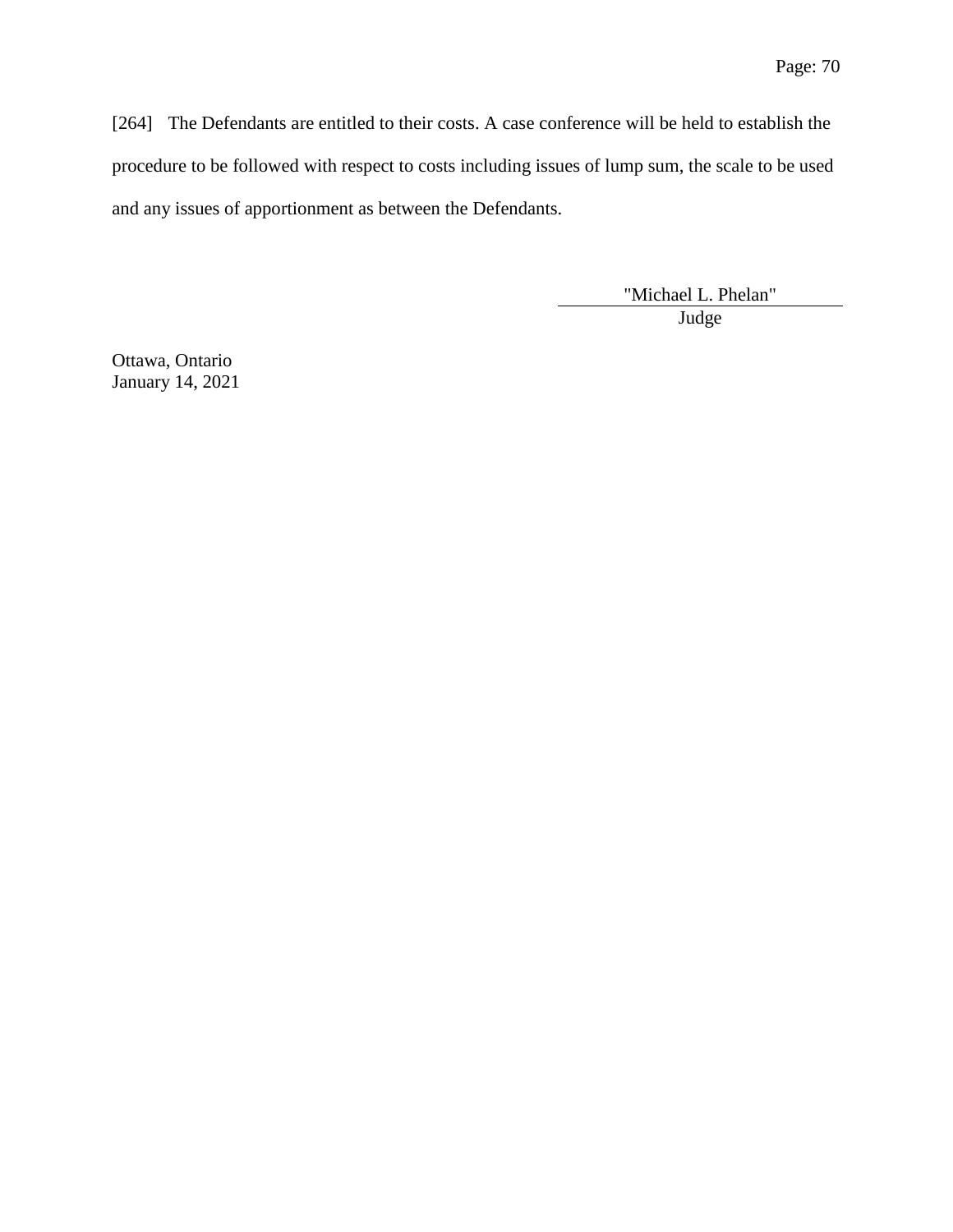## Page: 71

## Schedule A

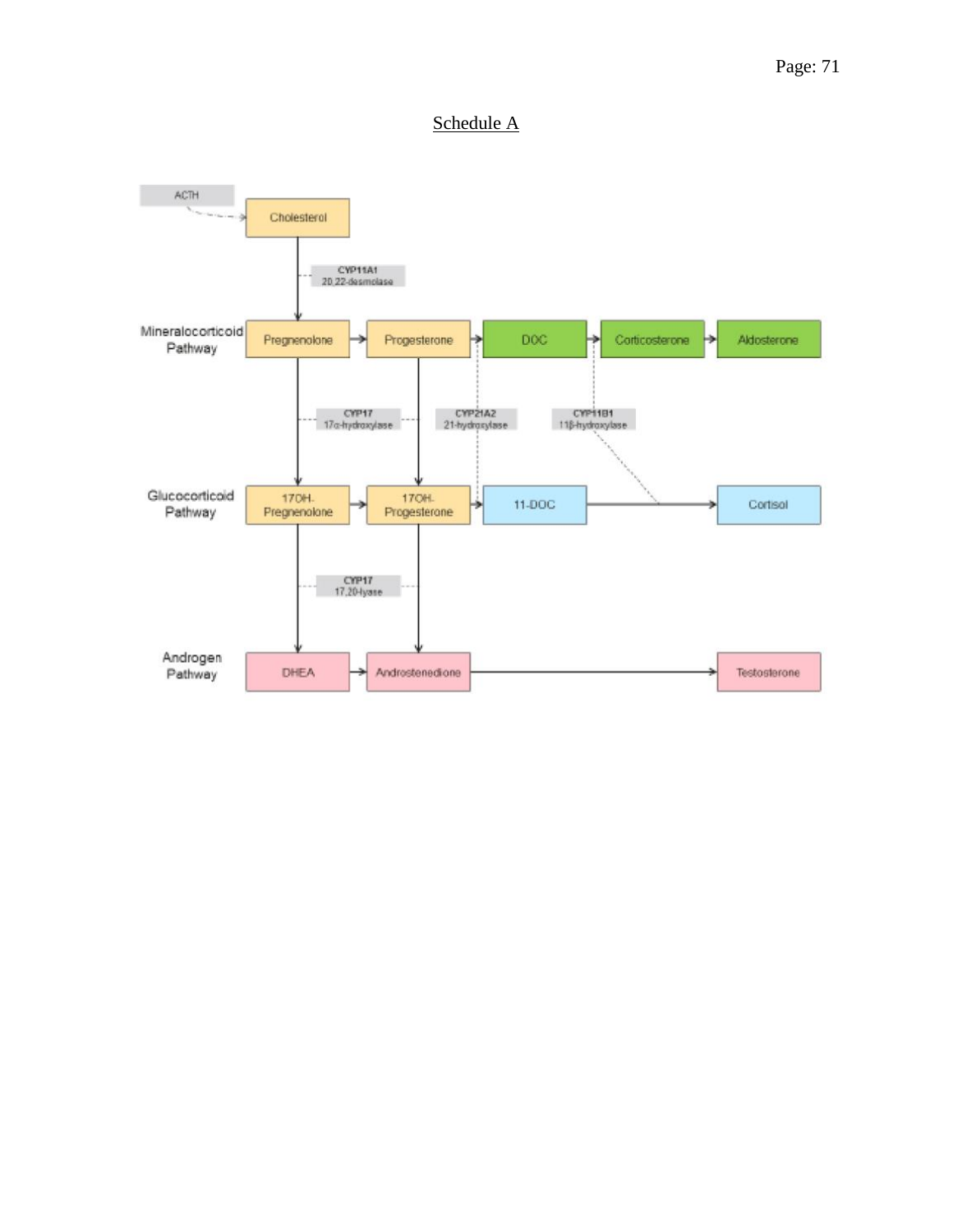# **FEDERAL COURT**

# **SOLICITORS OF RECORD**

| <b>DOCKET:</b>                                                       | $T-84-19$                                                                                                                                                      |
|----------------------------------------------------------------------|----------------------------------------------------------------------------------------------------------------------------------------------------------------|
| <b>STYLE OF CAUSE:</b>                                               | JANSSEN INC, JANSSEN ONCOLOGY, INC AND<br>BTG INTERNATIONAL LTD v APOTEX INC                                                                                   |
| <b>AND DOCKET:</b>                                                   | T-978-19                                                                                                                                                       |
| <b>STYLE OF CAUSE:</b>                                               | JANSSEN INC, JANSSEN ONCOLOGY, INC AND<br>BTG INTERNATIONAL LTD v DR REDDY'S<br><b>LABORATORIES LTD AND DR REDDY'S</b><br><b>LABORATORIES, INC</b>             |
| <b>AND DOCKETS:</b>                                                  | T-182-19 AND T-1893-19                                                                                                                                         |
| <b>STYLE OF CAUSE:</b>                                               | JANSSEN INC, JANSSEN ONCOLOGY, INC AND<br>BTG INTERNATIONAL LTD v PHARMASCIENCE<br><b>INC</b>                                                                  |
| <b>PLACE OF HEARING:</b>                                             | HELD BY VIDEOCONFERENCE BETWEEN<br>OTTAWA, ONTARIO AND TORONTO, ONTARIO<br>(COURT IN OTTAWA, AND COUNSEL IN<br>TORONTO AND OTTAWA).                            |
| <b>DATE OF HEARING:</b>                                              | <b>OCTOBER 26-29, 2020</b><br><b>NOVEMBER 2-5, 2020</b><br><b>NOVEMBER 9-10 AND 12, 2020</b><br><b>NOVEMBER 16-19, 2020</b><br><b>NOVEMBER 26 AND 27, 2020</b> |
| <b>REASONS FOR JUDGMENT:</b>                                         | PHELAN J.                                                                                                                                                      |
| <b>CONFIDENTIAL</b><br><b>REASONS FOR</b><br><b>JUDGMENT ISSUED:</b> | <b>JANUARY 6, 2021</b>                                                                                                                                         |
| <b>PUBLIC REASONS FOR</b><br><b>JUDGMENT ISSUED:</b>                 | <b>JANUARY 14, 2021</b>                                                                                                                                        |